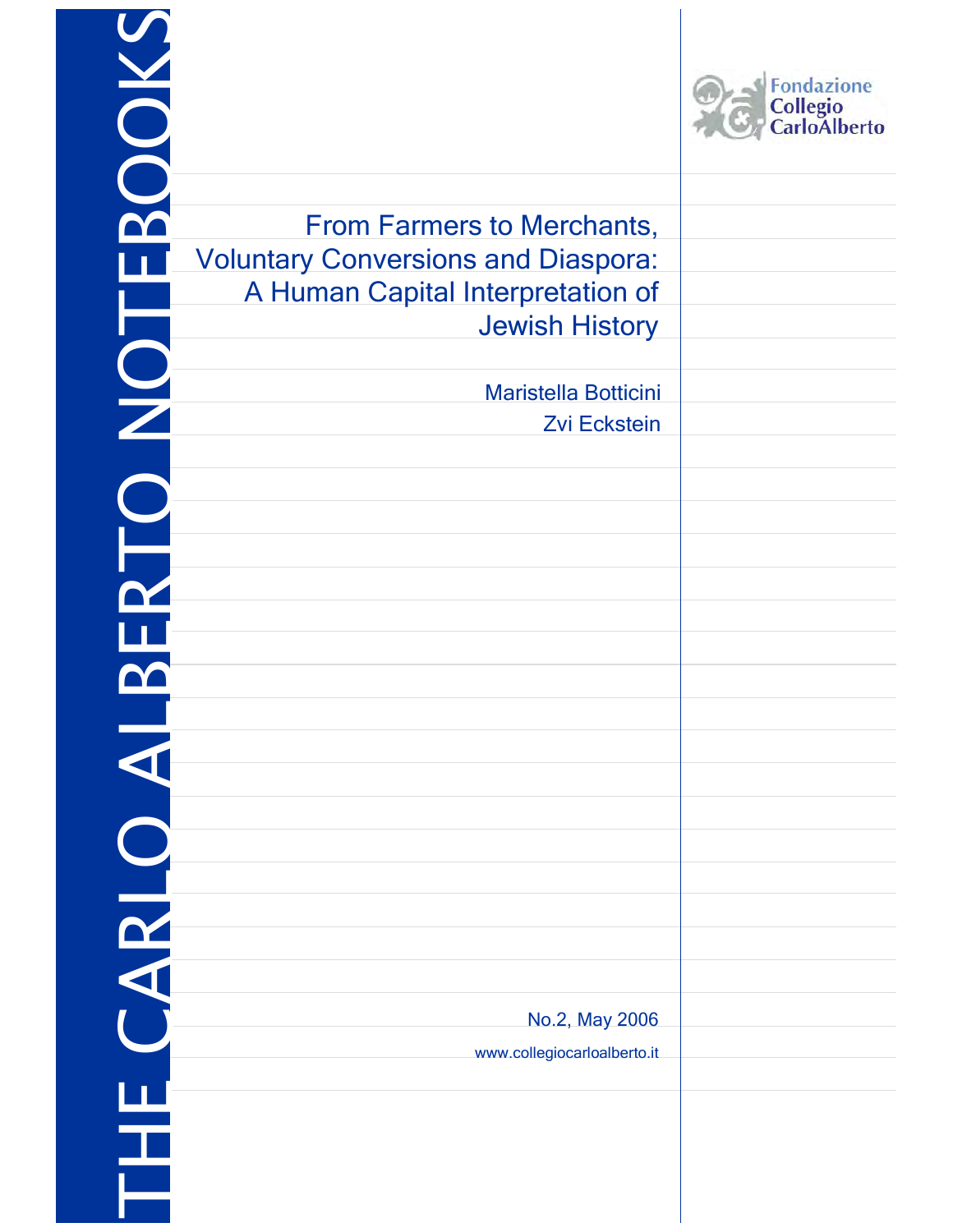# From Farmers to Merchants, Voluntary Conversions and Diaspora: A Human Capital Interpretation of Jewish History1

Maristella Botticini<sup>2</sup> and Zvi Eckstein<sup>3</sup>

February 2006<sup>4</sup>

<sup>1</sup>Special thanks to Claudia Goldin and Joel Mokyr for their insightful and detailed comments. We also had very helpful discussions with Robert Barro, Eli Berman, Robert Brody, Barry and Carmel Chiswick, Mark R. Cohen, Sergio DellaPergola, Stanley Engerman, Stefano Fenoaltea, Moshe Gil, Nachum Gross, Adi Karni, Moshe Kasher, Steven Katz, Ephraim Kleiman, Bernard Lewis, Erzo Luttmer, Robert Margo, Rachel McCleary, Jacob Neusner, Aharon Oppenheimer, Yossef Rapoport, Kenneth Sokoloff, Peter Temin, and Jeffrey Williamson. Participants in many seminars and conferences gave helpful comments. Dalit Engelhardt, Dan Goldenberg, Polina Kroik, Eliezer Moav, Claudia Rei, and Maria Cecilia Vieira da Silva provided outstanding research assistance. This research was supported by the National Science Foundation (grant SES-0318364), the Ministero dell'Istruzione, dell'Università e della Ricerca (COFIN-2003), and the Israel Science Foundation (grant no. 815-04), and for Botticini by a John M. Olin Junior Faculty fellowship (2000-2001) and an Alfred P. Sloan research fellowship (2002-2004). This paper contains a portion of our November 2002 draft "From Farmers to Merchants," available as CEPR Discussion Paper #3718.

2Fondazione Collegio Carlo Alberto, Università di Torino, Boston University, CHILD, and CEPR.

3Tel Aviv University, University of Minnesota, Federal Reserve Bank of Minneapolis, and CEPR.  $^{4}$  $\odot$  2006 by Maristella Botticini and Zvi Eckstein. Any opinions expressed here are those of the authors and not those of the Fondazione Collegio Carlo Alberto.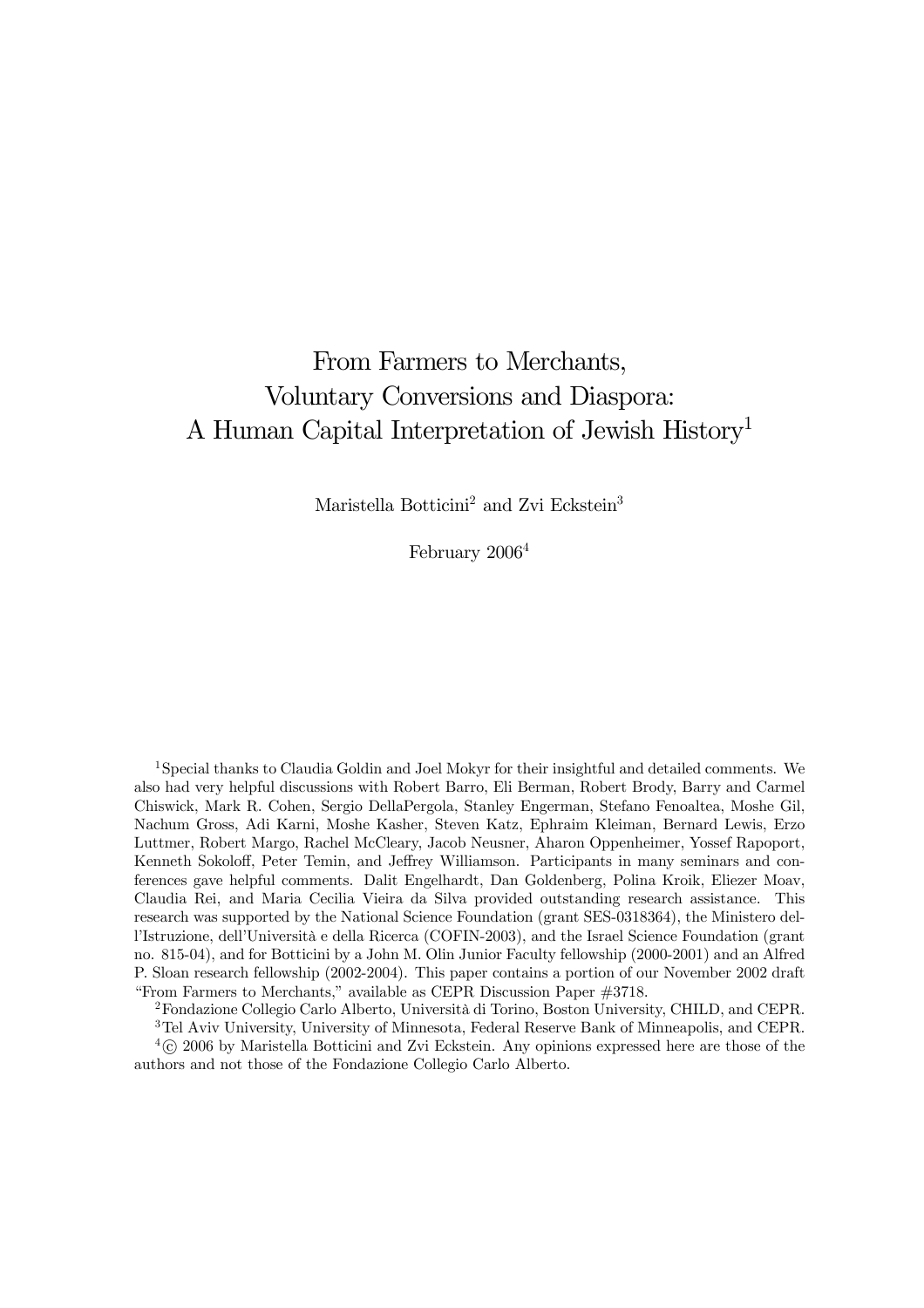#### Abstract

From the end of the second century C.E., Judaism enforced a religious norm requiring any Jewish father to educate his children. We present evidence supporting our thesis that this exogenous change in the religious and social norm had a major influence on Jewish economic and demographic history. First, the high individual and community cost of educating children in subsistence farming economies (2nd to 7th centuries) prompted voluntary conversions, which account for a large share of the reduction in the size of the Jewish population from about 4.5 million to 1.2 million. Second, the Jewish farmers who invested in education, gained the comparative advantage and incentive to enter skilled occupations during the vast urbanization in the newly developed Muslim Empire (7th and 8th centuries) and they actually did select themselves into these occupations. Third, as merchants the Jews invested even more in education–a pre-condition for the extensive mailing network and common court system that endowed them with trading skills demanded all over the world. Fourth, the Jews generated a voluntary diaspora by migrating within the Muslim Empire, and later to western Europe where they were invited to settle as high skill intermediaries by local rulers. By 1200, the Jews were living in hundreds of towns from England and Spain in the West to China and India in the East. Fifth, the majority of world Jewry (about one million) lived in the Near East when the Mongol invasions in the 1250s brought this region back to a subsistence farming economy in which many Jews found it difficult to enforce the religious norm regarding education, and hence, voluntarily converted, exactly as it had happened centuries earlier.

JEL Classification: J1, J2, N3, O1, Z12, Z13

Keywords: social norms, religion, human capital, Jewish economic and demographic history, occupational choice, migration.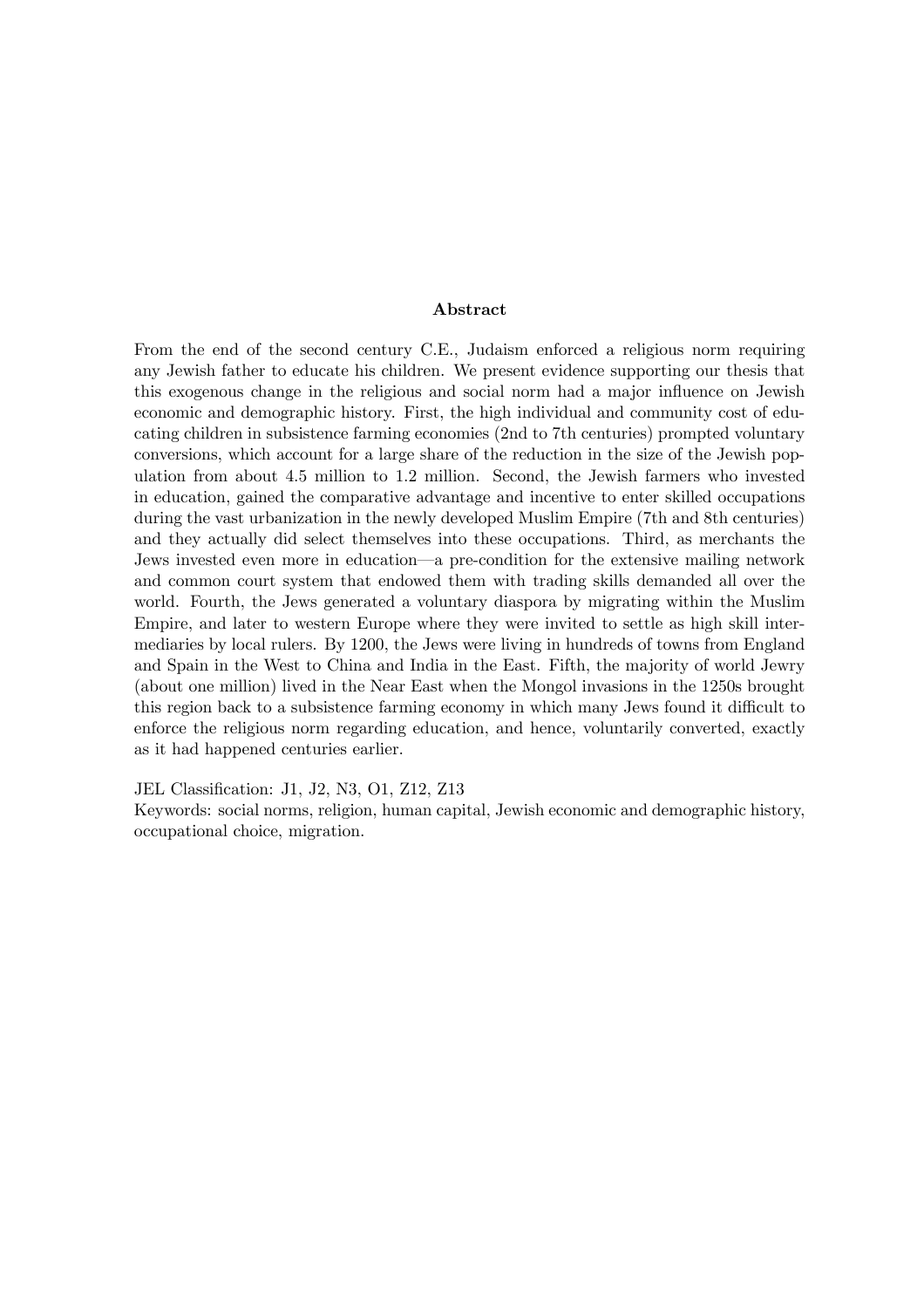#### 1 Introduction

Do changes in religious and social norms have long-term effects on economic and demographic outcomes?<sup>1</sup> We address this question by studying one of the best documented historical examples of an exogenous change in religious norms that had a huge impact on long-term economic and demographic patterns. Specifically, we show that the implementation from the second century C.E. of the religious norm requiring Jewish fathers to educate their sons determined three major patterns in Jewish history:  $(i)$  a comparative advantage in urban, skilled occupations in which the Jews selected themselves when urbanization and the development of a commercial economy provided them with the returns to their investment in education,  $(ii)$  a slow process of conversions out of Judaism among Jews who lived in subsistence economies, and (iii) the voluntary diaspora of the Jews in search of worldwide opportunities in crafts, trade, moneylending, and other skilled occupations.

In Botticini and Eckstein (2005), which we briefly summarize in Section 2, we describe in detail the implementation of the religious reform from the second to the sixth centuries C.E., which radically transformed Judaism from a religion mainly based on sacrifices in the Temple into a religion whose core was the reading of the Torah in the synagogue. The transformation was further advanced by the Jewish religious leaders who encouraged the building of synagogues in many towns and villages all over Eretz Israel, promoted the status of teachers and scholars and downgraded the status of illiterate people (ammei ha-aretz ) by making them outcast in the Jewish community. Since the religious reform was initiated and first implemented in Eretz Israel and later in Babylon where almost all Jews were farmers and illiterate, it could not have been prompted by economic incentives. Thus, we take the change in the social and religious norm as exogenous.

Based on these facts, we formally present our thesis on the implications of the religious transformation for Jewish history by constructing a simple model of farmers' decisions regarding their own religion and their sons' education (Section 3). The goal of the model is to provide a simple framework from which we precisely identify the assumptions and implications that we can bring to the historical evidence. Allowing for heterogeneity in farmers's incomes, children's learning abilities, and levels of attachment to the Jewish religion, we study the conditions under which some Jewish farmers invest in their children's religious literacy and other farmers do not. We show that there is always a proportion of Jews who decide not to educate their sons and to convert out of Judaism. Hence, the model predicts that Judaism with its increased emphasis on literacy and education cannot survive in the long-run in a subsistence farming society.

Jewish demographic history supports this prediction regarding a slow process of voluntary conversions (Section 4). From the beginning of the first millennium to the sixth century C.E., the Jewish population decreased from about 4.5 million to about 1.2 million. We show that, while many Jews in Eretz Israel and Egypt lost their lives during the crushing of the rebellions against Roman rule in the first and second centuries, a large share of the

<sup>&</sup>lt;sup>1</sup>Recent papers on economics of religion include Chiswick (1988), Iannaccone (1992; 1998), Chiswick (1999), Berman (2000; 2003), Carlton and Weiss (2001), Glaeser and Sacerdote (2002), Barro and McCleary (2003), and Guiso, Sapienza, and Zingales (2003).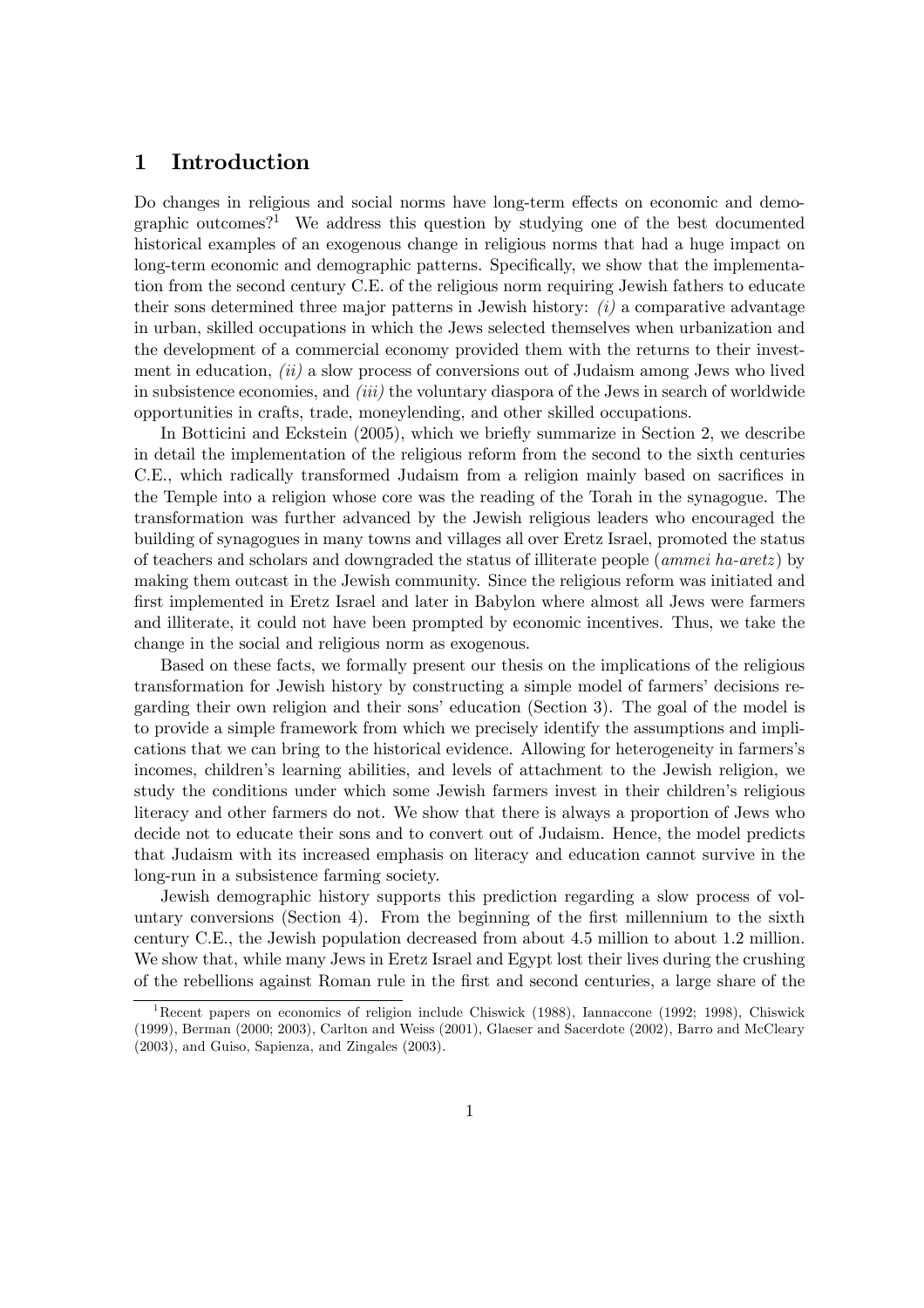reduction in the Jewish population in the first half of the millennium was the outcome of conversions among the poor, uneducated rural population once the implementation of the religious/social norm regarding children's education became too expensive in subsistence farming economies, such as Eretz Israel and Mesopotamia in the second-sixth centuries.

In contrast, the Jewish farmers who invested in education gained the comparative advantage and incentive to enter skilled occupations during the vast urbanization in the newly developed Muslim Empire (7th and 8th centuries). This occupational transition was an endogenous and voluntary selection of literate Jewish farmers into skilled occupations when the vast urbanization in the Near East created a large demand for these occupations (Section 5, and for details see Botticini and Eckstein 2005).

We then extend the model to study the choice of religion and children's education of craftsmen, merchants, and urban dwellers (Section 6). Literacy and education, which do not affect farmers' incomes, positively affect craftsmen's and merchants' earnings. The model predicts that (i) Jewish merchants invest more in their sons' education than Jewish farmers and non-Jewish farmers and merchants, and (ii) without a large tax penalty or occupational restrictions for being a Jewish individual, Jewish merchants do not convert.

The historical evidence is consistent with these predictions. Once the Jews became highskilled craftsmen, merchants, tax-farmers, moneylenders, and doctors, they further invested in their sons' religious and general education, attaining levels of education comparatively higher with respect to non-Jews at that time. Moreover, there were no mass conversions of Jews in the Muslim Empire and the size of the Jewish population remained roughly constant from the eighth to the twelfth century (Section 7).

The main insight of our thesis is that Judaism with its costly religious and social norm requiring Jewish fathers to educate their sons cannot survive in the long run in subsistence farming economies where literacy does not increase earnings. It can survive in the long run only if Jews can find occupations such as crafts and trade in which their earnings significantly gain from literacy. We present two additional historical facts that support this argument: first, the voluntary diaspora of the Jews to western Europe during the tenththirteenth centuries (Section 8), and, second, the voluntary conversions of Jews in the Near East after the Mongol invasions of Iraq and Persia in the 1250s (Section 9).

Within the Muslim Empire, Jewish craftsmen and merchants freely migrated and settled in Egypt, North Africa, and Spain. The rise of Cordoba under Muslim rule as the largest European city before the end of the millennium coincided with the growth of a small but very wealthy and intellectually prominent Jewish community. In the tenth-thirteenth centuries, the Jews also migrated to France, Germany, and England upon invitation by kings, bishops, and local rulers. In these countries, they established small but wealthy communities in hundreds of towns and cities where they were locally protected and free to engage in almost any occupation. The numerous early medieval charters and privileges, which we summarize, indicate that European cities competed for Jewish skilled intermediaries at a time when literacy rates in the local populations were at most 10 percent (Reis 2004). The voluntary migrations to western Europe contributed to the development of three increasingly distinct and separate Jewish communities. Under the intellectual leadership of Maimonides, the Jewish communities in Muslim Spain developed distinctive rules and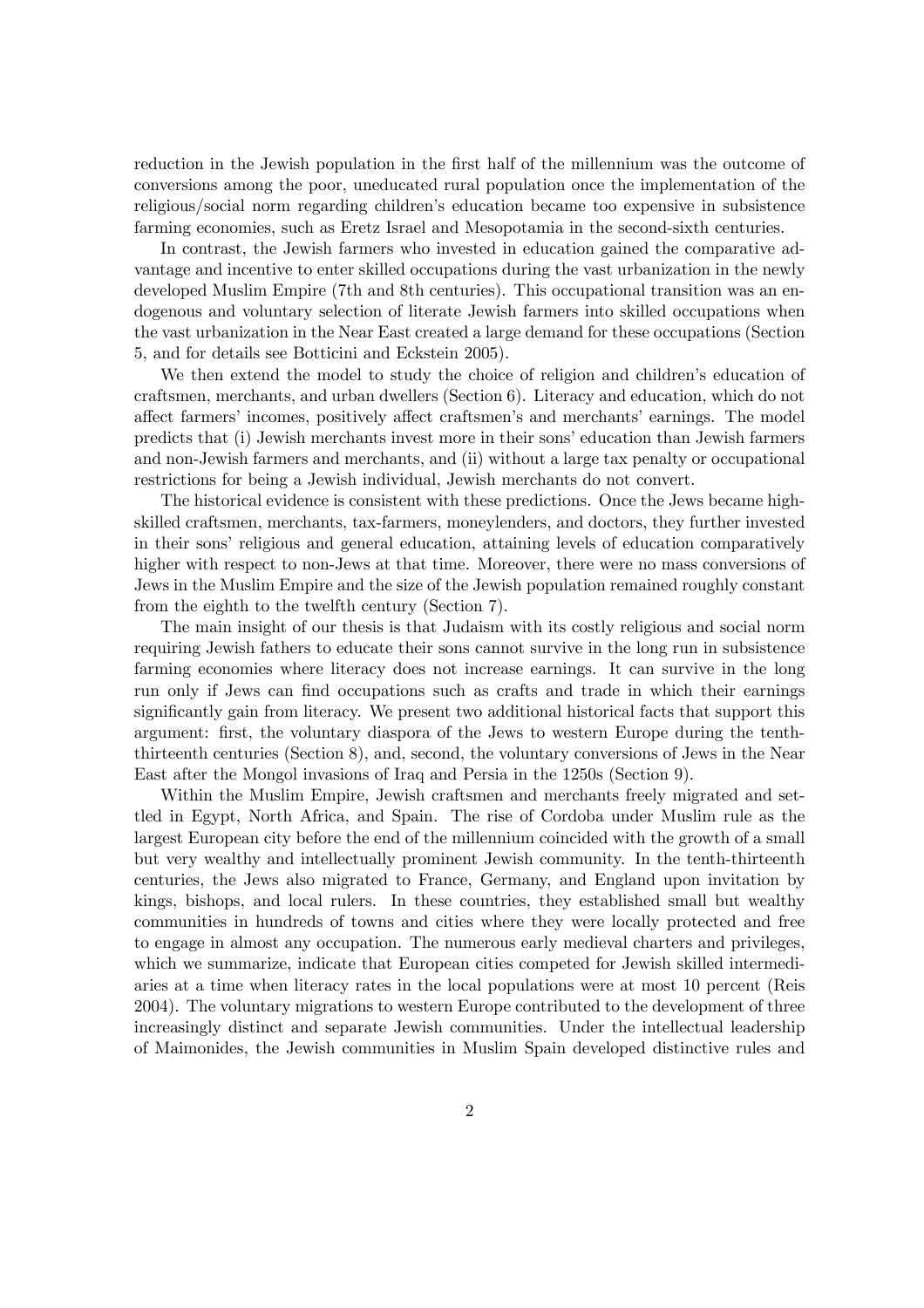customs with respect to the Ashkenazi Jewish communities in Germany, France, and England, which blossomed under the leadership of Rashi. Both communities established new academies that continued the tradition of the Babylonian Talmud but, at the same time, developed their own intellectual centers independent of the large Jewish center in Iraq.

More than one thousand years after the transformation that had made Judaism a religion centered on education, the Mongols invaded Persia and Iraq in 1256-60 and destroyed the economy. Because of massacres, starvation, and epidemics, in less than two hundred years the total population was reduced by half. The Jewish population in Iraq and Persia shrank from about 800 thousands to about 100 thousands in the two hundreds years following the economic disaster brought by the Mongol invasion. There is no evidence that they migrated in huge numbers to western Europe. Moreover, their death rate from starvation and epidemics was similar to the rest of the population, and the death toll from massacres by the Mongols was lower among Jews. The much larger reduction of the Jewish population after the Mongol shock was the outcome of voluntary conversions, as Baron (1952, vol. 17, p. 183) and Ashtor (1959, pp. 65—66) have shown. These conversions among low income Jews when the economy became again a subsistence farming one is consistent with the main insight of our theory.

Our explanation is an alternative view in comparison with the two existing theories. The well known and commonly accepted view that the Jewish people selected into urban occupations because they were prohibited from owning land does not pass the test of the historical evidence. In the Roman Empire, in Parthian and Sassanian Mesopotamia, and especially later in all the lands of the Muslim Empire, the Jewish people could own land and engage in any occupation including farming. A less known view, the theory set forth by Simon Kuznets (1960) that the Jews, like any other minorities, chose to engage in urban occupations in order to maintain their religious and group identity, is also contradicted by the historical facts.2

For an economist, the main lesson from Jewish history is that "culture matters" and that cultural traits can be exceedingly long lived. From this viewpoint, our work contributes to the literature that studies the interactions between cultural values, social norms, and economic outcomes.3 Greif (1994), for example, has shown how different cultural beliefs among Jewish (Maghribi) traders and Genoese traders brought a divergence in their societal organizations in the early Middle Ages. In our paper, we argue that the network externality among Jewish traders highlighted by Greif could not exist without the common written language (Hebrew), the high literacy levels, and the common law (Talmud).

Our work also illustrates that some contemporary economic patterns (e.g., the selection of Jewish people into high-skill jobs) have been influenced by institutions and social norms that emerged centuries ago. From this viewpoint, our research is related to the work of

<sup>&</sup>lt;sup>2</sup>In Mesopotamia, the Jews were a minority both when most of them were farmers and when they became merchants. In Eretz Israel, most Jews were engaged in agriculture regardless of whether they were the majority of the population (up to the end of the third century) or a minority (from the fourth century and in the Byzantine period). See Botticini and Eckstein (2005) for a detailed discussion of these two alternative theories regarding Jewish history.

<sup>3</sup>See, among many others, North (1990), Temin (1997), and Mokyr (2002). An excellent survey is in Guiso, Sapienza, and Zingales (forthcoming).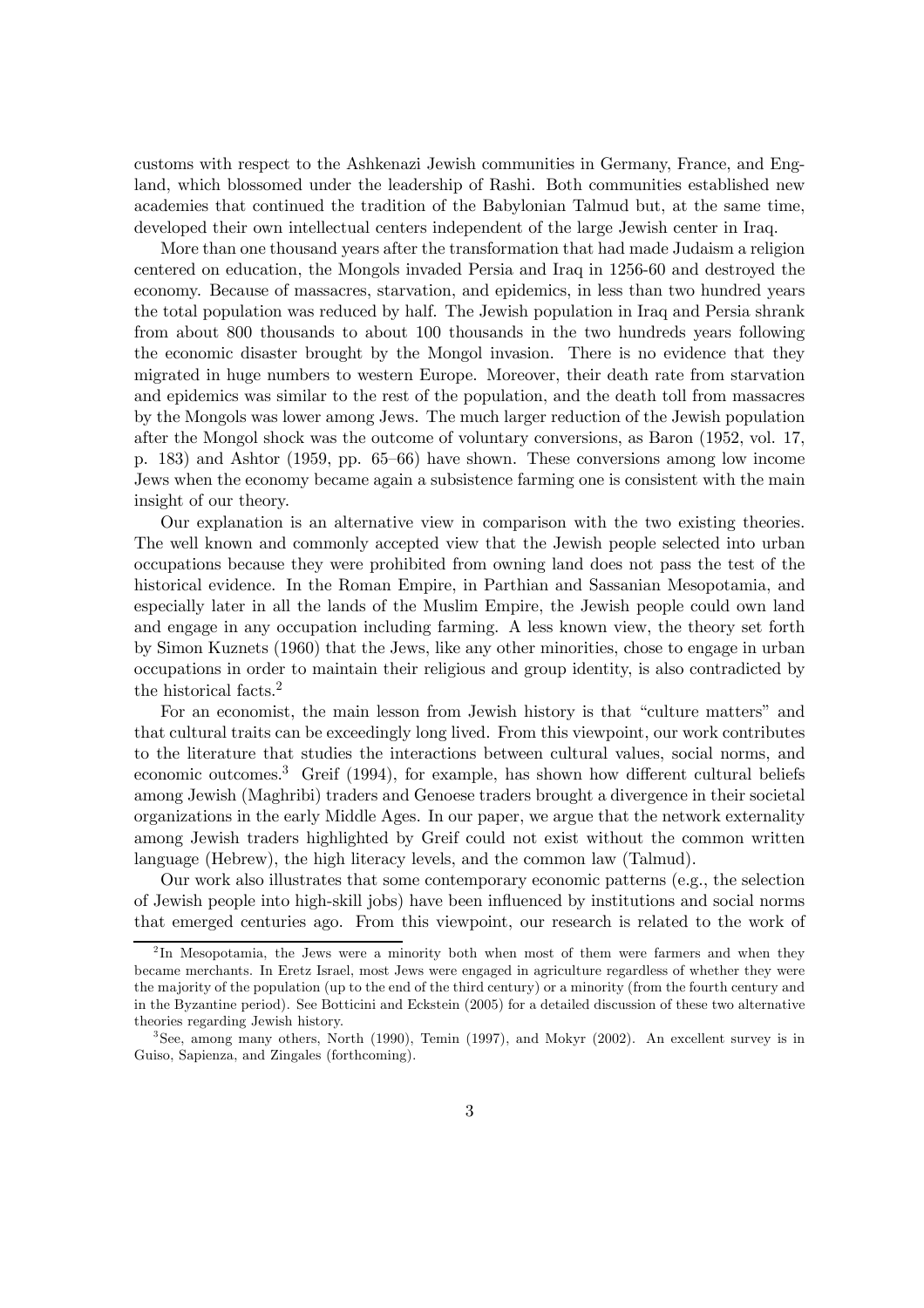Acemoglu, Johnson, and Robinson (2001, 2002, 2005) that show how specific European institutions dating back to the Middle Ages affected the long-run economic performance of Europe and later the economic development of its former colonies, and to the work of Kuran (1997, 2003, 2004) that traces the long-term underdevelopment of some Middle East countries back to institutions (such as the waqfs) established to fulfill Islamic religious law.

### 2 Jewish Religious Reform, 200 BCE—200 CE: A Summary

At the beginning of the first millennium in Eretz Israel, there were many religious groups and sects including pagans.<sup>4</sup> Even within Judaism, the religion of the majority of the population. there were numerous groups such as the Sadducees, the Pharisees, the Samaritans, the Essenes, and the Zealots. Christianity too grew within Judaism in the first century C.E. Despite being similar and interrelated in their daily lives, people belonging to different religious groups were becoming increasingly distinguished in their religious rules and norms.

Before the destruction of the Temple in Jerusalem in 70 C.E., the two main groups were the Sadducees who accepted only the Written Torah and adopted the Hellenistic culture, and the Pharisees who aimed to expand the study of both the Written and the Oral Torah among all Jews, and opposed the expansion of the Greek language and culture (Cohen 2002; and Feldman 2002).<sup>5</sup> To reach this goal, some Pharisees prompted a major change in the educational institutions by first (around the first century B.C.E.) encouraging the establishment of free secondary schools throughout Eretz Israel, and later (in the first century C.E.) by issuing a religious ordinance asking parents to send their six or seven years old sons to school to read and learn the Torah.

When the Temple was destroyed by the Roman army to crush the rebellion in Judaea, the Sadducees lost the source of their power and shortly after disappeared as a group within Judaism. Meanwhile, the Pharisees, who did not participate in the rebellion, became the dominant group and gave a major push to the religious and educational reform that they had started in the second–first centuries B.C.E. They replaced sacrifices, which could only be performed in the Temple in Jerusalem, with the study of the Torah in the synagogue, whose main function was to provide religious *instruction* to both children and adults.

After 70 C.E., the religious leadership became vested in the rabbis and scholars in the academy who interpreted the Torah, discussed religious norms as well as social and economic matters pertaining to daily life, and organized the vast body of Jewish Oral Law accumulated through the centuries.<sup>6</sup> Rabbi Judah ha-Nassi completed their work by redacting the Mishna in about 200 C.E.7 Under his influence, the word am ha-aretz (literally: people of the land) acquired the new meaning of "someone who does not know

<sup>&</sup>lt;sup>4</sup>See Botticini and Eckstein (2005) for a detailed description and references.

<sup>&</sup>lt;sup>5</sup>The Written Torah refers to the first five books of the Bible, the Oral Torah consists of the rulings of scholars and rabbis regarding the implementation of the Written Torah.

<sup>&</sup>lt;sup>6</sup>The existence of the Oral Torah indicates, by itself, that literacy was not widespread in ancient Eretz Israel. If most of people could not read, there was no need to write down the religious rules.

<sup>&</sup>lt;sup>7</sup>The Mishna consists of six volumes of rules regarding farming, religious holidays and ritualistic issues, marriage and divorce, and financial matters. One entire volume  $(Zeraim)$  is devoted to the rules of farming, which in itself provides evidence that Eretz Israel was mainly a farming society at that time (Neusner 1998).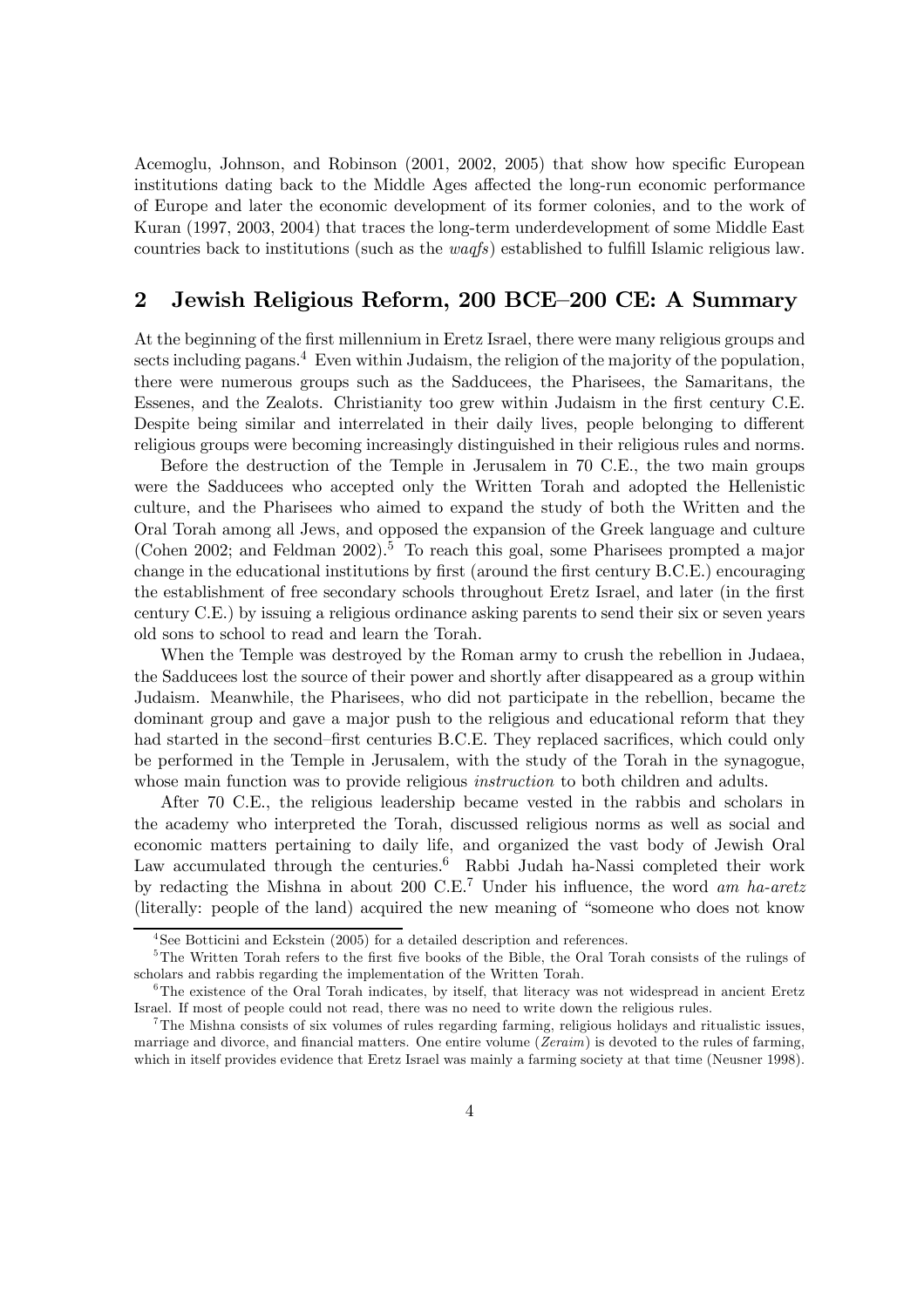or/and does not teach his sons the Torah" (Oppenheimer 1977). The transformation of the religion created the need for the devoted Jews to be literate and, more important, to make their children literate. To be an "am ha-aretz letorah" in a Jewish community meant to be considered an outcast, which involved a social penalty.

The change in religious preferences brought by the shift in leadership from the Sadducees to the Pharisees should be viewed as exogenous, and is the main assumption of the model.

#### 3 A Model of Education and Conversion of Farmers

The basic setup is a two-period overlapping generations model with no population growth.<sup>8</sup> An individual is assumed to live for two periods. In the first period, he is a child (son) living with (and maybe working for) his family and receiving religion-related education  $e_s$ . In the second period, the child becomes an adult with education level e, who decides whether to keep or change his religion r  $(j = Jewish, n = non-Jewish)$ , and the education level of his children.

Before the educational reform within Judaism (up to 200 C.E.), Jews and non-Jews are assumed to have the same level of education and income. After the religious reform, the Jewish people are assumed to derive higher utility from their children's and their own Hebrew literacy (education). Specifically, a Jewish individual receives an exogenous taste parameter (an attachment index),  $x > 0$ , which weights the value of belonging to the Jewish ("reformed") religion in the utility function. The taste parameter is equal to 0 for an individual whose father is non-Jewish (either because born non-Jewish or because he had converted).

Like Iannaccone (1992), we assume that utility comes from consumption and religious participation.<sup>9</sup> The utility of an adult individual has the following simple structure:

Jewish individual : 
$$
u^j(c, e_s; e, x) = \log c + x(e+1)e_s - \epsilon h
$$
 (1)

Jewish individual who converts : 
$$
u^{jn}(c, e_s; e, x) = \log c - \pi x
$$
 (2)

Non-Jewish individual : 
$$
u^n(c, e_s; e, x = 0) = \log c.
$$
 (3)

where c is family consumption.

<sup>&</sup>lt;sup>8</sup>The no population growth hypothesis fits the well known fact that the world population did not significantly grow during the first millennium (Kremer 1993). Also, it would be straightforward to include fertility as an endogenous variable: the increased cost of raising children because of the religious requirement regarding education would make Jewish farmers have fewer children. This prediction (the decrease in the Jewish population because of lower fertility) would complement the prediction regarding the decrease in the Jewish population through conversions that we explore here. The main reason we do not make fertility an endogenous variable is that there is no historical evidence showing that Jews had lower fertility rates after the religious transformation of Judaism (see our discussion at page 14).

<sup>&</sup>lt;sup>9</sup>The model can be modified to be like Iannaccone (1992)'s model of religion as a "club" whose size is endogenously determined. The utility needs to be specified as a general concave function. Then, in equilibrium the utility and the cost of education can depend on the Jewish population size.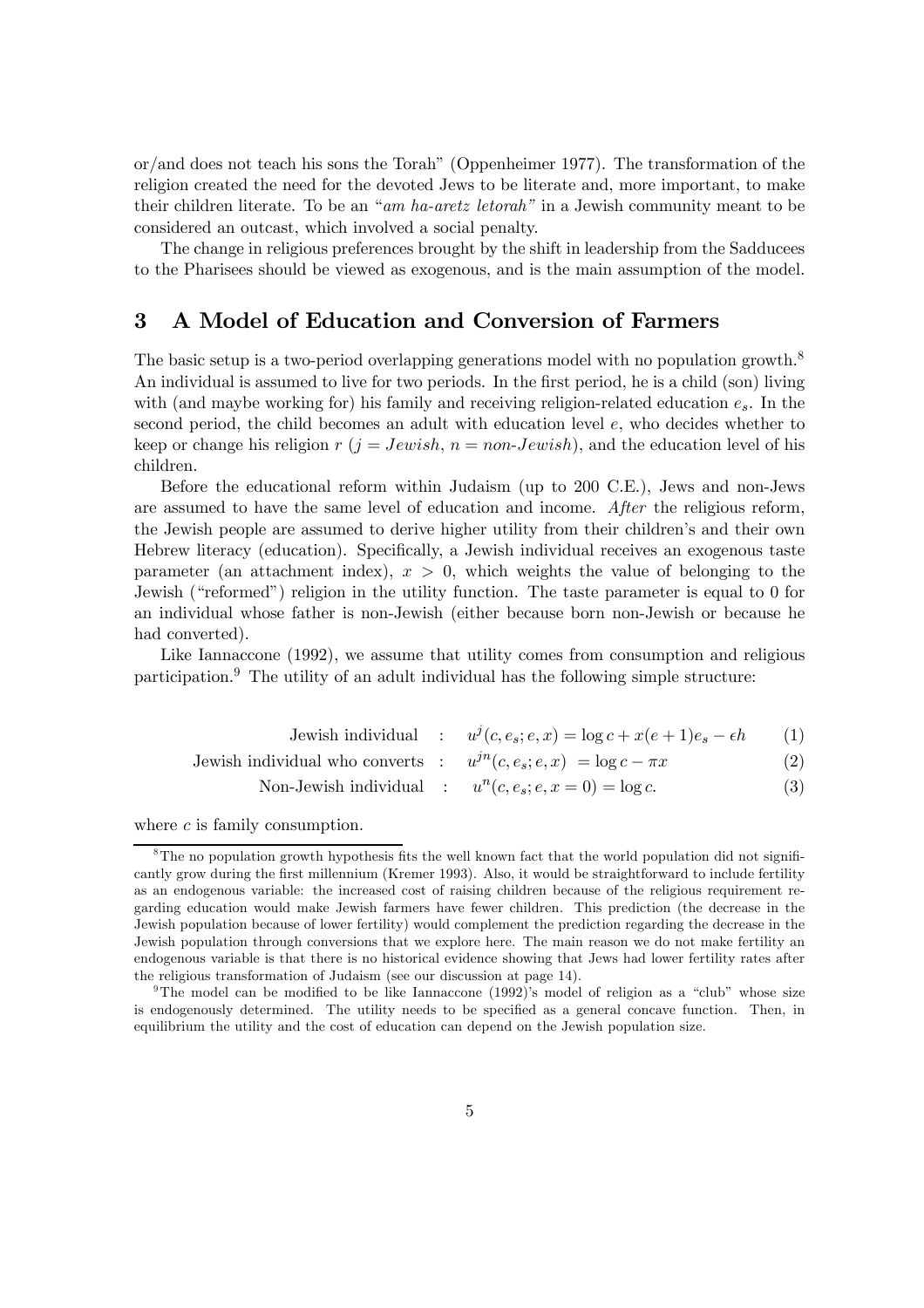In (1), the educational reform within Judaism is captured by the interaction of the preference parameter  $x$  with the level of education in the family; that is, the utility from being a Jew is increasing with the individual's education and his son's education.<sup>10</sup>

The term  $\epsilon h$  captures the subsequent development within Judaism (third century on) that imposed a social penalty on illiterate individuals (am ha-aretz).  $h = 1$  if a Jewish father chooses not to invest in his son's education  $(e_s = 0)$ , and  $h = 0$  otherwise. The community penalty for an illiterate Jewish individual is equal to  $\epsilon > 0$ .<sup>11</sup>

If a Jewish individual converts (2 above), he does not get any utility from his and his son's education (yet, the education of both may still contribute in production). The term  $\pi x$  represents the disutility from conversion  $(\pi \geq 0).^{12}$  In contrast, the conversion of a non-Jewish individual to Judaism is assumed to have zero cost.

The utility of a non-Jewish individual (3 above) depends only on family consumption because non-Jewish religions in the first millennium did not place any value on literacy.

An individual who follows the Jewish religious norm regarding children's education has to provide at least a minimum level  $e^{\min} > 0$  to his son; otherwise, if  $0 < e < e^{\min}$ , it is as if the education level is equal to 0. This minimum level represents the ability to read the Torah. Without loss of generality, we normalize  $e^{\min} = 1$ .

The cost of investing in the son's (religious) education is given by  $\gamma(e_s)^\theta$ , where  $\gamma > 0$ and  $\theta > 1$ . The cost of providing the minimum level of education is then equal to  $\gamma$ , which can be interpreted as the teacher's salary and the cost of the books. It is possible that  $\gamma$  is decreasing with the size of the Jewish community in a given location; for example, in larger Jewish communities, each family will pay a smaller share of the teacher's salary. From the viewpoint of the child,  $\gamma$  can be interpreted as the child's intellectual ability (with  $\gamma$  being lower for high-ability children), and/or the opportunity cost of the time the child spends in school instead of working on his family's farm, and/or the cost of hiring a private teacher.<sup>13</sup>

Given the features of agriculture in the first millennium, education does not affect a farmer's productivity. Thus, all farmers earn the same wage, equal to the constant  $w^F$ . A farmer spends his income on family consumption, children's education, and a tax  $\tau^{rF}$  that

<sup>&</sup>lt;sup>10</sup>The specification above implies that if  $e_s = 0$ , the adult individual does not get any utility from belonging to the Jewish religion. This is an extrem version of the model, but it captures the paramount importance of educating children in Judaism after the educational reform.

<sup>&</sup>lt;sup>11</sup> $\epsilon$  can be made an increasing function of the proportion of educated Jews in the community. This assumption, which Robert Barro suggested to us, would enhance the conversion result we derive below. It would also make the model closer to Iannaccone (1992)'s model if one solves for the size of the Jewish community in the static model. An alternative way to endogenize the social penalty for illiterate people is to have the Jewish religious leaders set the level of  $\epsilon$  that maximizes the size of the Jewish educated community in the static model. These extensions affect the proportion of educated individuals in the Jewish rural population in the static framework but not the dynamic implications on the reduction of the Jewish population in the long run, which is the main goal of our model.

 $12$ The inclusion of the disutility from conversion is not essential for our main result but it helps interpreting the data in view of the model.

<sup>&</sup>lt;sup>13</sup>By making  $\gamma$  a decreasing function and  $\epsilon$  an increasing function of the number of Jewish children in school, in the static framework one can analyze the implications on the incentives to live in large and/or wealthy Jewish communities, as well as the optimal community penalty that maximizes the proportion of educated Jewish individuals–the goal of the religious leaders in Talmudic times.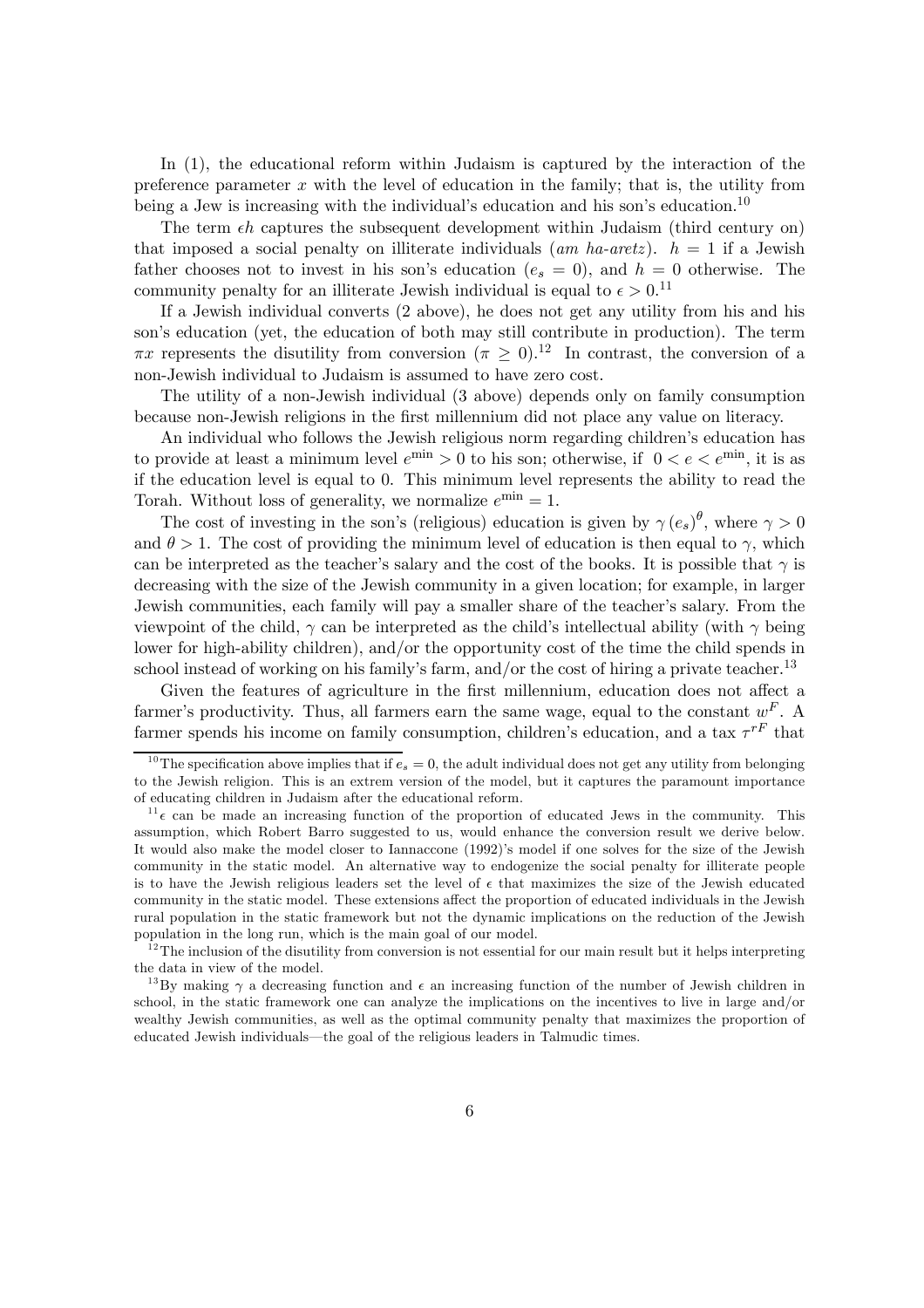depends on religion and occupation. As such, a farmer's budget constraint is,

$$
c + \gamma(e_s)^{\theta} + \tau^{rF} \le w^F. \tag{4}
$$

Education. From (3) and (4), the optimal choice for non-Jewish farmers is not to educate their sons  $(e^*_s = 0)$  given that the son's education does not provide any benefit (neither in utility nor in production).

To solve for the optimal level of sons' education for Jewish farmers, let the budget constraint (4) hold with equality. Then, the optimal level of  $e_s$  is given by,

$$
e_s^* = 0 \quad \text{if } x(e+1) < \frac{\gamma \theta}{w^F - \gamma - \tau^{jF}} \text{ and } x(e+1) < \log[\frac{w^F - \tau^{jF}}{w^F - \gamma - \tau^{jF}}] - \epsilon \tag{5}
$$

$$
e_s^* \geq 1
$$
 otherwise, and  $e_s^*$  solves the equation  $x(e+1) = \frac{\gamma \theta(e_s)^{\theta-1}}{w^F - \gamma(e_s)^{\theta} - \tau^{jF}}$ . (6)

The first condition in (5) is because of the corner solution at  $e_s = 1$ . The second inequality is because of the condition that the utility of a Jewish individual with  $e_s = 0$  has to be larger than that with  $e_s = 1.^{14}$  The two conditions give testable implications on children's education. Jewish fathers do not invest in their sons' education  $(i)$  if the marginal cost of providing basic Jewish education ( $\gamma\theta$ ) is large, and/or *(ii)* if the level of family consumption  $(w<sup>F</sup> - \gamma - \tau<sup>rF</sup>)$  when the minimum level of education  $(e_s = 1)$  is provided, is low. When do  $(i)$  and  $(ii)$  occur?

At the community level,  $\gamma$  is large in small Jewish communities. It is also large when the aggregate economic conditions in a given community are bad. At the same time, negative aggregate shocks will drive agricultural incomes  $(w^F)$  down, which in turn will bring family consumption so low that it would make it almost impossible to invest in sons' education.

At the individual level, families with low ability sons ( $\gamma$  large), or families whose opportunity costs of sending the sons to school instead of having them work on the farms are high (again, large  $\gamma$ ), will be less likely to invest in sons' education. Also, fathers with low levels of attachment to Judaism (low x) or who are themselves less educated (low  $e$ ), will be less likely to educate their children.

Conversion. A Jewish farmer converts if his utility as a Jewish individual is lower than his utility as a converted individual. That is, if

$$
u^{j}(c, e_{s}^{*}; e, x) < u^{jn}(c, e_{s}^{*}; e, x) \text{ or } (7)
$$
\n
$$
\log(w^{F} - \gamma(e_{s}^{*})^{\theta} - \tau^{jF}) + x(e+1)e_{s}^{*} - \epsilon h < \log(w^{F} - \tau^{nF}) - \pi x
$$

where a Jewish farmer's utility is evaluated at the optimal level of his child's education  $e_s^*$ as discussed above. Suppose that  $\tau^{jF} = \tau^{nF}$ . There are three cases.

<sup>&</sup>lt;sup>14</sup>It should be noted that the model could be simplified by assuming that education for farmers is a discrete choice of either zero or one. Then,  $e_s^* = 0$  if  $x(e+1) < \log[\frac{w^F - \tau^{jF}}{w^F - \gamma - \tau^{jF}}] - \epsilon$ , and all the implications discussed above hold. We prefer modeling education as a continuous variable mainly for the sake of equiv the model for Jewish merchants that is presented later.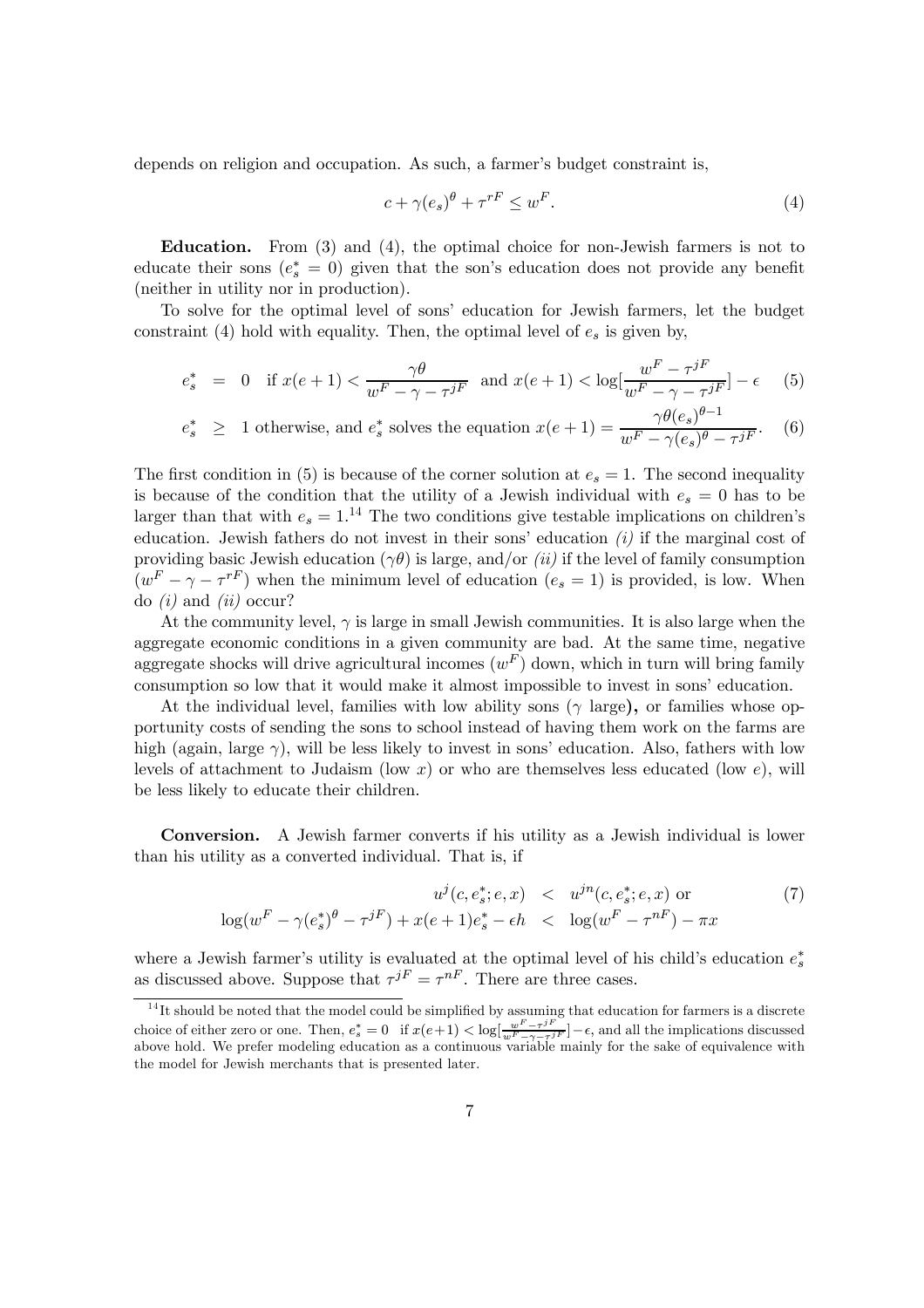(i) Jewish farmers whose parameters  $(w^F, \gamma, \theta, x)$  are such that they do educate their sons  $(e_s^* \ge 1)$ , do not convert even if  $\pi = 0$ , as  $u^j(c, e_s^* \ge 1; e, x) > u^{jn}(c, e_s^* = 0; e, x)$ .

(ii) Jewish farmers whose parameters  $(w^F, \gamma, \theta, x)$  are such that they do not educate their sons  $(e_s^* = 0)$ , convert if  $0 \leq \pi x \leq \epsilon$ .

(iii) Jewish farmers whose parameters  $(w^F, \gamma, \theta, x)$  are such that they do not educate their sons  $(e_s^* = 0)$ , do not convert if  $\pi x > \epsilon$ .

Thus, heterogeneity across individuals (different x, e, and  $\gamma$ ) and changes in aggregate economic conditions over time (a change in  $w^F$ ,  $\tau^{rF}$ , or  $\gamma$ ) provide testable implications on conversions.

First, at a given point in time, because of the heterogeneity across individuals there is a proportion of Jewish farmers who educate their sons and do not convert, a proportion of Jewish farmers who do not educate their children but do not convert, and a proportion of Jewish farmers who do not educate their children and convert. This, by itself, reduces the Jewish rural population in any period. Also, conversions are more numerous when aggregate economic conditions are bad (low  $w^F$ , high  $\tau^{rF}$ ), and in small communities (high  $\gamma$ ).<sup>15,16</sup>

Second, in the *long-run* Judaism cannot survive in a subsistence farming society as the Jewish rural population is shrinking because of conversions. This process can be halted in two ways: (i) if Jewish farmers can migrate to locations with better economic conditions and/or larger Jewish communities where the cost of educating the children is lower, and (ii) if increased urbanization and the expansion of trade make available to the literate Jewish farmers high-skill occupations that provide positive returns to education.

#### 4 Jewish Farmers Before the Eighth Century

We show that the historical evidence is consistent with the model's assumptions and predictions.

Education. From the first throughout the seventh century, the majority (about 80— 90 percent) of the Jewish population in Eretz Israel, Mesopotamia, and North Africa was engaged in farming exactly as the non-Jewish population (Botticini and Eckstein 2005, Table 1). In a predominantly rural economy, the investment in children's education as Judaism required after the religious reform, should be viewed as a religious sacrifice without any economic return (Iannaccone 1992; and Berman 2000). To the farmers it provided no benefit in terms of higher productivity and earnings. It was costly both at the community level as the entire community had to bear some expenses (e.g., the construction of a synagogue in a village), and also at the individual level. Safrai (1994, p. 125) has estimated that in Roman Palestine, food expenses amounted to about 40-50 percent of a family's total

<sup>&</sup>lt;sup>15</sup> If cognitive skills are inherited from fathers to sons, our work would share some of the features of Galor and Moav (2002)'s model of natural selection.

 $16$ With the additional assumption that cognitive skills are inherited, one obtains the prediction that in the long run, the Jews would have higher than average cognitive abilities. Consistent with this prediction, Cochran, Hardy, and Harpending (2005) maintain that there is genetic evidence supporting a natural selection argument to explain the higher than average cognitive abilities of Ashkenazi Jews.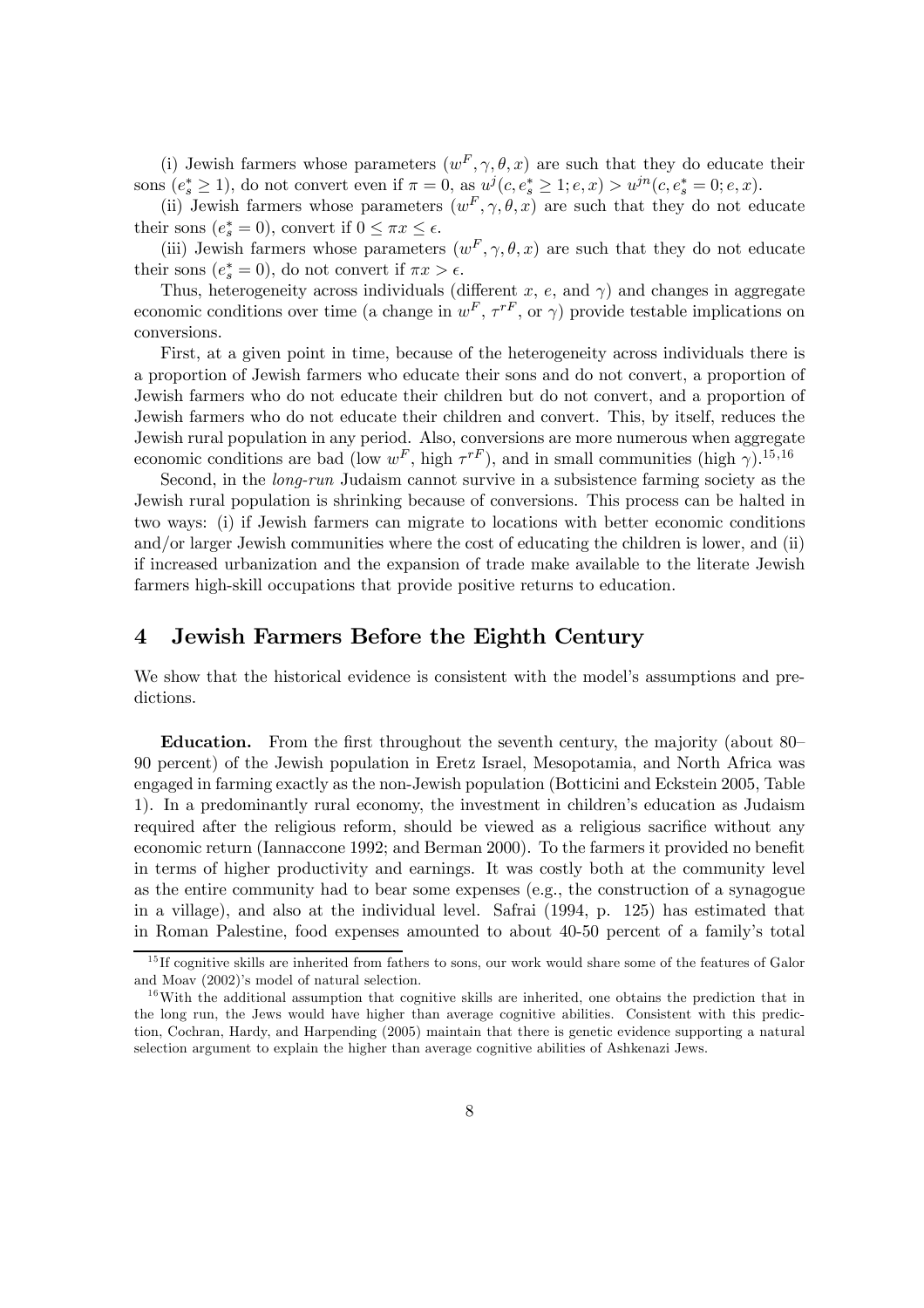expenses. With taxes taking an additional 30 percent, little was left to buy other items such as clothing, books, and paying for the teacher's salary.

Table 1 presents data on the cost of living consistent with Safrai's estimates.

| Items in a household budget                 | Eretz Israel   | $E$ <i>aypt</i> | Babylon                  |
|---------------------------------------------|----------------|-----------------|--------------------------|
| Monthly wage of an agricultural worker      | $24 - 48$      | $4 - 32$        | $72 - 96$                |
| Monthly wage of an urban skilled worker     | $48 - 72$      | $6 - 40$        |                          |
| Monthy wage of a boy on farm work           |                | $2 - 10$        | --                       |
| Monthly bread expenses (family of 4 people) | $10 - 20$      | $5 - 10$        | $\overline{\phantom{a}}$ |
| Cattle ( $\alpha$ or $\alpha$ )             | $100 - 200$    | $15 - 100$      |                          |
| Suit/clock                                  | 30             |                 |                          |
| Monthly rent of a house                     | $\overline{4}$ |                 |                          |
| <b>Book</b>                                 | <b>200</b>     |                 | $80 - 120$               |

TABLE 1–COST OF LIVING (IN DENARII),  $1^{ST}-3^{RD}$  CENTURIES C.E.

Source: We put the data in Sperber (1965, 1966) in the same unit of account (denarii). Note: The range of values indicate (i) the different figures mentioned in primary sources, and (ii) the increase in wages and prices from the first to the third century.

Some clear patterns emerge from these data. First, farmers' incomes were close to subsistence levels and lower than those of urban skilled workers. Second, food exhausted a substantial part of a farmer's income. Third, the investment in children's education was costly. The opportunity cost of sending a boy to school was large (in first-century Egypt, a boy earned more than 2 denarii per month on farm work–half the cost of providing bread for a family of four people for a month). Moreover, books were expensive. In fact, books remained very expensive until the invention of the movable type printing in the  $1440s$ .<sup>17</sup>

Despite education being very costly and "useless" in production for farmers, there is evidence from two independent sources that religious instruction and primary education were becoming more and more spread among the Jewish communities in Eretz Israel and Mesopotamia.18 In addition to the many rulings and discussions in the Talmud regarding schools, synagogues, and teachers, there is the wealth of archeological discoveries on synagogues, of which Table 2 presents a sample. Of the more than one hundred synagogues found, the largest number was built from the third to the fifth centuries in villages and rural communities in Judaea, Galilee, and the Golan.<sup>19</sup> The existence of synagogues in many lo-

 $17$ Van Zanden (2005, Figures 4 and 5) has estimated that in 1450, a printed Bible cost about the equivalent of the annual wage of a laborer. Around 1780, the cheapest Bible cost only the equivalent of the daily wage of a carpenter. The drop in the real price of books was even more dramatic: in 1800, real book prices were 10 percent of what they have been in 1470.

 $1<sup>8</sup>$ See Botticini and Eckstein (2005) for a detailed and extensive discussion of the implementation of the Jewish educational reform from the second to the eighth centuries. The historical evidence on standards of living, the cost of education, and the archeological findings on synagogues, which we present in this section, are new and in addition to the evidence discussed in Botticini and Eckstein (2005).

<sup>&</sup>lt;sup>19</sup>The growth in the number of synagogues occurred even though the economic conditions in Eretz Israel were deteriorating and some Jews were migrating to Mesopotamia (Safrai 1976a, pp. 343—44). Synagogues were also built in many locations in the diaspora (Levine 1999).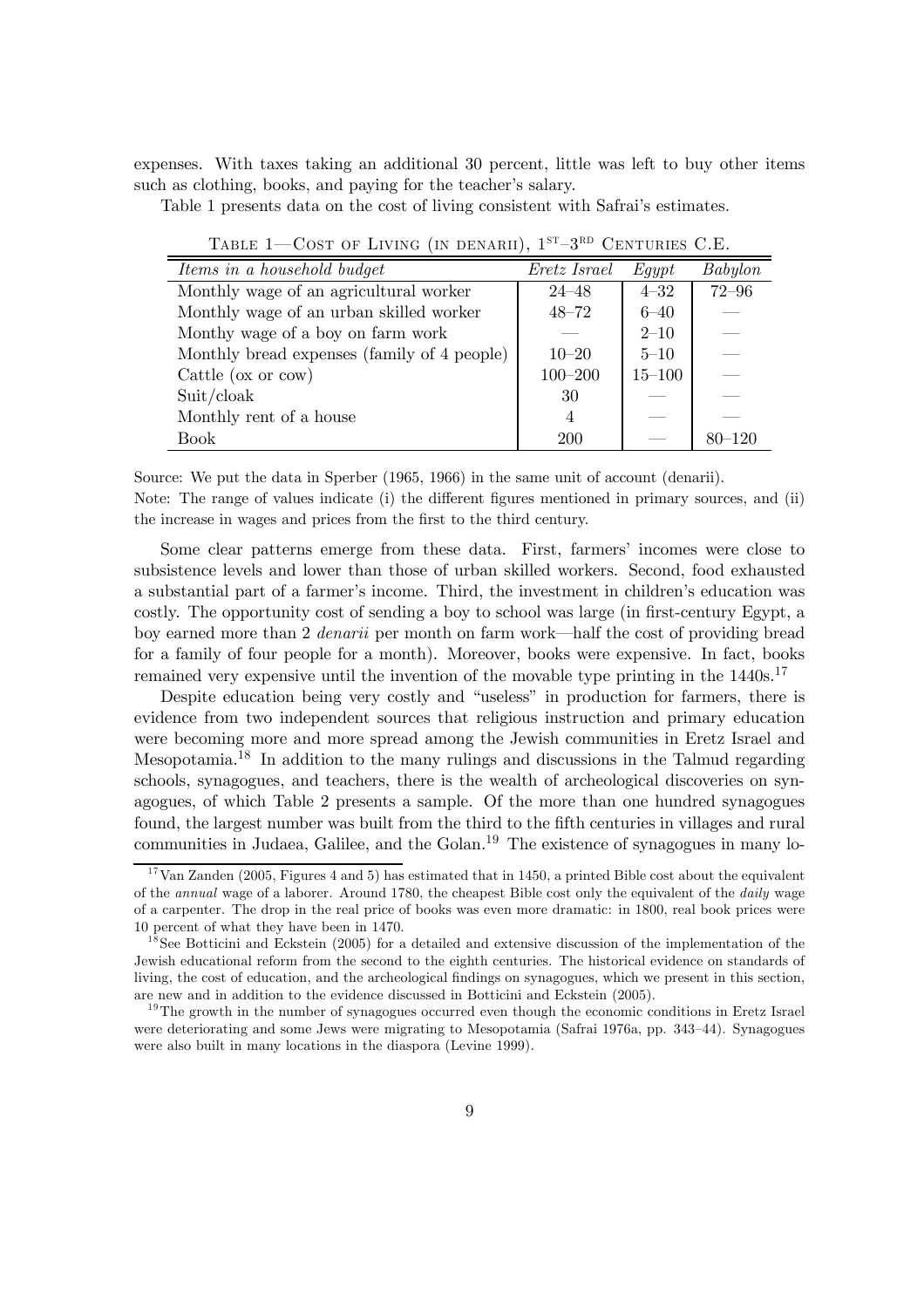cations is very important as other sources (e.g., the Talmud) document that synagogues at that time were primarily a place where children and adults read and learned the Torah.20

| Century                   | Locations                                              | Region            |
|---------------------------|--------------------------------------------------------|-------------------|
| $3^{rd}$                  | Bar'am, Gush Halav, Horvat Shema, Kefar Kana, Nevoraya | Galilee           |
|                           | En-Gedi, Eshtemoa                                      | Judea             |
| $3^{rd}$ –4 <sup>th</sup> | Chorazin, Gush Halav, Hammat Gader, Hammath Tiberias,  | Galilee           |
|                           | Khirbet Shema, Maoz Hayyim, Meiron, Nabratein, Rehov   | Galilee           |
|                           | Horvat Sumaqa                                          | Carmel range      |
|                           | Horvat Rimmon                                          | Judea             |
| $4^{th}$                  | Arbel, Capernaum, Horvat ha-Amudim, Meroth             | Galilee           |
|                           | Beth Alpha, Beth Shean, Maoz Hayim                     | Beth-Shean Valley |
|                           | Gaza, Horvat Susiya, Naaran                            | Judea             |
|                           | Zumimra                                                | Lower Golan       |
| $3^{rd} - 5^{th}$         | Anim, Aphik, Dabbura, Kefar Hananiah                   | Golan             |
| $5^{th}$                  | Assalieh, En Neshut, Horvat Kanef, Katzrin,            | Lower Golan       |
| $5^{th}$                  | Huseifa, Hirbet Amudim, Yiafia, Sepphoris              | Galilee           |
| 6 <sup>th</sup>           | Dabiya, Horvat Dikke, Umm el-Kanatir                   | Lower Golan       |

TABLE 2-SAMPLE OF SYNAGOGUES IN ERETZ ISRAEL, 200-550 C.E.

Sources: Levine (1982; 2000), Hachlili (1989), Stern (1993), and Urman and Flesher (1995).

The same archeological evidence is not available for Mesopotamia, but one can infer the existence of synagogues there from the many references in the Talmud (Gafni 1995).<sup>21</sup>

At the same time, the many quotes in the Mishna and Talmud against the ammei ha-aretz indicate that some Jews chose not to educate their sons.

The historical evidence fits very well the predictions of the model regarding education. Facts and narrative accounts from different sources confirm that, while some Jewish farmers did not invest in their children's education, an increasingly larger share of the Jewish rural population decided to follow the religious norm regarding children's education despite their low standards of living.

The spread of literacy among the Jewish rural population is even more impressive when compared to the literacy rates of the non-Jewish rural population in the same period (third to eighth century C.E.). In the Roman, Byzantine, Christian, and Persian worlds there was no mandatory primary education, and the non-Jewish rural population was almost entirely illiterate.22 Even in 1500, the share of the literate population in most of western Europe was no more than 10 percent (Reis 2004).

<sup>&</sup>lt;sup>20</sup> See Safrai S. (1976b), Safrai Z. (1987; 1995), Oppenheimer (1995), Urman (1995), and Schiffman (1999). <sup>21</sup> From the third to the sixth century, the scholars (*Amoraim*) in the academies in Eretz Israel and Babylon discussed the Oral Torah and clarified the rulings in the Mishna. Their work became codified in the Talmud Yerushalmi (the Talmud of the Land of Israel) in the late fourth century, and the Talmud Bavli (the Babylonian Talmud) in the early sixth century.

 $^{22}$ In the Roman Empire, primary schools were widespread in the cities but primary education was neither compulsory nor universal. The lower socio-economic groups in the cities and the rural folks were illiterate (Marrou 1982, chapters 4 and 7). There is no information on primary education in Iran and Iraq under the Parthian and Sasanian rulers.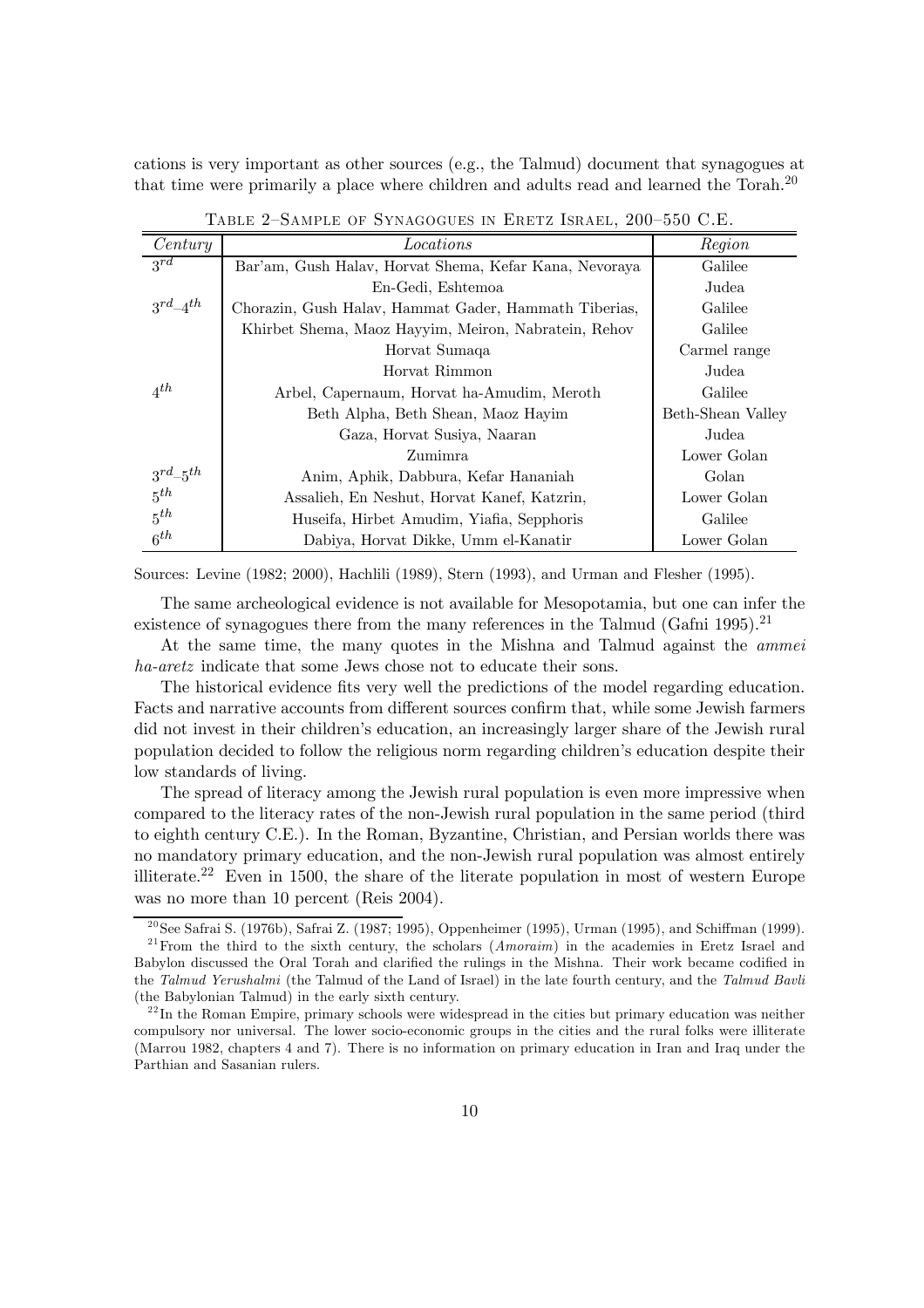Conversions. The main prediction of the model is that some Jewish farmers convert to other religions as a result of the implementation of the costly educational reform in Judaism. The key evidence supporting this implication comes from the size of the Jewish population, which went from about 4.5 million in the first century (with the three main centers being in Eretz Israel, Mesopotamia, and Egypt) to about 1.2—1.5 million in the sixth century (Table 3).<sup>23</sup>

|                                                     | <i>Time</i> |                  |                  |                             |  |
|-----------------------------------------------------|-------------|------------------|------------------|-----------------------------|--|
| <i>Location</i>                                     | $0-65$ C.E. | 66-130           | $135 - 300$      | $\overline{6}^{th}$ century |  |
| Eretz Israel                                        | $2.5^a$     | $17^b$           | 0.7 <sup>c</sup> | 0.2 <sup>d</sup>            |  |
| Mesopotamia, Persia                                 |             |                  | 12               | $0.8 - 1$                   |  |
| Egypt, North Africa                                 |             | 0.1 <sup>e</sup> | very few         | very few                    |  |
| Syria                                               | many        | many             | some             | few                         |  |
| Asia Minor, Balkans <sup><math>f</math></sup>       | many        | many             | some             | few                         |  |
| Roman Empire <sup><math>g</math></sup>              | some        | some             | some             |                             |  |
| Western Europe <sup>g</sup>                         |             |                  |                  | very few                    |  |
| Total Jewish Population                             | $4.5 - 5.0$ | $3 - 3.5$        | $2 - 2.5$        | $1.2 - 1.5$                 |  |
| Total Population <sup><math>h</math></sup>          | 59          | 59               | 55               | 48                          |  |
| Jewish Population $(\%)$<br><b>Total Population</b> | 7.0         | 6.0              | 4.5              | 3.0                         |  |

TABLE 3-DISTRIBUTION OF THE JEWISH POPULATION (IN MILLION)

Sources: For Mesopotamia, Neusner (1965—1970, vol. 1, pp. 14-15, vol. 2, pp. 246-48), and Issawi (1981, pp. 376, 381). For Eretz Israel, Herr and Oppenheimer (1990, pp. 108-9), Hamel (1990, pp. 137—40). For Egypt, Issawi (1981, pp. 376, 381), and Musallam (1981, p. 432). For data on Jewish population in all locations, Baron (1971), and DellaPergola (2001, Tables 1 and 2). For data on total population, Clark (1968), McEvedy and Jones (1978), and Kremer (1993).

 $a<sup>a</sup>$  Out of 2.5 million people, about 2.2 million were Jews and 300,000 were Samaritans. In addition, there were about 500,000 Greeks, pagans, and other ethnic groups.

 $\bar{b}$  The death toll from the revolt of 66–70 C.E. amounted to about 600,000 Jews.

 $^c$  The death toll from the revolt of 135 C.E. amounted to about 500,000 Jews.

 $d$  The total population in Eretz Israel was about 1.1 million people, and most were Christians.

 $e^{i}$  The figure refers to the Jewish population in Egypt *after* 115, when the crushing of the rebellion

against the Roman Empire almost completely wiped out the Jewish community there.

 $^f$  Asia Minor and Balkans include Turkey and Greece.

 $g$  The Roman Empire mainly consists of western Europe given that in the Table we consider separately the Balkans, the Middle East, and North Africa.

 $h$  The figures include only the areas where the Jews lived at this time (Eretz Israel, Mesopotamia, Persia, Egypt and North Africa, Syria, Asia Minor, the Balkans, and western Europe).

 $^{23}$  For population data in the first millennium, we rely on the works of leading historians and demographers. We also greatly benefited from a very helpful discussion with Sergio DellaPergola. While there is disagreement among scholars on specific numbers, there is a general consensus on the trends and the relative size of the populations in selected locations at given times. The numbers should be considered as ranges of values, instead of exact figures. We agree with DellaPergola's estimate of 4.5 million Jews in the first century, which is an intermediate value between the 2—3 million estimate suggested by some scholars (e.g., Hamel [1990]) and the 8 million estimate proposed by Baron (1971).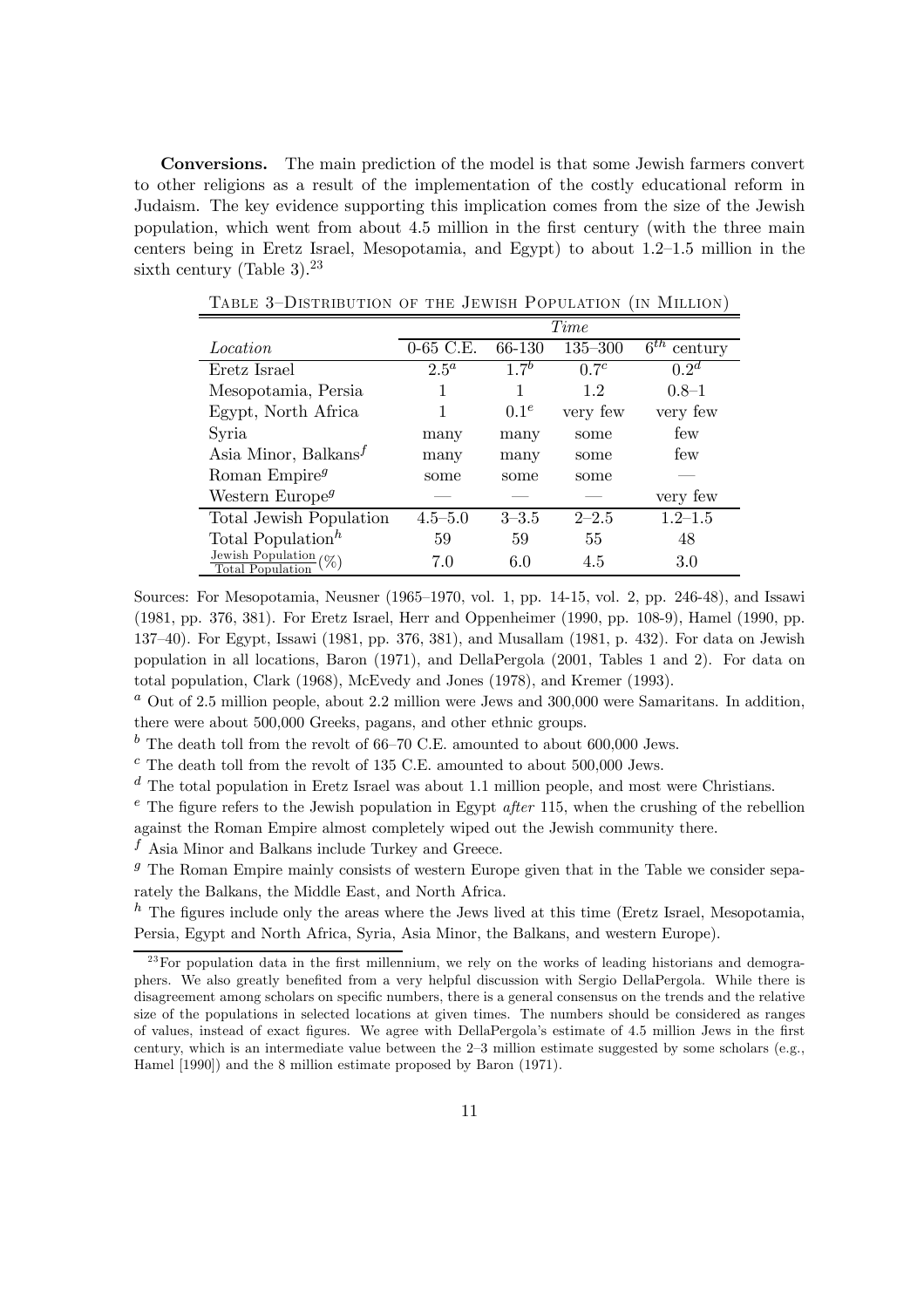Three factors could generate this large population reduction: death rates from massacres or demographic shocks (famines, epidemics, etc), conversions out of Judaism, and lower fertility rates in the centuries following the religious transformation.<sup>24</sup>

Massacres explain most of the huge reduction in the Jewish community in Egypt, which went from about 1 million to few thousands after the revolt in 115 was crushed by the Roman emperor Trajan.<sup>25</sup>

In Eretz Israel the Jewish population shrank from about 2.5 million (including 300,000 Samaritans) at the beginning of the first century to only 200,000 by the sixth century. Again, deaths explain a significant part of this reduction. Both the Jewish writer Flavius Josephus and the Roman historian Tacitus maintain that the death toll of the rebellion against Rome in 66-70 amounted to about 600,000 Jews.<sup>26</sup> Less than a century later, the death toll of the Bar Kokhba revolt in 135 C.E. was in the range of about 500,000 Jews.<sup>27</sup> Overall, the massacres following the revolts in the first and second centuries account for a reduction of more than 1 million Jews in Eretz Israel.<sup>28</sup>

After these revolts, many Jews migrated to Mesopotamia, as one can see from the increasing size of the Jewish population in the Near East in the second and third centuries. However, these migrations are not enough to explain the additional reduction of more than one million Jews in Eretz Israel from the first to the sixth century. We show that once the Jewish religion became centered around the reading and learning of the Torah in the synagogue, voluntary conversions out of Judaism occurred and they explain the rest of the reduction in the Jewish population in Eretz Israel in the first half of the millennium.<sup>29</sup>

The first group who departed from Judaism were the early Jewish converts to Christianity. Under the influence of Paul's doctrine, instead of knowledge and obedience to the Law, faith became the main requirement for being a devoted Christian (Neusner 1990). Until the destruction of the Temple, Jewish leaders held ambivalent feelings toward the Jewish Christian sects, but overall the trend was one of tolerance. However, after the Bar Kokhba revolt in 135, the Jewish scholars in the academies declared the various sects of Jewish Christians outside the Jewish fold.

In a very detailed work on the spread of Christianity, Harnack (1908, vol. 2, pp. 89— 306) provided a long list of specific settlements in Eretz Israel, Syria, Egypt, Asia Minor, Armenia, Edessa, Greece, and the Roman Empire where Jewish converts to Christianity could be traced before 325 C.E. He maintained that in the first three centuries, outside Eretz Israel Christianity spread primarily in locations where there were large Jewish settlements of mixed racial composition, including Hellenistic Jews and pagans or descendants of former pagans who had converted to Judaism in earlier times. Both Jewish and non-

 $^{24}$ Although there is no direct evidence on mortality rates due to famines and epidemics for the Jews in the first millennium, none of the sources we consulted mentions the reduction in Jewish family size due to Malthusian positive checks in the first millennium.

 $25$ Safrai (1976, pp. 370–73).

 $26$ The Samaritans sided with the Romans and the crushing of the rebellion did not affect them.

 $27$ Baron (1971, pp. 870–75), and Herr and Oppenheimer (1990, p. 109).

 $^{28}$ The number of known Jewish settlements shrank from more than 200 to less than 50 between 135 and 640 C.E. See Avi-Yonah (1976, p. 20).

 $^{29}$ The documented episodes of *forced* conversions are not large enough to account for all the Jews who converted in the first half of the millennium.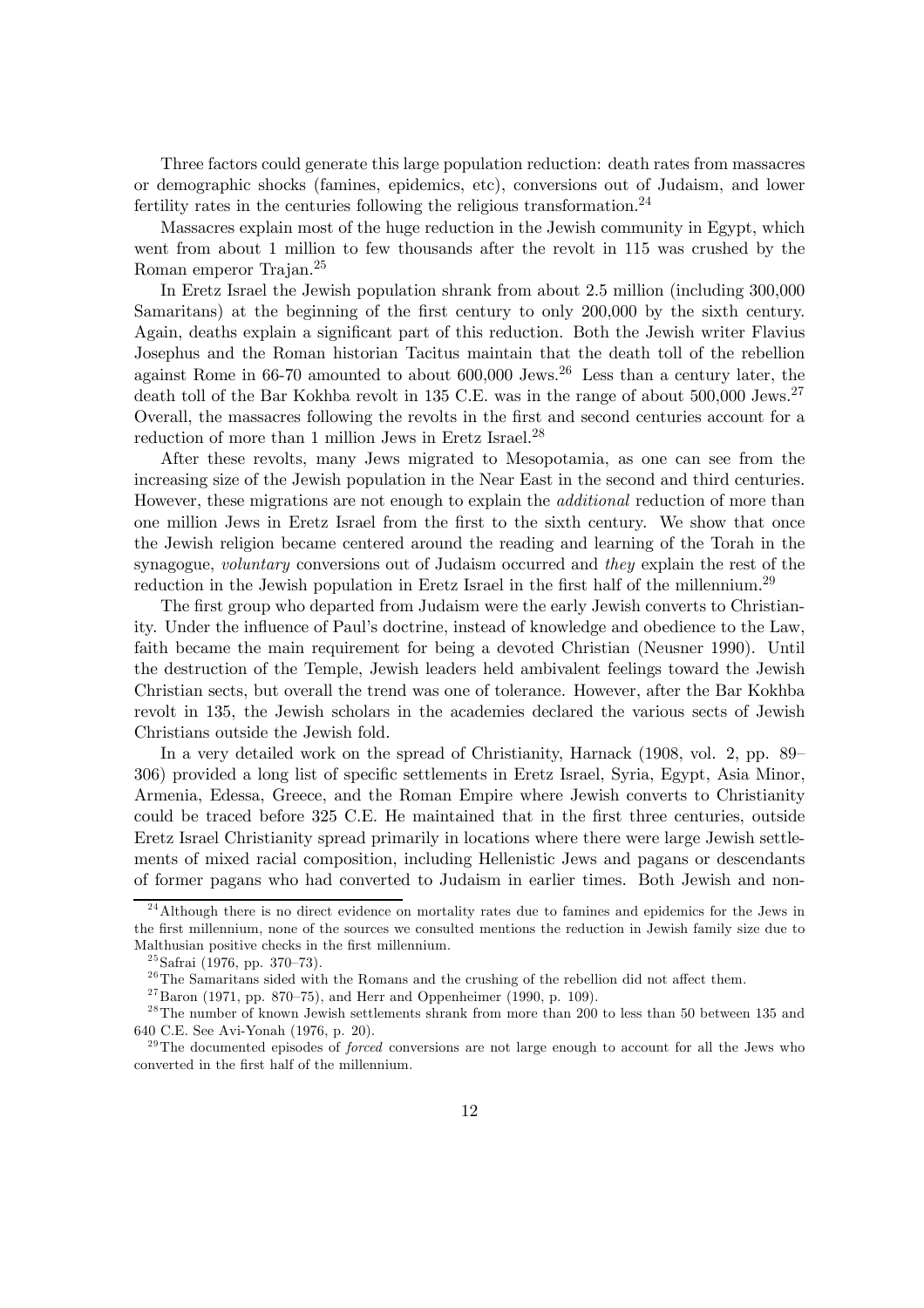Jewish sources indicate that most early Jewish converts to Christianity were uneducated, low income Jews.<sup>30,31</sup>

Conversions of Jews to Christianity must have continued in the fifth and sixth centuries if in 426 C.E., an imperial decree in the Roman Empire established the annulment of any Jewish will in which a baptized son, daughter or grandchild, were disinherited. The Theodosian Code in 438 went even further by decreeing the death penalty by fire for Jews who harmed Jewish converts to Christianity.<sup>32</sup> Gil (1992, p. 222) states that in the early Byzantine period, many Jewish farmers in Palestine converted to Christianity.

The second group who increasingly separated from the Jewish religion in Eretz Israel was the Samaritans. In about 200 C.E., there were about 300,000 Samaritans but the community shrank to no more than a few thousands by the seventh century. What separated the Samaritans from the Jewish community was the fact that the Samaritans kept considering sacrifices the core of the religion, accepted only the Pentateuch (the first five books of the Bible) as the sole source of religious law, refused the Oral Torah developed by the scholars in the academies, and never codified their canon law into a Mishna. Some Jewish scholars in the second century were still considering the Samaritans as belonging to the Jewish fold. But rabbi Judah ha-Nassi and later scholars equated them to Gentiles. In the Talmudic period, Jewish scholars debated whether the Samaritans were to be considered haverim or ammei ha-aretz. <sup>33</sup> Like for Jewish farmers, Gil (1992, p. 222) maintains that many Samaritan farmers converted to Christianity during the Byzantine period.

There were also conversions of Jews to Christianity in fourth-century Mesopotamia (Neusner 1965—1970, vol. 4, p. 435). Christians became as numerous as the Jews there, and a certain proportion of these Christians must have been converted Jews given that in Babylon there were no attempts to forcibly convert pagans to Christianity as in the Byzantine Empire (Gil 1997, vol. 1, p. 57).

Despite conversions to Christianity, the size of the Jewish community in Mesopotamia remained roughly constant from the first to the sixth century (Table 3) because of the migrations of Jewish farmers prompted by the deteriorating economic conditions in Eretz Israel from the third to the fifth centuries. At that time, Babylon became the center of Jewish religious and economic life. Jewish religious leaders discouraged this migratory movement but they partly failed to convince many Jews not to leave Palestine.<sup>34</sup> These migrations occurred at the same time when some Jewish farmers in Eretz Israel and Babylon started investing in their children's religious education and when conversions out of Judaism were occurring in the Jewish rural population in both Eretz Israel and Babylon.

 $32$ See Baron (1937, vol. 2, p. 253), and Alon (1984, p. 753).

 $30$  See Harnack (1908, vol. 1, p. 47; vol. 2, pp. 33-34) and Baron (1952, vol. 2, pp. 163-66) for the primary sources that are used to support this claim.

<sup>&</sup>lt;sup>31</sup> As for conversions of non-Jews into Judaism, the model predicts no conversions of non-Jews to Judaism after the religious/educational reform. There were conversions of pagans to Judaism before the revolts in the first century C.E. (Baron 1952, vol. 1, pp. 173—76). In contrast, after the third century people converted to Judaism only by coercion, such as in the case of slaves owned by Jews. On the attitudes of Jewish religious leaders towards conversions and proselityzing, see the insightful work of Cohen (1999).

<sup>&</sup>lt;sup>33</sup>For details on the history of the Samaritans, see Montgomery (1968, chapters 4–9), Herr and Oppenheimer (1990, p. 204), and Alon (1984, p. 745).

 $34$ Baron (1952, vol. 2, p. 204-14), and Herr and Oppenheimer (1990, pp. 133-35).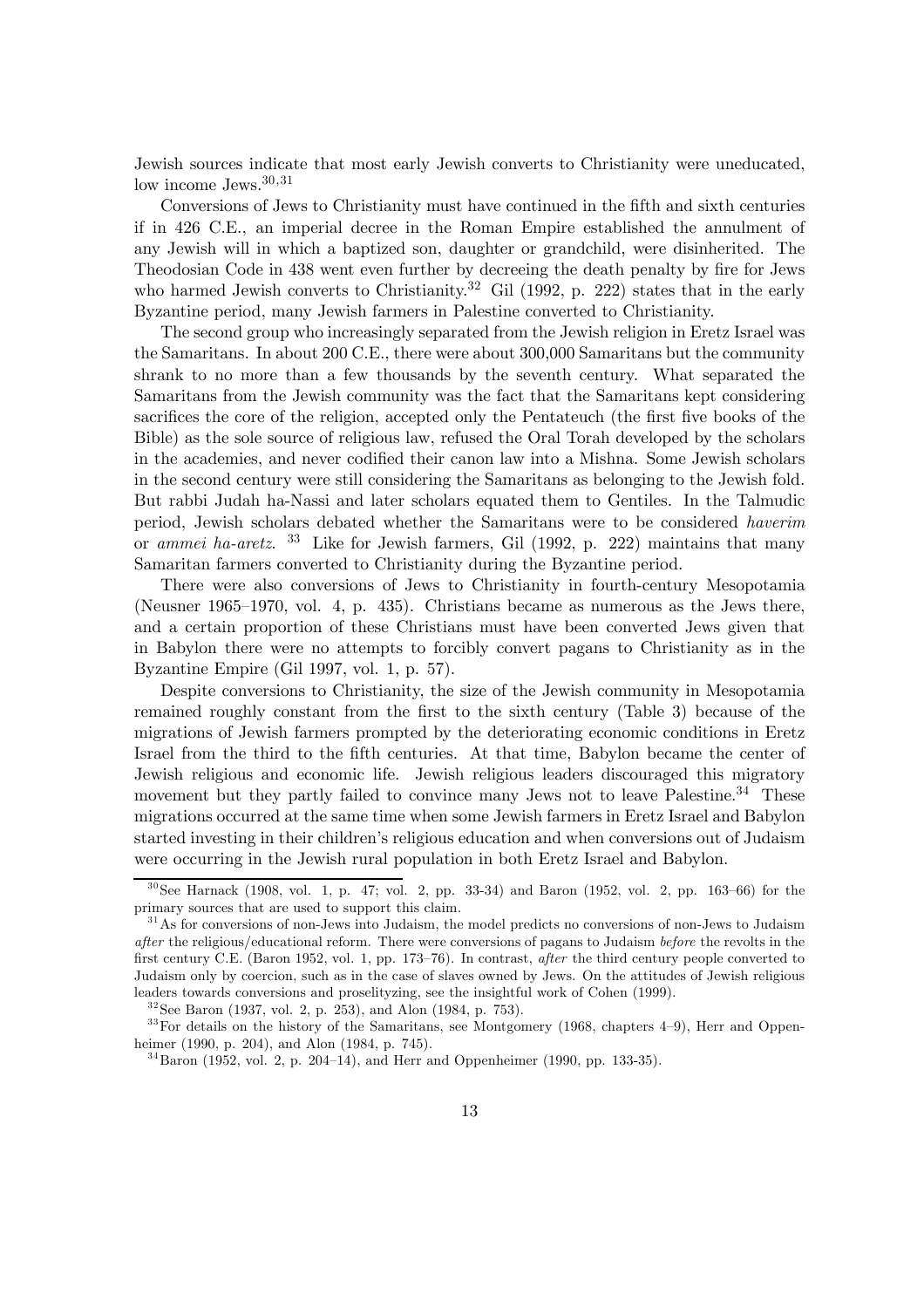The historical evidence of conversions and the demographic data are consistent with the prediction of our model that conversions occurred mainly among uneducated, low income Jewish farmers in the first half of the millennium. That process was slow and Jewish leaders were not concerned with the conversions of the *ammei ha-aretz* to other religions since they were outcast anyway.

Lastly, there is a third factor that might have brought a large reduction in the Jewish population in the centuries following the transformation of Judaism: a reduction in the fertility rate in order to implement the religious ruling of educating the children in a subsistence economy. To the best of our knowledge, there is no historical evidence showing that Jewish households reduced their fertility following the transformation of Judaism into a religion focused on reading and learning. The Mishna and the Talmud contain an endless number of detailed discussions and rulings regarding marriage, sexual behavior among spouses, pregnancy, abortion, infertility, divorce, and the Biblical requirement that the very purpose of marriage is to fulfill the Biblical commandment "be fruitful and multiply" (peru urevu). Among these many discussions and rules, there is none regarding reducing the number of children in order to fulfiil the religious ruling of educating the children. If this had been a major problem in the Jewish communities in Talmudic times, somehow it would have been brought in front of the scholars and rabbis in the yeshiva, would have been discussed and would find its way in the Talmud.35

## 5 Occupational Dynamics: From Farmers to Merchants, 8th-9th Centuries

Given the stagnant economies in the late Roman, early Byzantine, and Persian Empires in the fourth-seventh centuries, the growing number of educated Jewish farmers could not find skilled occupations in the existing cities at that time.<sup>36</sup>

But in the eighth—ninth centuries, urbanization greatly expanded in the newly established Muslim Empire (Lewis 1984). New cities were founded in Iraq and Persia. The Umayyad dynasty, which had its capital in Damascus, established as main centers Basra in 636 and Kufa in 638, whereas the Abbasid rulers developed Baghdad in 762 and Samarra in 836. The population of Baghdad in the eighth and ninth centuries was in the range of 600,000 to 1 million people, whereas the largest European cities in the late twelfth century (e.g., Palermo, Paris, Seville, Venice, Granada, and Cordoba) had populations in the range of 60,000 to 150,000 people (Table 4).

<sup>&</sup>lt;sup>35</sup> Work by demographer Sergio DellaPergola (1997) has also shown that the Jewish people anticipated by about one century the demographic transition that the rest of the European population underwent in the late  $19^{th}$  century. This means that the Jewish birth rate started declining only around the late  $18^{th}$  century.

 $36$ See Neusner (1965–1970) and Avi-Yonah (1976) for the stagnant and worsened economic conditions in the Roman, Byzantine, and Persian empires in the fourth—sixth centuries.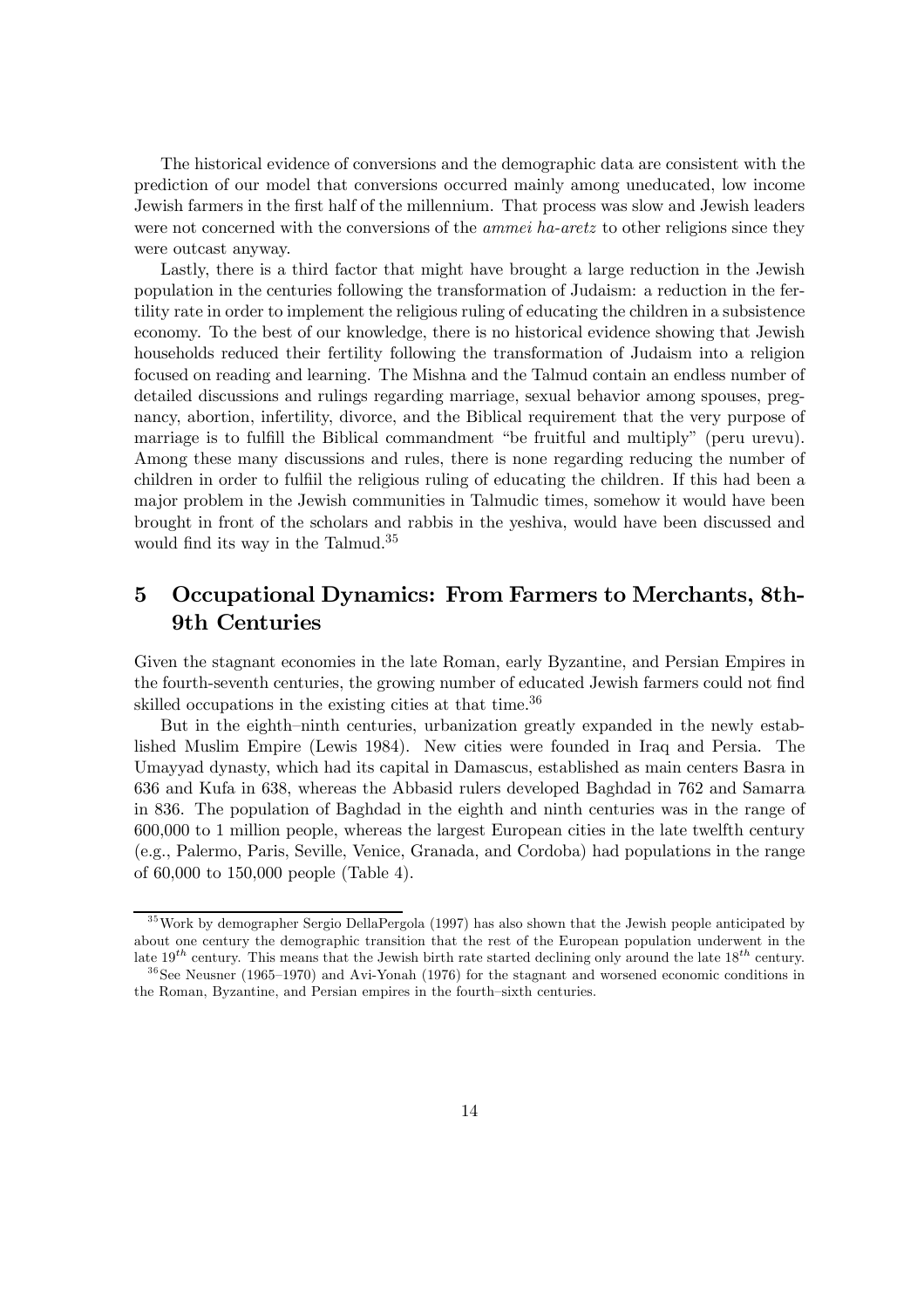|                       | Iraq, Persia, and Egypt in the $\overline{\delta^{th}-9^{th}}$ centuries |                               |  |  |
|-----------------------|--------------------------------------------------------------------------|-------------------------------|--|--|
|                       | Total Population (thousands)                                             | Jewish Population (thousands) |  |  |
| Baghdad               | $600 - 1,000$                                                            | 200                           |  |  |
| Samarra               | $500+$                                                                   | 7.5                           |  |  |
| Basra                 | 200-600                                                                  | $10 - 50$                     |  |  |
| Kufa                  | 400                                                                      | 35                            |  |  |
| Nishapur              | $100 - 500$                                                              | $\gamma$                      |  |  |
| Isfahan               | 100                                                                      | 75                            |  |  |
| Qayrawan              | 100                                                                      | ?                             |  |  |
| Cairo                 | 300                                                                      | 10                            |  |  |
|                       | Europe's eight largest cities in the late $12^{th}$                      | century                       |  |  |
|                       | Total Population (thousands)                                             | Jewish Population (thousands) |  |  |
| Palermo               | 150                                                                      | 7.5                           |  |  |
| Paris <sup>a</sup>    | 110                                                                      | $1.5\,$                       |  |  |
| Seville               | 80                                                                       | many                          |  |  |
| Venice                | 70                                                                       | ?                             |  |  |
| Florence <sup>b</sup> | 60                                                                       | 0.1                           |  |  |
|                       |                                                                          |                               |  |  |
| Granada               | 60                                                                       | many                          |  |  |
| Cordoba               | 60                                                                       | many                          |  |  |

TABLE 4-URBANIZATION IN THE NEAR EAST AND EUROPE

Sources: For total population in cities in Iraq and Persia, see Watson (1981, p. 56, footnote 45), and Lapidus (1981, p. 203). For total and Jewish population in Cairo, see Ashtor (1976, p. 89). For total population in European cities, see De Long and Shleifer (1993, Table 1, second column). For the Jewish population in Iraq and Persia, see Gil (1997, pp. 487-530) and Benjamin of Tudela (1170, henceforth BT). For the Jewish population in European cities, see BT.

Note: We agree with DellaPergola (2001) and interpret Tudela's numbers as the number of Jewish households in each city. Based on the evidence from the documents of the Cairo Geniza, the average family size was 5 people per household. Therefore, we multiply the number of Jewish households times 5 to obtain the number of Jewish people in a given city.

 $a$  BT lists 300 Jewish households (about 1,500 people) for Marseilles.

 $b$  BT lists 20 Jewish households (about 100 people) for nearby Pisa.

The growth of new cities, towns, and administrative centers in the Muslim Near East vastly increased the demand for urban and skilled occupations. The literate Jewish rural population in Iraq and later in all the Muslim Empire moved to urban centers, abandoned agriculture, and became engaged in a wide range of crafts, trade, moneylending, tax-farming, and the medical profession.<sup>37</sup> This occupational transition took about  $150$ years and by 900, almost all Jews in Iraq, Persia, Syria, and Egypt, were engaged in urban

<sup>&</sup>lt;sup>37</sup>Here we summarize the detailed description of the occupational transition presented in Botticini and Eckstein (2005). In Table 4 above, however, we present data on urbanization not available in the other paper.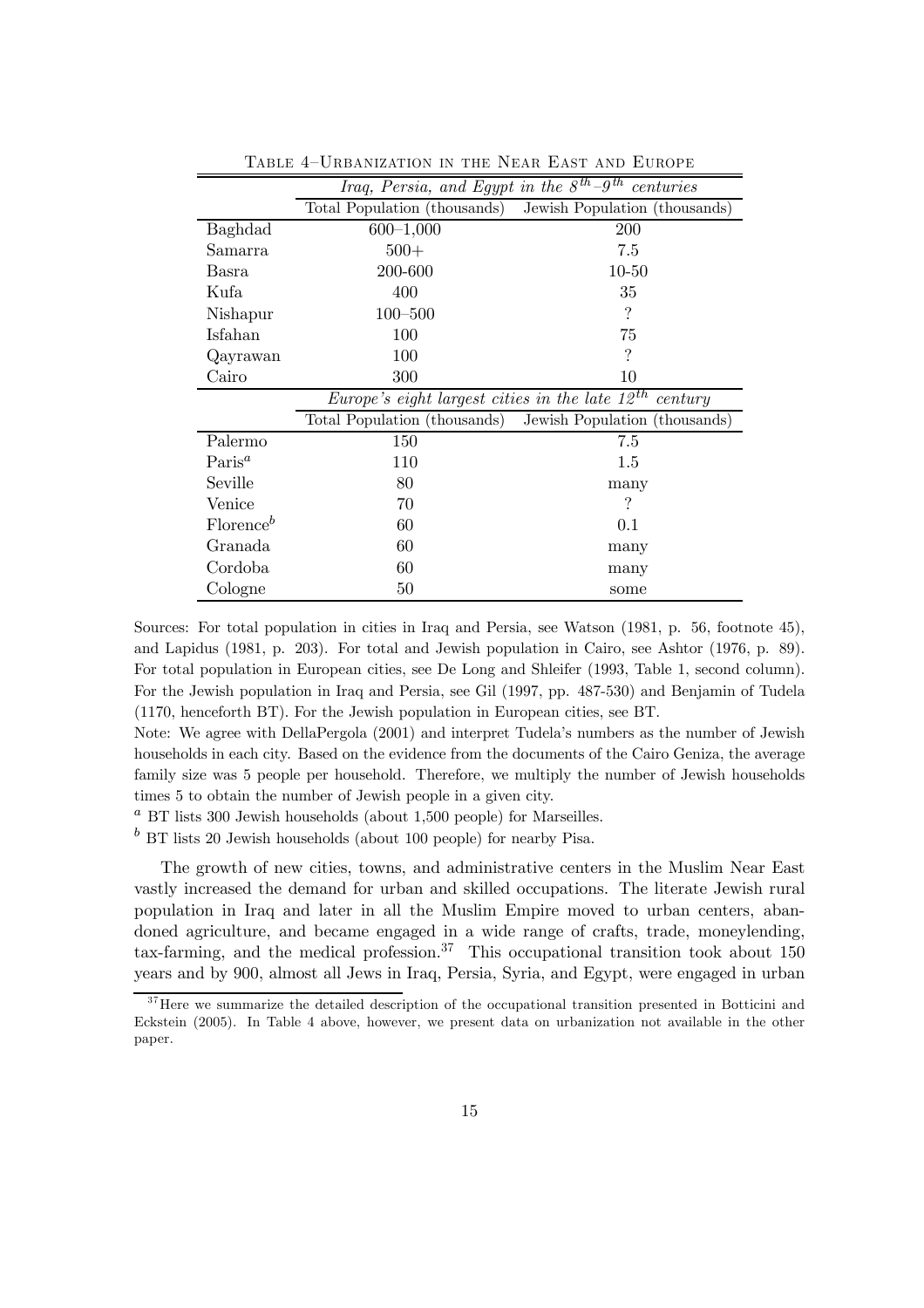occupations.<sup>38</sup>

In these cities, the Jewish population became very large to the extent that about 1 million Jews (80 percent of world Jewry) lived in hundreds of cities and towns in eighthcentury Mesopotamia, with Baghdad alone hosting a large Jewish community of about 200,000 people (Gil 1997, p. 458).

While the most educated Jews (the scholars in the academies) had left agriculture and become merchants well before the expanded urbanization in Iraq and Persia, the literate Jewish rural population left agriculture only when the growth of cities in the Muslim Empire made available to them skilled occupations, in which the returns to their investment in literacy and education were high.

Since Jews, Christians, and other non-Muslim minorities could engage in any occupation in the Muslim Empire, the distinctive characteristic of the Jews–their endogenously determined higher literacy and education–gave them the comparative advantage to switch to the better paid occupations in the new cities, whereas most non-Jews remained farmers (Baron 1952; Gil 1997).39 This occupational selection into urban, skilled occupations remained the distinctive mark of the Jewish people thereafter.

#### 6 A Model of Education and Conversion of Merchants

We now present a simple model of education and conversion of merchants by extending the model of farmers described in Section 3. The only difference between farmers and merchants is that education positively affect a merchant's productivity and earnings, that is,

$$
w^{M}(e, e_{s}) = w^{F}[1 + Ae_{s}^{\alpha}e^{1-\alpha}], \qquad (8)
$$

and, therefore, his budget constraint is given by,

$$
c + \gamma(e_s)^{\theta} + \tau^{rM} \le w^F[1 + Ae_s^{\alpha}e^{1-\alpha}]
$$
\n(9)

where e and  $e_s$  are defined as above, A is an exogenous productivity parameter, and  $\tau^{rM}$  is the tax paid by a merchant with religion r. We analyze only the case of literate merchants as the optimization problem of illiterate merchants is the same as the one of illiterate farmers.

Education. The main prediction of the model regarding education is that Jewish merchants invest more than non-Jewish merchants in children's education. Consider the first-order condition which gives the optimal level of a child's education for any merchant (Jewish or non-Jewish),

$$
x(e+1) + [-\theta \gamma e_s^{\theta - 1} + w^F A \alpha e_s^{\alpha - 1} e^{1 - \alpha}] \frac{1}{w^M - \gamma(e_s)^{\theta} - \tau^{rM}} \le 0.
$$
 (10)

<sup>3 8</sup>Ashtor (1959, pp. 147—51), Goitein (1967—1988, vol. 1), and Gil (1997, vol. 1). Goitein enumerated about 265 occupations mentioned in the documents of the Cairo Geniza.

 $39$ At this time, there were many minorities living in Iraq, including Christians who were almost equal in numbers to Jews (Gil 1997, vol. 1, p. 57).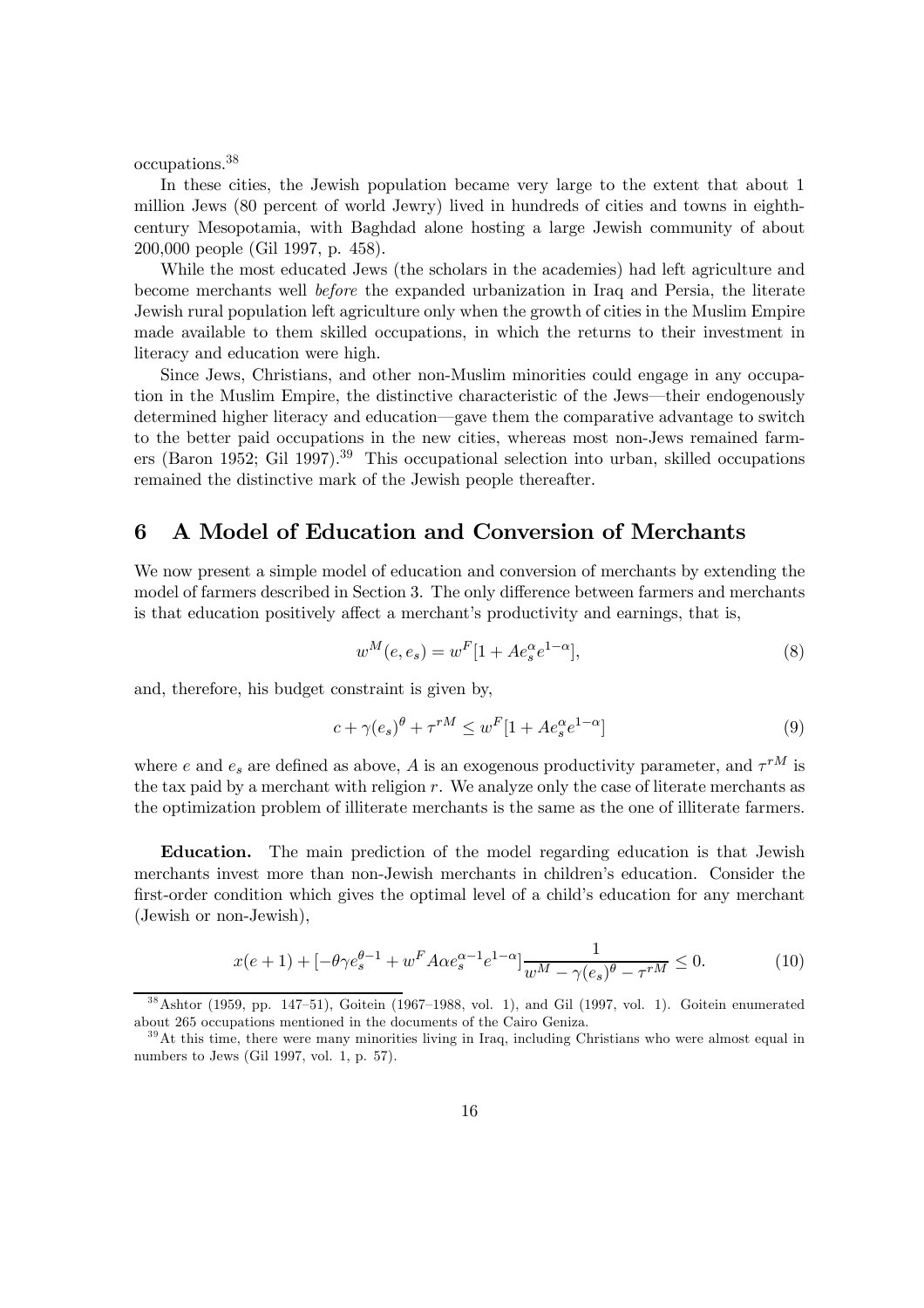Consider first the steady-state education level  $(e = e_s = e^*)$  of non-Jewish merchants (who by definition have the exogenous taste parameter for Judaism  $x = 0$ ). Then, from equation (10),  $e = e_s = e^* = \left[\frac{w^F A \alpha}{\theta \gamma}\right]^{1/(\theta - 1)}$ . In the steady-state, non-Jewish merchants educate their sons (i.e.,  $e^* \ge e^{\min} = 1$ ) if the parameters satisfy the condition that  $w^F A \alpha \ge$  $\gamma\theta$ , that is, if the marginal product of education is greater than, or equal to, the marginal cost of education at  $e_s = e = e^{\min} = 1$ . The better are the aggregate economic conditions, the higher are the earnings of merchants  $(w<sup>F</sup>A\alpha)$  and, hence, the more likely is that both non-Jewish and Jewish merchants will invest in their sons' education.

Let us assume that, before the educational reform in Judaism, the education levels of both Jewish and non-Jewish merchants are positive  $(e \geq 1)$ . Education has a positive effect on merchants' productivity and earnings regardless of which religion a merchant belongs to. However, after the religious transformation of Judaism, Jewish merchants will invest in their children's education comparatively more than non-Jewish merchants because they also derive *direct* utility from children's education at the rate  $x^{.40}$ 

Conversion. The main insight of the model regarding conversion is that if there is small or no tax difference between Jewish and non-Jewish merchants, no Jewish merchant converts. Only if taxes on Jewish merchants are significantly higher, then Jewish merchants with low levels of attachment to Judaism (low  $x$ ) convert. Hence, given that some Jewish farmers convert (see Section 3) and Jewish merchants do not (unless the tax differential is very high), the model predicts that over time, the proportion of merchants in the Jewish population will increase.

Formally, a literate Jewish merchant ( $e^j \geq 1$ ) converts if the utility of remaining a Jewish individual is lower than the utility of becoming a non-Jewish individual, that is,

$$
u^{j}(c, e_{s}; e, x) < u^{jn}(c, e_{s}; e, x) \text{ or}
$$
  
\n
$$
\log(w^{F}[1 + A(e_{s}^{j})^{\alpha}(e^{j})^{1-\alpha}] - \gamma(e_{s}^{j})^{\theta} - \tau_{t}^{j}M) + x(e^{j} + 1)e_{s}^{j} < (11)
$$
  
\n
$$
\log(w^{F}[1 + A(e_{s}^{n})^{\alpha}(e^{n})^{1-\alpha}] - \gamma(e_{s}^{n})^{\theta} - \tau_{t}^{n}M) - \pi x.
$$

Assuming that the level of education of Jewish merchants before the religious reform  $(e^*)$ is greater than, or equal to, 1, equation (11) implies that if taxes on Jewish and non-Jewish merchants are the same  $(\tau^{nM} = \tau^{jM})$ , a literate Jewish merchant does not convert.

To see that, let us start first with the extreme case of  $x = 0$ , in which the Jewish individual places no value on the educational requirement established by Judaism. Then, from (11), a Jewish merchant will choose to invest in his son's education  $(e_3^j)$  exactly as a non-Jewish merchant  $(e_s^n)$ , and, therefore, he will be indifferent regarding conversion since he derives the same utility as a Jewish and as a non-Jewish individual.

As the attachment index to Judaism  $x$  increases, the utility from being Jewish is increasing with the education level of the child  $e_s^j$ , and therefore, a Jewish merchant who educates his children, will not convert. Moreover, the higher the attachment index to Judaism  $x$ , the greater is the cost of conversion  $(\pi x)$ , and hence, no Jewish merchant will convert if the tax differential between Jewish and non-Jewish individuals is zero or small.

 $40$  See equation (1).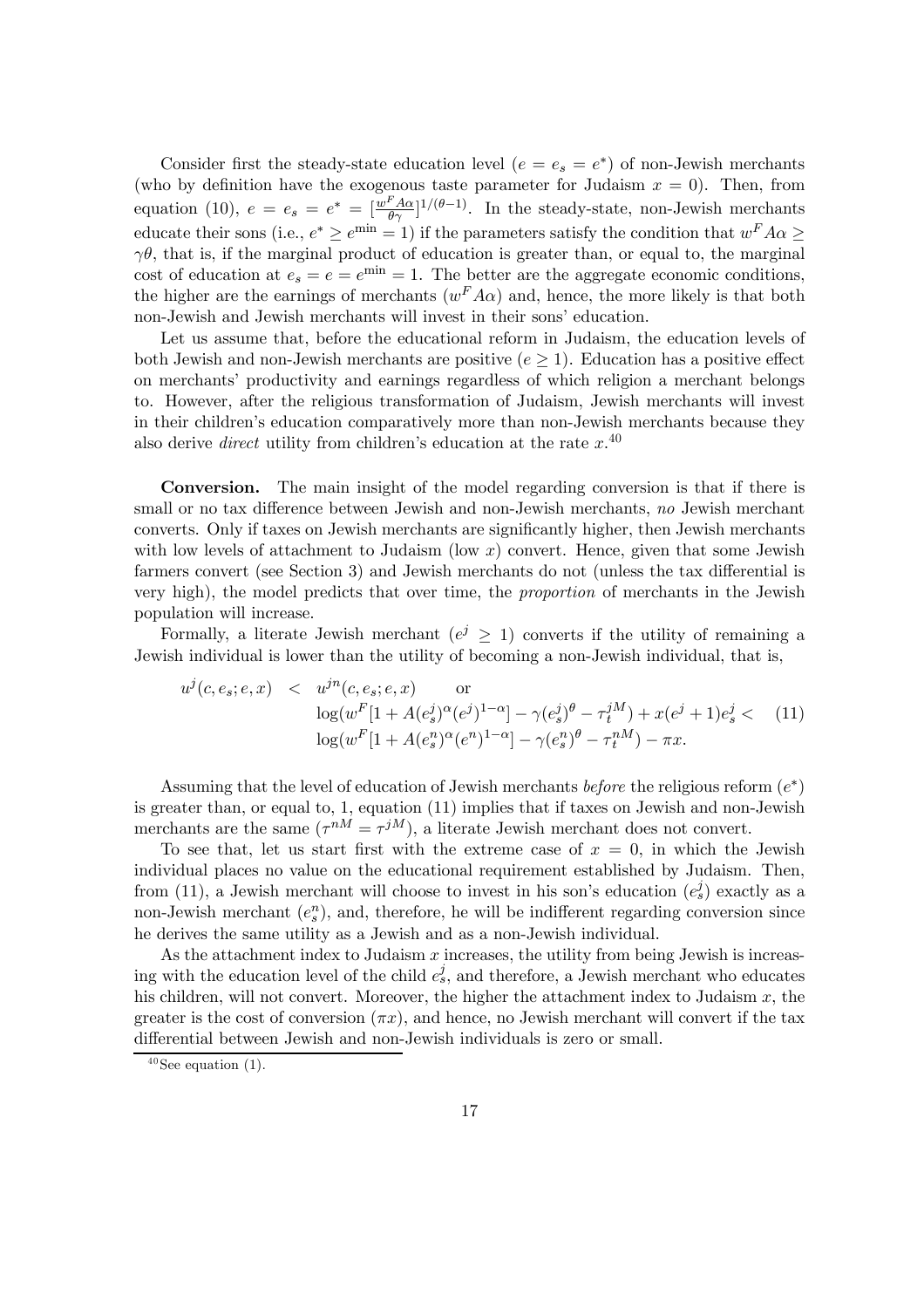#### 7 Jewish Education and Conversion, 9th to 12th Centuries

We show that the historical evidence from the Muslim period is consistent with the model's predictions.

Education. When urbanization greatly expanded in the Muslim Near East and many Jews entered urban skilled occupations, primary education became almost universal among them (Goitein 1962).<sup>41</sup> The two main sources of information are the Responsa of the Geonim and the documents of the Cairo Geniza. The Responsa (teshuvot) are the written replies that the Geonim, the heads of the academies in Mesopotamia, sent to the letters they received from Jews everywhere, who asked for their advise on religious, economic, and family-related matters. The existence and extent of the Responsa is by itself evidence of the spread of literacy among Jews. Many Responsa, even from villages, referred to schooling and teachers. Other Responsa indicate that in synagogues Jewish children learned the Hebrew and Arabic scripts, as well as arithmetic, and that even non-Jewish families were interested in sending their children to synagogues to learn non-religious topics.<sup>42</sup>

The other impressive source of historical evidence consists of the thousands of letters, contracts, wills, and written transactions from the documents of the Cairo Geniza, which confirm the universality of primary education documented in the Responsa, but on a larger scale.<sup>43</sup> The budgets, letters, and contracts of wealthy and humble households even from small towns and villages contain an endless number of references to teachers and school fees. In addition to the school fees for his own children (2 dirhems per month per child), each household head was required to pay an education tax to finance the primary education of orphan and/or poor children.44 Records from Old Cairo, Jerusalem, Damascus, and Baghdad mention "teachers of the orphans" supported by this communal tax.<sup>45</sup>

The historical evidence is also consistent with the model's prediction that non-Jewish merchants also invested in their children's education but less than Jews. To spread the new religion, the Muslim rulers promoted the establishment of primary schools (Maktab or Kuttab), and by the end of the eighth century, there was a fairly widespread system of primary schools.46 Providing a child with primary education, however, was not a religious law. The Muslim rulers also founded institutions of higher learning (academies) but only from the eleventh century–more than six centuries after the establishment of the Jewish academies in Iraq.

 $^{41}$ In Botticini and Eckstein (2005) we present detailed evidence to support this claim. Here we only summarize the main facts.

 $42$  Assaf (1925–1942, vol. 2, pp. 11–27), and Goitein (1962).

<sup>&</sup>lt;sup>43</sup>The documents of the Cairo Geniza were found in the basement of a synagogue in Fustat (Old Cairo, Egypt) where they had been housed for centuries because the name of God was written at the beginning of each document, and therefore, they could not be thrown away. Based on these documents, Schlomo Goitein (1967-1988) wrote a monumental work on the social and economic life of the Jewish communities in the Mediterranean and the Muslim lands from the 10th to the 13th centuries.

 $^{44}$ A teacher's average salary was 80 *dirhems* per month.

 $45$  Goitein (1967–1988, vol. 2, pp. 174–93).

<sup>&</sup>lt;sup>46</sup> See Nakosteen (1964, pp. 44-47). Especially in early times, Jewish and Christians teachers were recruited to teach non-religious matters in Muslim schools.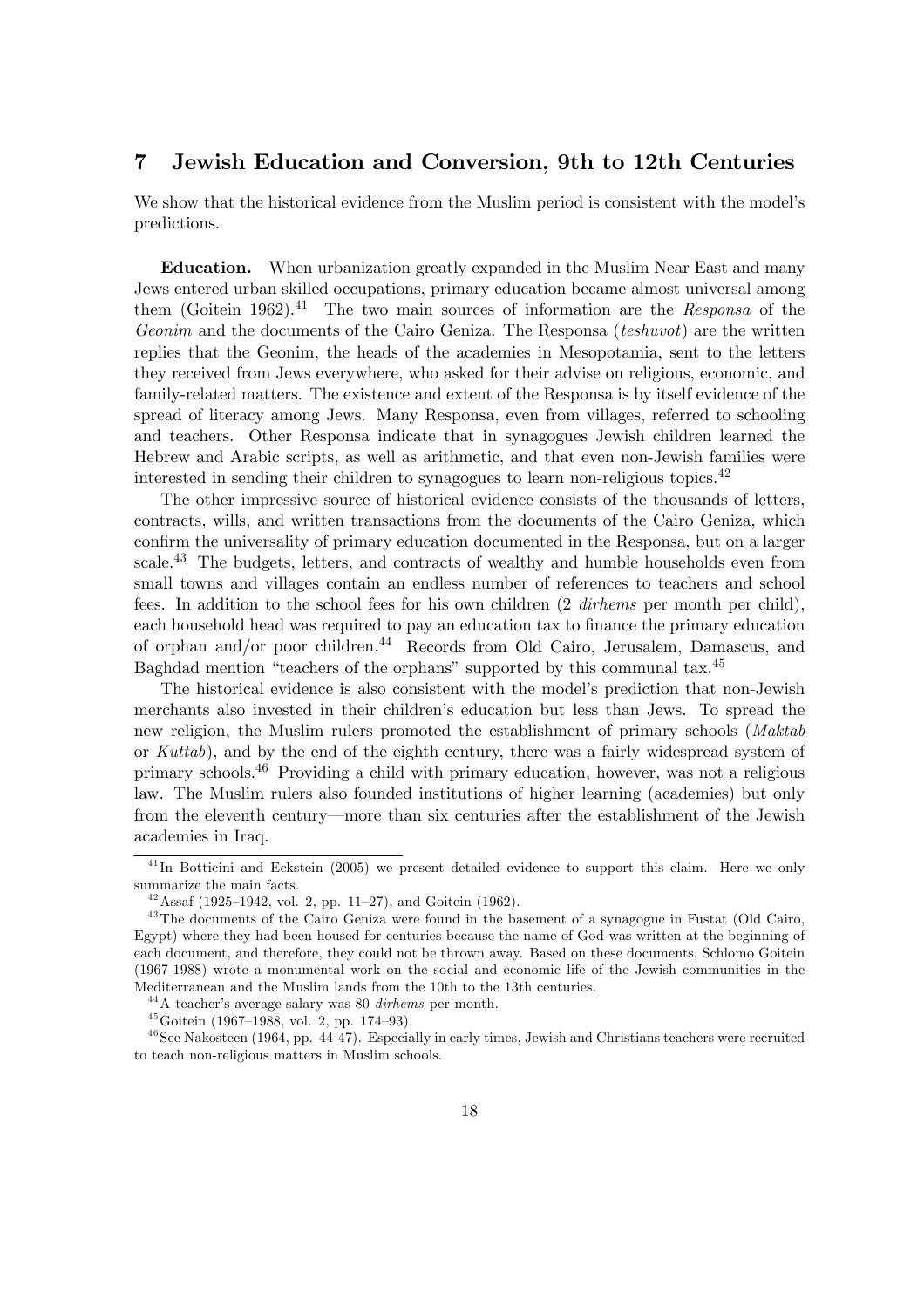Conversions. Table 5 shows that no major change occurred in the size of world Jewry in the Muslim period ( $8^{th}$  to  $12^{th}$  centuries). This implies that conversions almost stopped when the Jews became merchants, which is consistent with the main prediction of our model.<sup>47</sup> The poll tax  $(3.4 \text{ d}r$ hems per month, about 5 percent of a teacher's salary at that time) levied on non-Muslims was not a big burden for Jewish craftsmen, merchants, tax farmers, and doctors to prompt mass conversions among them.<sup>48</sup>

|                                                                          | Time                |                     |                        |  |  |
|--------------------------------------------------------------------------|---------------------|---------------------|------------------------|--|--|
| Location                                                                 | $6^{th}$<br>century | $8^{th}$<br>century | Late $12^{th}$ century |  |  |
| Eretz Israel                                                             | 0.2                 | few                 | 0.002                  |  |  |
| Iraq, Persia, Arabia <sup><math>a</math></sup>                           | $0.8-1$             | $0.8 - 1$           | 0.800                  |  |  |
| Egypt, North Africa                                                      | very few            | 0.004               | 0.012                  |  |  |
| Syria                                                                    | few                 | few                 | 0.015                  |  |  |
| Balkans, eastern Europe <sup>b</sup>                                     | few                 | few                 | 0.047                  |  |  |
| Western $Europe^c$                                                       | very few            | few                 | 0.103                  |  |  |
| Total Jewish Population                                                  | $1.2 - 1.5$         | $1 - 1.2$           | $1 - 1.2$              |  |  |
| Total Population <sup><math>d</math></sup>                               | 48                  | 51                  | 75                     |  |  |
| $\frac{\text{Jewish Population}}{\text{Iution}}(\%)$<br>World Population | 3.0                 | 2.0                 | 1.6                    |  |  |

TABLE 5-DISTRIBUTION OF THE JEWISH POPULATION (IN MILLION)

Sources: For Mesopotamia, Neusner (1965—1970, vol. 1, pp. 14-15, vol. 2, pp. 246-48), and Issawi (1981, pp. 376, 381). For Eretz Israel, Herr and Oppenheimer (1990, pp. 108-09), Hamel (1990, pp. 137—40). For Egypt, Ashtor (1967; 1968, p. 13; 1976, chapter 7), Issawi (1981, pp. 376, 381), Musallam (1981, p. 432), and Dols (1981, p. 400—04). For data on Jewish population in all locations, Baron (1971), and DellaPergola (2001, Tables 1 and 2). For data on total population, Clark (1968), McEvedy and Jones (1978), and Kremer (1993).

<sup>a</sup> Arabia refers to the Arabian peninsula including Yemen.

 $<sup>b</sup>$  Balkans include Greece and Turkey. Eastern Europe includes Austria, Poland, Czechoslovakia,</sup> Hungary, and Romania.

<sup>c</sup> Western Europe includes Spain, Portugal, France, Italy, Germany, Low Countries, and England.

 $d$  The figures include only the areas where the Jews lived at this time (Eretz Israel, Mesopotamia, Persia, Egypt and North Africa, Syria, the Balkans, eastern Europe, and western Europe).

Also, the few conversions of Jews occurred to Islam–the dominant religion in the Near East–and not to other religions (e.g., Christianity). Hence, the very few conversions of Jews employed in high skill urban occupations in the Muslim period were very different from the conversion to Christianity of many illiterate and low income Jewish farmers in the first half of the millennium in Eretz Israel and Mesopotamia, which were the outcome of the implementation of the costly religious norm.

<sup>&</sup>lt;sup>47</sup>One of the predictions of Rapoport and Weiss (forthcoming)'s model is consistent with this historical fact.

<sup>&</sup>lt;sup>48</sup>The poll tax was a burden for poor households, as indicated in some documents of the Cairo Geniza in which the entire Jewish community in a given location had to help poor families pay the poll tax (Goitein 1967—1988, vol. 2, pp. 300—04).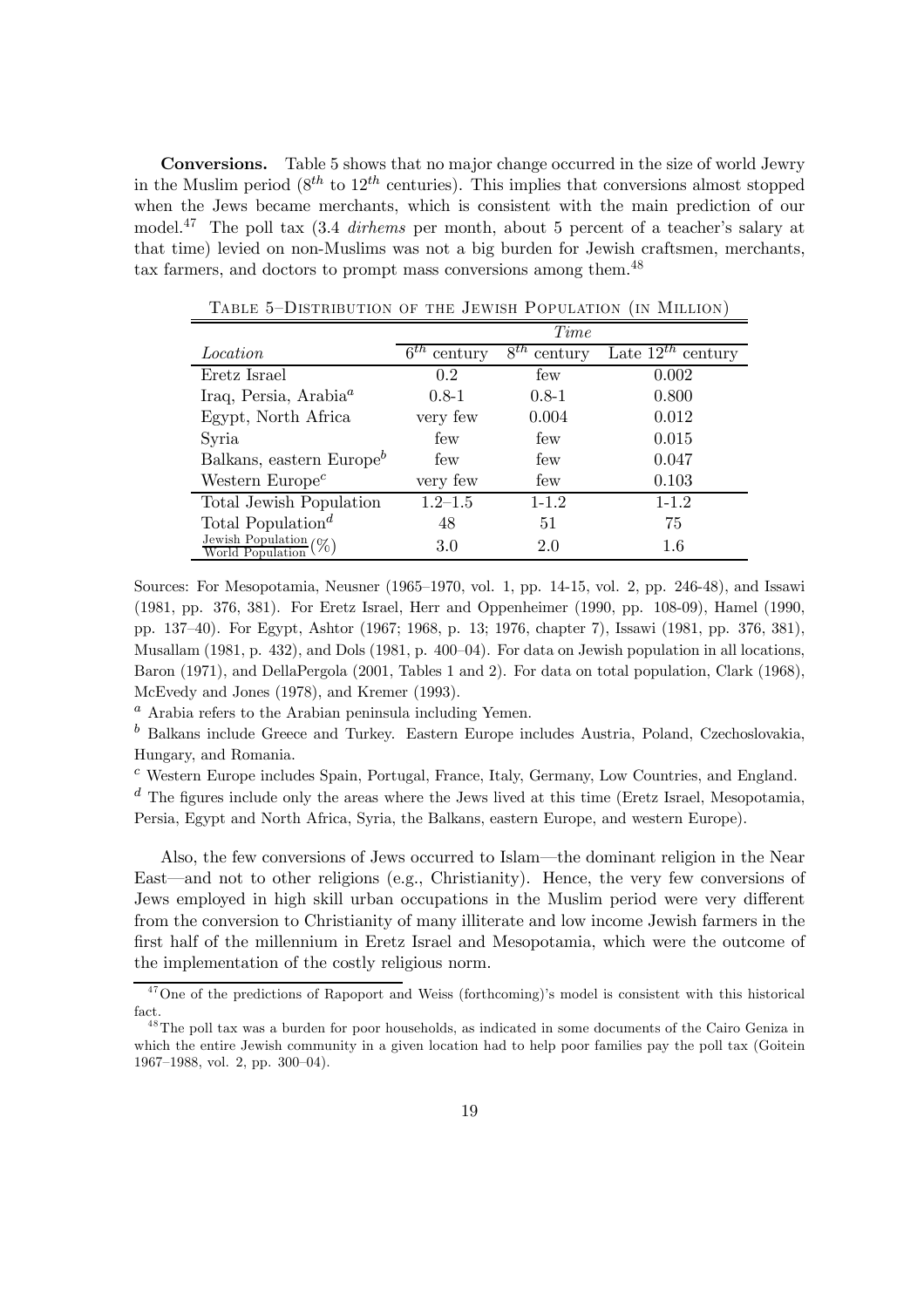#### 8 Voluntary Diaspora, ca. 800—1250

The main insight of our thesis is that the educational requirement established by Judaism could survive in the long run only if the Jews could find occupations which provide high returns to their investment in literacy and education. The migrations of Jewish people within the Muslim Empire in the eighth-tenth centuries and then to western Europe in the ninth-thirteenth centuries are an important historical development that supports this argument.

The timing, pattern, and characteristics of the Jewish diaspora from East to West indicate that the Jews had some distinctive features compared to other minorities within the Muslim Empire, who did not migrate to western Europe despite the fact that no prohibitions prevented them from doing so. We argue that the distinctive engine of the Jewish migrations to the West was the incentive to maximize the returns to their investment in religious human capital, which had spillover effects on their general literacy and education.

The ability to read religious texts in Hebrew enabled the Jews to read any other documents written in Hebrew, such as business letters, contracts, loans, and sales, even if the local languages they spoke were different. In addition, the ability to read and write Hebrew helped Jewish craftsmen, merchants, and moneylenders learn other languages, which heightened mobility and trading opportunities. This enabled the network externality among Jewish merchants described by Greif (1989; 1993). Literacy was a pre-condition for the use of community sanctions and the Jewish court system through (i) the written letters among Jewish merchants as illustrated by the documents of the Cairo Geniza, and (ii) through the rulings of the scholars in the academies in Iraq dispatched to the Jewish communities everywhere through the mail system of the Jewish merchants, as documented by the huge number of rabbinic Responsa.<sup>49</sup>

Education made mobility less costly since it enabled educated people to stay in touch with each other, which was very valuable to maintain family and business connections when living in different and distant countries, as the historical evidence presented below highlights.

Migrations Within the Muslim Empire. As shown earlier in Table 5, in the seventh-eighth centuries the demographic, economic, and religious center of the Jewish communities was the Near East under Muslim rule. Jews there abandoned agriculture and moved to urban centers where they entered a wide range of urban and skilled occupations.

Within the Muslim Empire, the Jews *voluntarily* and freely moved from Iraq and Persia to Yemen, the Arabian peninsula, Syria, Eretz Israel, Anatolia, Egypt and North Africa. When the Muslim rulers overtook southern Spain by establishing the Cordoba Caliphate from 711 to 1236, a fairly large number of Jews settled there.<sup>50</sup> In 756, Cordoba was the largest European city with a population of about 100,000. About two centuries later, it had a total population of about half a million people, housed 70 libraries (the one of the

 $^{49}$ Goitein (1967–1988, vol. 1), Ben Sasson (1976, pp. 393–402), and Gil (1997, vol. 1).

 $50$  In 1031, the Cordoba Caliphate was split into several kingdoms and for two centuries was under the Almoravidi (Berber) rulers. It fell into Christians hands in 1236 and this ended the Muslim rule in this part of Spain.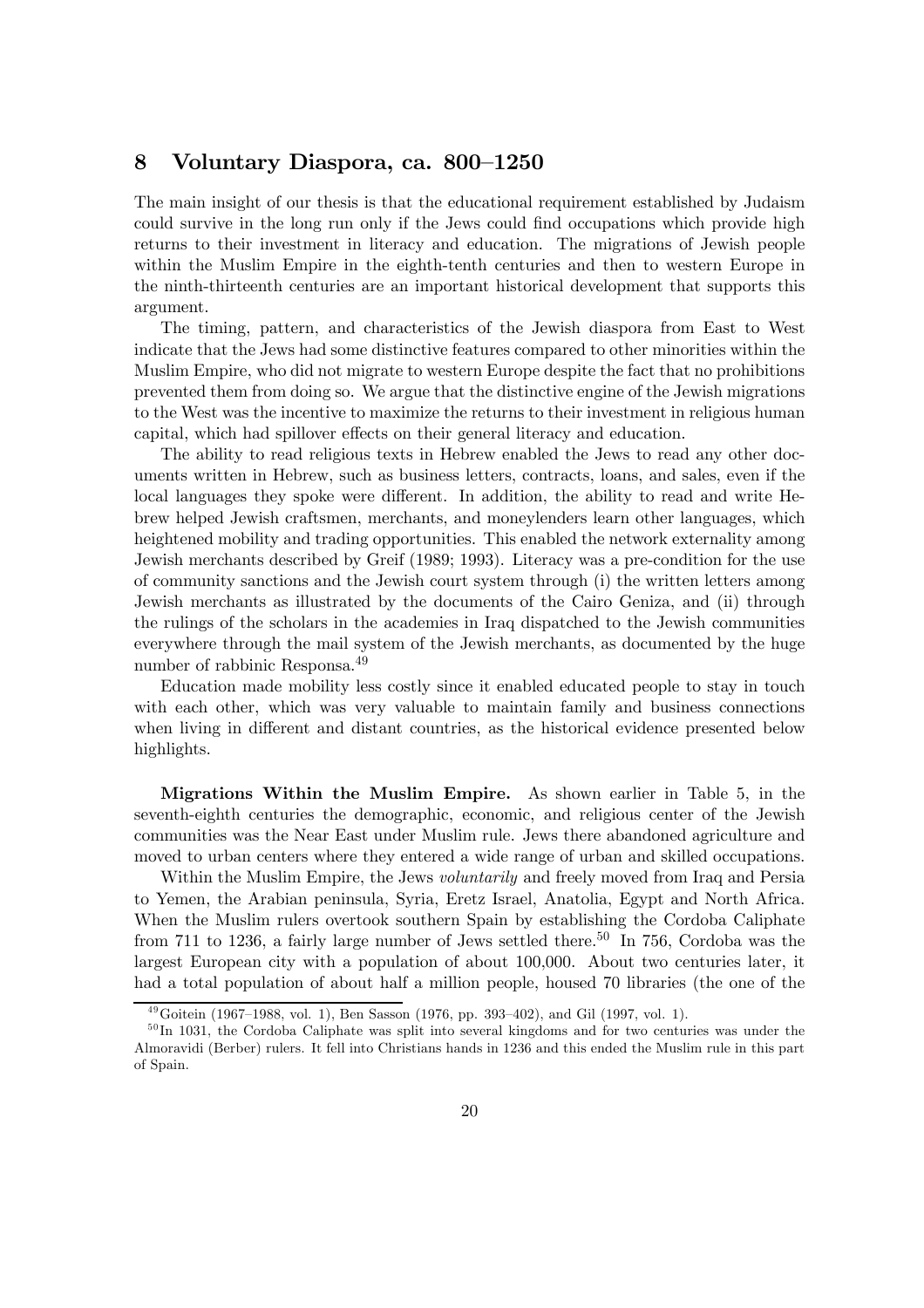caliph alone containing about 400,000 volumes), 80,000 shops, and was a wealthy commercial economy belonging to a trading network that connected Constantinople, Alexandria, Baghdad, and Damascus, all the way to India and China.<sup>51</sup>

The Jews who settled in Muslim Spain specialized in a very large set of crafts and skilled occupations, held a dominant role in local trade, and gained almost a monopoly in international trade. They also shared in the lively intellectual life that characterized Muslim Spain at this time. A yeshiva (academy) was founded in 929 in Cordoba. The establishment of the yeshivot in Muslim Spain created a gradual separation between the very large Jewish community in Mesopotamia and Persia (about 800 thousand to one million) and the comparatively smaller (about 100 thousand) but very wealthy and prominent Jewish community in Muslim Spain (Baer 1961).

The combination of wealth, luxury, and thriving intellectual life of the Jews in Muslim Spain is exemplified by the life of rabbi Samuel ha-Nagid (Marcus 1938, pp. 297—300). Living in early eleventh-century Cordoba, he was a merchant, a scholar, a poet, and later became the chief minister at the court of Granada. He is one of the most prominent examples of the type of Jewish individuals who contributed to the "golden age" in Jewish history (ca. 800 to 1200) (Raphael 1985). This period of spectacular intellectual fervor culminated with the contribution of rabbi Moses ben Maimon (called Rambam or Maimonides) who, born in Cordoba in 1131, later moved to Egypt where he became a court physician for the ruler Salah al-Din. He radically reformed Judaism by opening it to other cultures and philosophies. His teachings were accepted by all the Jews living in the Muslim Empire and set the foundations of the Sephardic Jewry as a distinct Jewish community with respect to the Ashkenazi Jewish communities in France, Germany, and England, as we will see below.

Migrations to Western Christian Europe. When the Jews settled in locations within the Muslim Empire including Muslim Spain, they did not need any charter, permission, or special privilege because non-Muslims could freely settle and engage in any occupations as long as they paid the poll tax.

This is in striking contrast with their migrations to western Christian Europe from the ninth to the thirteenth centuries. Their migrations there, exactly as the migrations of other foreign craftsmen, merchants, and moneylenders (e.g., the Venetian or Genoese traders, the Tuscan bankers, or the Flemish merchants), were regulated by kings, bishops, or local rulers in special charters. Table 6 presents a sample of these early medieval charters to Jewish traders, merchants, and moneylenders.

Despite the different timing and characteristics of the Jewish diaspora in the European countries, it is possible to list three main common features of these migrations.

First, until about 1250 the Jewish migrations to western Christian Europe were a voluntary process involving the most skilled and literate individuals. In the early stages, it started with a single Jewish individual or family asking the local ruler or bishop to settle in a given location. For example, the earliest charters in France were issued by the king Louis I the Pious around 820-825 to three individual Jewish merchants (Pakter 1988, p. 96).

 $51$ Considering the size of other Jewish communities for which there are data (see Table 4), a reasonable estimate is that about one to two thousand Jewish households lived in Cordoba at this time.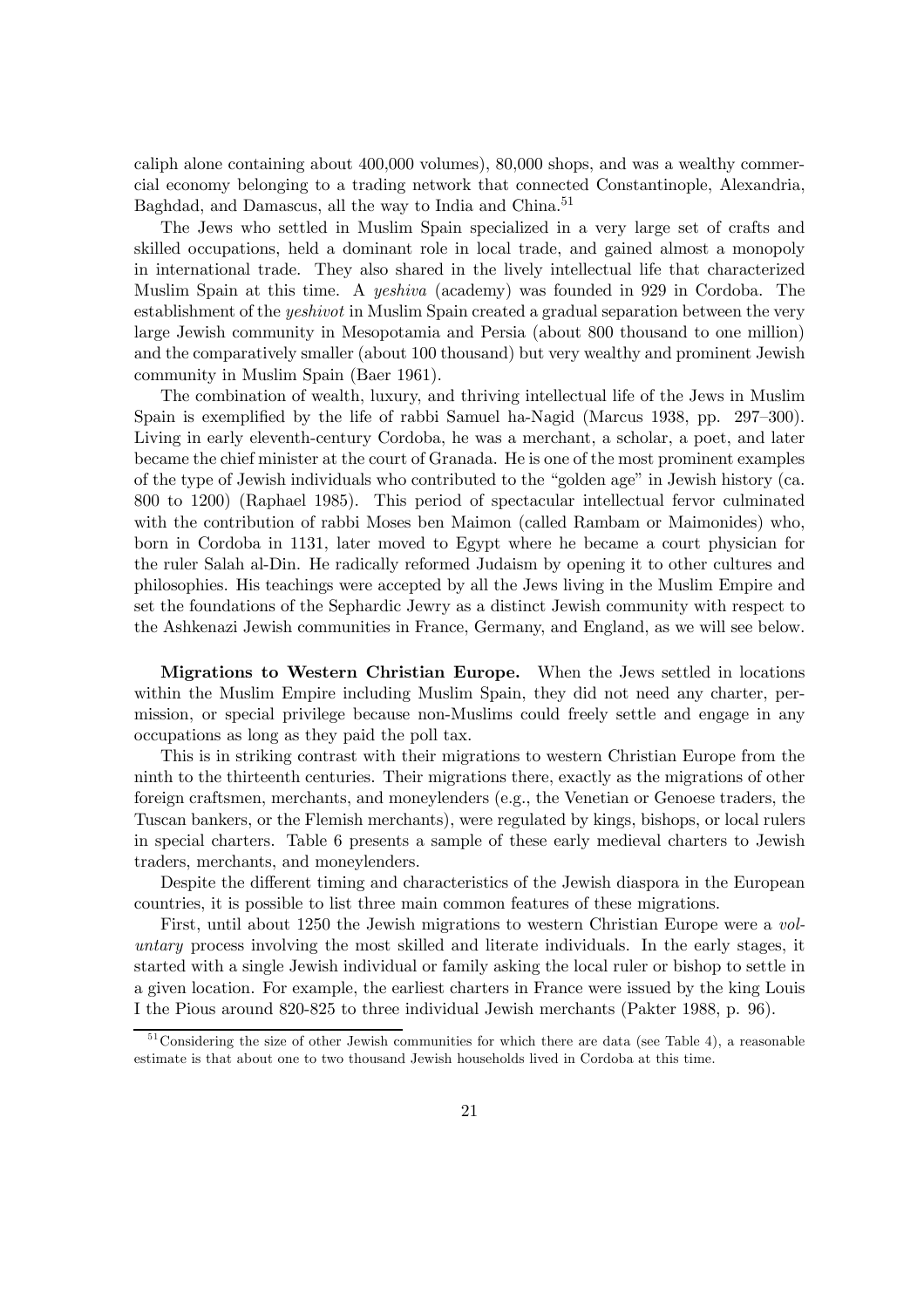| Country | City              | Year of charter  | Activities allowed and regulated |              |                        |
|---------|-------------------|------------------|----------------------------------|--------------|------------------------|
|         |                   |                  | Own land                         | Travel/Trade | Moneylending           |
| Spain   | <b>Barcelona</b>  | 1053-1071        | yes                              | yes          | yes                    |
|         | Sepulveda, Najera | 1085             | yes                              | yes          | yes                    |
|         | Leon              | 1090             | yes                              | yes          | yes                    |
|         | Miranda de Ebro   | 1099             | yes                              | yes          | yes                    |
|         | Tudela            | 1116             | silent                           | yes          | yes                    |
|         | Catalayud         | 1134             | yes                              | yes          | yes                    |
|         | Salamanca         | 1170             | yes                              | yes          | yes                    |
|         | Cuenca            | 1177             | yes                              | yes          | yes                    |
|         | Zurita            | 1218             | yes                              | yes          | yes                    |
|         | Toledo            | 1222             | yes                              | yes          | yes                    |
|         | Valencia          | 1250             | yes                              | yes          | yes                    |
| France  |                   | ca. 820-825      | yes                              | yes          | silent                 |
|         |                   | 1190             | silent                           | silent       | yes                    |
| England |                   | ca. 1120, 1170*  | yes                              | yes          | yes                    |
|         |                   | 1190, 1201       | yes                              | yes          | yes                    |
|         |                   | 1275             | yes                              | yes          | $\mathbf{n}\mathbf{o}$ |
| Germany | Speyer            | 1084, 1090       | yes                              | yes          | yes                    |
|         | Worms             | 1074             | silent                           | yes          | silent                 |
|         | Worms             | 1090, 1157       | yes                              | yes          | yes                    |
|         | Ratisbon          | 1182, 1216, 1230 | yes                              | yes          | silent                 |
|         |                   | 1236             | yes                              | yes          | $yes^*$                |
| Austria | Vienna            | 1238             | silent                           | silent       | yes                    |
|         | Austria           | 1244             | silent                           | silent       | yes                    |

TABLE 6-SAMPLE OF JEWISH CHARTERS IN WESTERN EUROPE, CA. 800-1250

Sources: Parkes (1938), Amador de los Rios (1960), Baer (1961), Blumenkranz (1966), Cantera Burgos (1966), Roth (1966), Schwarzfuchs (1966a, 1966b), and Pakter (1988).

Note: when no specific cities or towns are listed in the second column, it means that the charter was valid all over a country. YES means that the Jews were allowed to do that specific activity (e.g., own land, or freely travel without paying internal tolls, or trade, or lend money at interest). NO means that the Jews were prohibited from doing that specific activity. SILENT means that the charter did not have any clause regarding that specific activity.

∗ These early charters did not survive but the charters of 1190 and 1201 confirmed all the clauses contained in the earlier charters.

Second, the early medieval charters clearly indicate that because of their high human capital and skills, Jews as craftsmen, but especially as local and long-distance merchants, moneylenders, tax collectors, court bankers, and royal treasurers, were viewed as essential for economic growth and development to the point that local rulers in western Europe competed among each other to have some Jews settle in their towns.

This is nicely illustrated by some episodes. In 1066, the Norman king William brought some Jews with him when he conquered England in order to collect taxes and to obtain help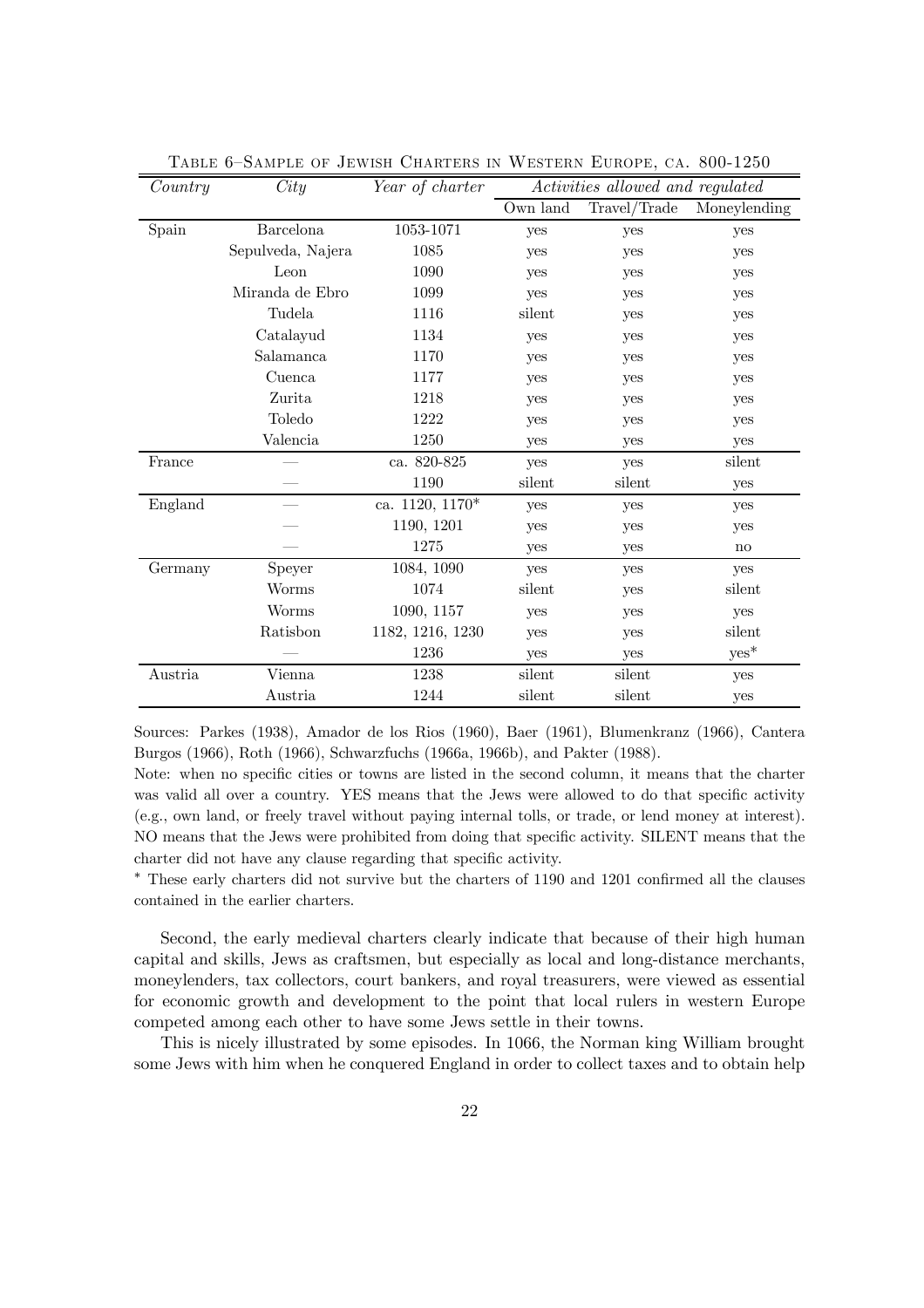with financial matters. In 1084, bishop Rudiger-Huozmann of Speyer in Germany explained that "when I converted the village of Spyres into a city, I believed to increase the dignity of our locality a thousandfold if I assembled there Jews too." He invited a group of Jewish merchants from Mainz who were granted complete freedom to carry on their commercial enterprises in exchange for protection and exemption from tolls. Similarly, King James I of Aragon around 1250 encouraged Jews from France and North Africa to settle in Aragon with land and property grants and exemptions from taxes. Around the same time, king Ferdinand III of Castile when refusing to implement the Pope's imposition that Jews be forced to wear special badge and clothing, explained that otherwise, the Jews would flee to Muslim Granada, which would be disastrous for the revenues of his kingdom.<sup>52</sup>

Third, the charters from the ninth to the early thirteenth century established no restrictions or prohibitions on the type of occupations the Jews could engage in. As Table 6 shows, almost all charters enabled the Jews to settle in a town (or country), acquire real estate and land, freely move within the country's geographical boundaries, and trade in goods as they wished. In the locations where the Jews were involved in money changing and moneylending–an activity that became more and more prevalent among Jews from 1200 onward–the charters regulated this activity by setting, for example, the interest rate ceiling.

Up to the early thirteenth century, the Catholic Church issued legislation regulating Jewish business activities with the sole goal of not losing revenues rather than prohibiting certain occupations or land owning. For example, canon 67 of the Fourth Lateran Council in 1215 established that the Jews had to pay the tithes to the Church on the land holdings once owned by Christians and become property of the Jews through purchase or through moneylending (Mansi 1961). This ruling did not certainly prohibit Jews from owning or farming land, it just ensured that the Church did not lose its steady income from tithes regardless of the religion of the property owner.

Exactly as it happened in Muslim Spain, in all western European countries in which they settled, most Jewish people reached very high standards of living.<sup>53</sup> As early as 770, Pope Stephen IV complained with the bishops of Spain that the Jews had acquired numerous urban and rural estates in which they employed many Christian workers (Baron 1952, vol. 4, p. 42).<sup>54</sup> Similarly, in England between 1239 and 1260, despite being a tiny proportion of the population, the Jews contributed to about one-sixth and one-fifth of the crown revenues (Elman 1937, p. 146).

The numerous Jewish communities in Christian Spain, France, England, and Germany

 $52$  For these historical episodes, see Parkes (1938, pp. 186-87), Baron (1952, vol. 4, p. 74), Amador (1960, vol. 1, p. 388), Grayzel (1966), and Ben Sasson (1976, pp. 394—97).

<sup>&</sup>lt;sup>53</sup>The high standards of living did not protect them from persecutions, or may have actually been used as an excuse to harm them. For example, in 1096 the Crusaders killed all the 800 Jews living in Worms. Similar persecutions and massacres occurred in other locations in Europe from the twelfth century onward. These persecutions alternated with periods of peace in which the Jewish communities came back to cities that they had abandoned and re-establish flourishing communities.

<sup>&</sup>lt;sup>54</sup>To appreciate the extent of the wealth attained by the Jewish communities in Christian Spain, one can also consider the size of the fiscal contributions they made. In 1274, the Jewish community in Saragossa paid 15,000 solidi jac., the one in Catalayud 10,000, where the more recent community in Valencia paid 5,000 solidi (Baron 1952, vol. 10, pp. 128—33).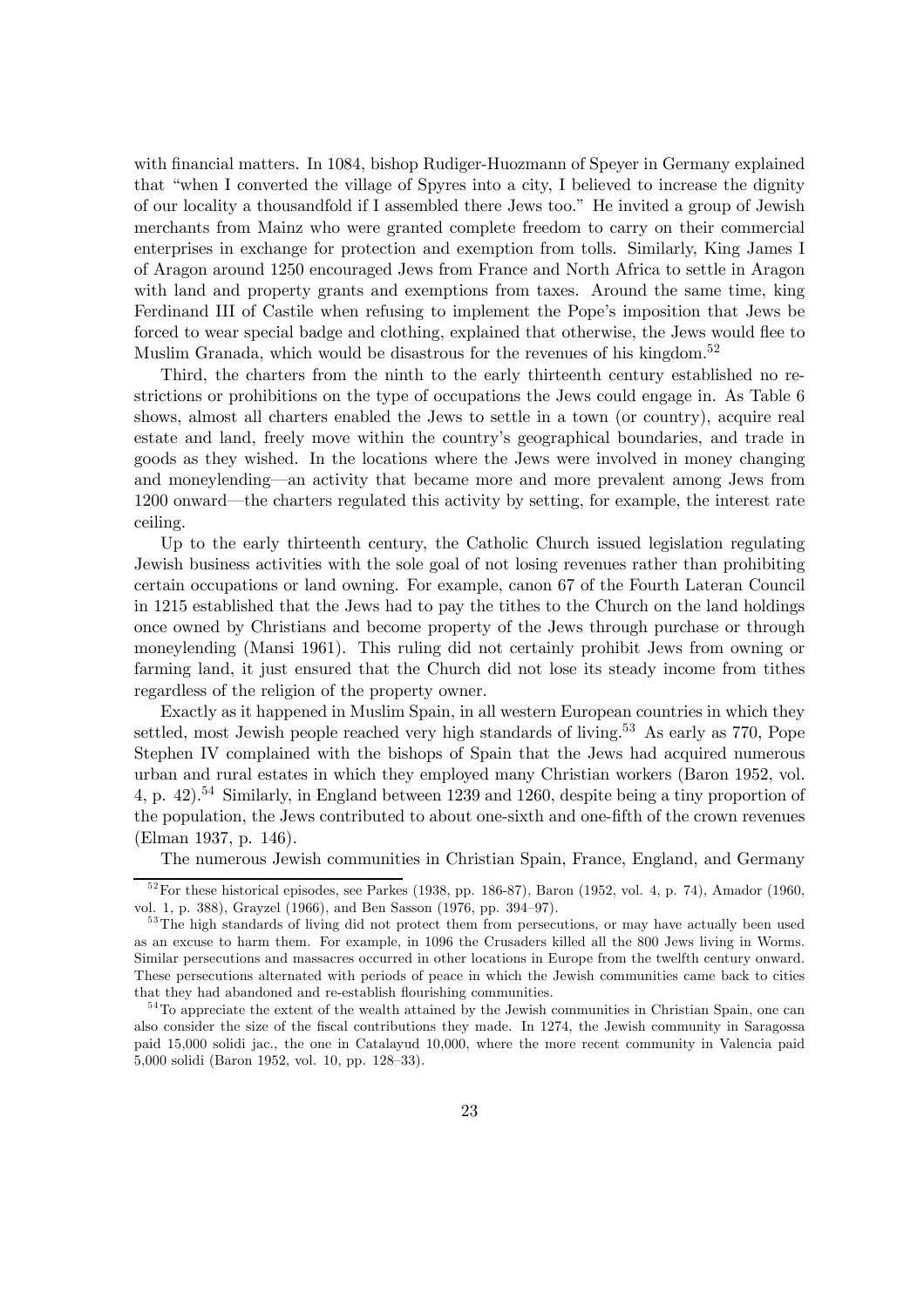also blossomed from an intellectual point of view (Agus 1965). European Jewry's most important intellectual movement began to thrive when Rabbenu Gershom ben Judah (960- 1028) founded a yeshiva in Mainz, Germany, which attracted Jews from all over Europe, including the famous Rashi. Study of the Talmud increased, and the German yeshivot in Mainz and Worms came to overshadow those in Iraq. The leadership of Rashi and of his grandson Rabbenu Tam laid the foundations for the Ashkenazi Jewish communities that, both economically and intellectually, separated themselves from the large Jewish communities in the Near East, and by refusing the teaching of Maimonides also separated from the Jewish communities in Muslim Spain (Grossman 1992; 1999; and Limor 1993).

When in 1170 Benjamin de Tudela wrote his travel itinerary, the voluntary Jewish diaspora was at its height and world Jewry was divided in three main and almost independent economic and intellectual centers:  $(i)$  the Near East under Muslim rule where about 80 percent of world Jewry lived at that time, (ii) Muslim Spain where tiny but wealthy Jewish communities lived in more than 150 cities and towns, and *(iii)* France, England, and Germany where small but equally prominent Ashkenazi Jewish communities lived in more than 160 locations (DellaPergola 2001). Similarly small Jewish communities were to be found in an endless number of locations all over Italy, Bohemia, eastern Europe, Turkey, the Middle East, Egypt and North Africa, all the way to central Asia, China, and India.55

#### 9 The Mongol Shock, 1250-1260

The Mongol invasions in the 1250s, which brought the Near East back to being a farming and pastoral economy, are an important historical development that provides an excellent test of our theory that Judaism with its costly social norm regarding children's education cannot survive in the long-run in subsistence farming economies.

The Mongols first entered Iraq in 1220, but their major invasions of Persia and Iraq started in 1256. Their army demolished Baghdad in 1258. From there, they quickly conquered the main cities in Mesopotamia, Persia, Syria, and Palestine, but not Egypt because they were defeated in 1260 by the Egyptian Mamluks, who later defeated the Crusaders and controlled the area from Egypt to Syria (Gil 1997).

The Mongol conquests were a turning point in the demographic history of the Near East. Table 7 shows that the population of Persia and Iraq was almost halved. In Baghdad alone, the population dropped from about  $800,000$  to about  $60,000$ .<sup>56</sup> Many other cities and towns almost disappeared. Famines and epidemics greatly added to the death toll.

The economic consequences of the Mongol shock were no less traumatic. The urban and commercial economy that had flourished under the Abbasid rulers in the eighth—tenth

<sup>&</sup>lt;sup>55</sup> Studies have shown that contemporary Jewish populations show a closer genetic link to Jews from far away locations than to their neighboring non-Jewish populations (Bonné-Tamir et al. (1978), and Hammer et al. 2000). This is especially true for the Ashkenazi Jews of eastern Europe who are genetically closer to Jews from the Middle East and North Africa, as well as to other Middle Eastern non-Jewish populations, than to eastern European non-Jewish populations. This provides additional evidence that there were no significant conversions to Judaism once the Jews became merchants, and it shows that all Jews migrated from the same original location (Mesopotamia).

 $^{56}$ See Baron (1952, vol. 17, pp. 150–51), and Ashtor (1976, pp. 251–57).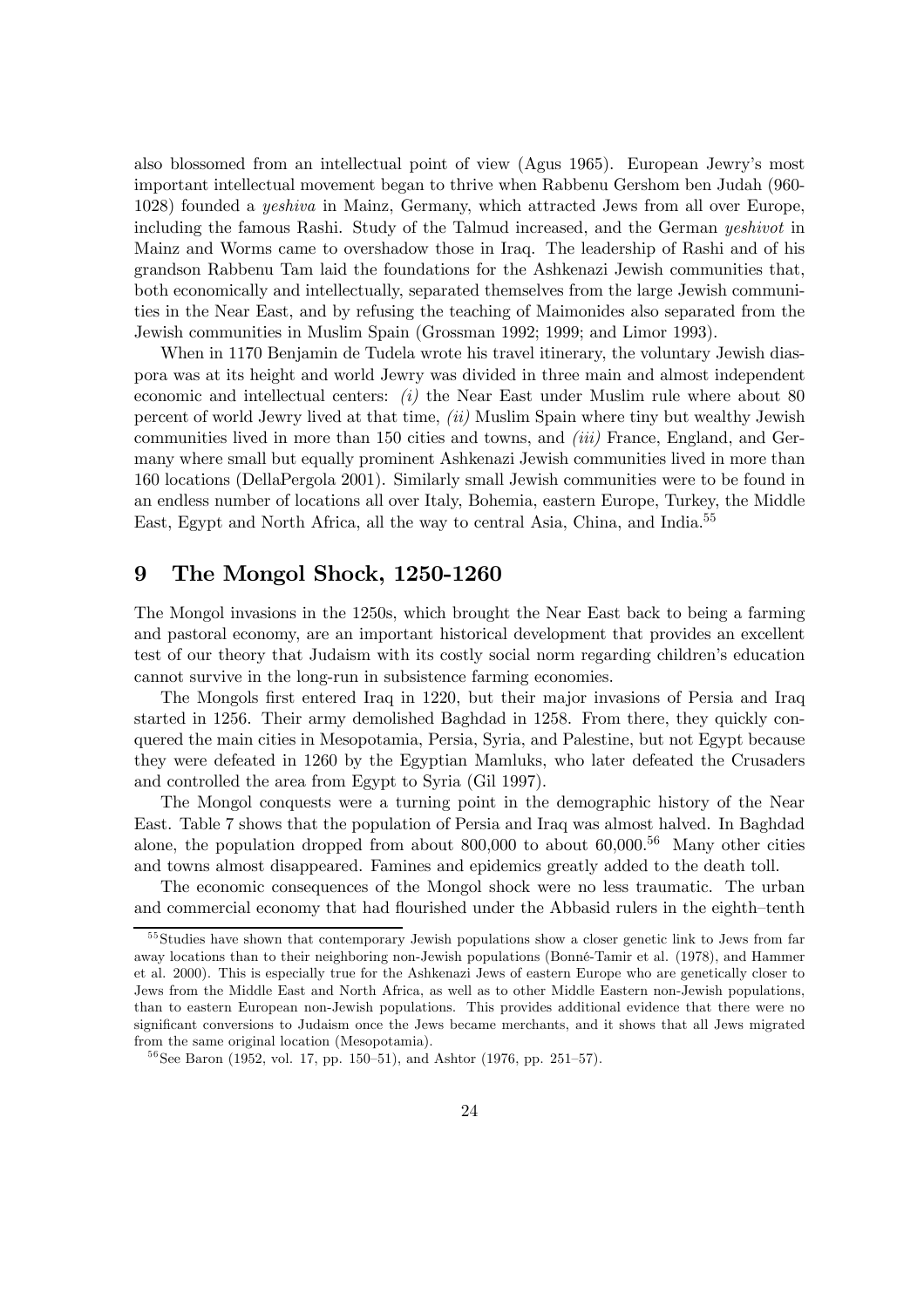centuries almost disappeared and, instead, farming and pastoral activities became the source of income of most households (Bausani 1971, pp. 101—23; and Lambton 1988). The ravages of the invasions, the devastation of the irrigation system, and harsh taxation left many farmers at subsistence levels. Eighty year after the Mongol invasions, tax revenues from Baghdad were only 10 percent of what they had been before. For the entire Iraq, tax revenues dropped by 80 percent (Petrushevsky 1968, pp. 497—504).

As shown in Table 7, about 800,000 Jews (about 80 percent of world Jewry) lived in Iraq and Persia around 1200. The Mongol conquests in Near East had a major impact on the large Jewish community, which two centuries later dropped to at most 100,000 people. Four factors can account for this huge reduction in the Jewish population: massacres during the Mongol invasions, deaths because of famines and diseases, migrations, and conversions.

|                                                | $\textit{(million)}$<br><i>Total Population</i> |      |      | $\it (million)$<br>Jewish Population |           |             |
|------------------------------------------------|-------------------------------------------------|------|------|--------------------------------------|-----------|-------------|
| Time                                           | 1200                                            | 1300 | 1490 | 1170                                 | 1300      | 1490        |
| Eretz Israel                                   | 0.5                                             | 0.5  | 0.5  | 0.002                                | very few  | very few    |
| Syria                                          | 1.75                                            | 1.75 | 1.5  | 0.015                                |           | 0.007       |
| Iraq, Persia, Arabia <sup><math>a</math></sup> | 13.5                                            | 10   | 9.5  | 0.800                                | ?         | 0.100       |
| Egypt                                          | 4                                               | 5    | 4    | 0.012                                |           | 0.005       |
| North Africa <sup>b</sup>                      | $\mathbf{5}$                                    | 5.5  | 3.8  | 0.030                                |           |             |
| Balkans, eastern $Europec$                     | 18                                              | 23   | 23   | 0.047                                | 0.065     | 0.090       |
| Western Europe <sup><math>d</math></sup>       | 35                                              | 50   | 48   | 0.103                                | 0.385     | 0.510       |
| TOTAL                                          | 75                                              | 95   | 87   | $1 - 12$                             | $0.8 - 1$ | $0.7 - 0.9$ |

TABLE 7-THE DEMOGRAPHIC EFFECT OF THE MONGOL SHOCK

Sources: For total population, see McEvedy and Jones (1978). For Jewish population, see Ashtor (1967; 1968, p. 13; 1976, chapter 7), Baron (1971), Dols (1981, pp. 400—04), and Della Pergola (2001, Tables 1 and 2).

Note: The years given as headings in the columns are approximate dates. One should more appropriately think that 1170 stands for late 12th century, 1300 for late 13th century, and 1490 for late 15th century.

 $a$  Arabia refers to the Arabian peninsula including Yemen.

 $<sup>b</sup>$  North Africa includes Morocco, Tunisia, Algeria, and Libya.</sup>

<sup>c</sup> Balkans include Greece and Turkey. Eastern Europe includes Austria, Poland, Czechoslovakia, Hungary, and Romania.

<sup>d</sup> Western Europe includes Spain, Portugal, France, Italy, Germany, the Low Countries, and England.

The Jews seem to have been largely spared by the massacres that hit the Muslim population during the Mongol invasions (Gil 1997, vol. 1, p. 430). In fact, in both Jewish and non-Jewish primary sources (travellers' reports, letters, Responsa, or the wealth of documents of the Cairo Geniza), there is not one single reference to huge massacres of Jews under the Mongol rulers.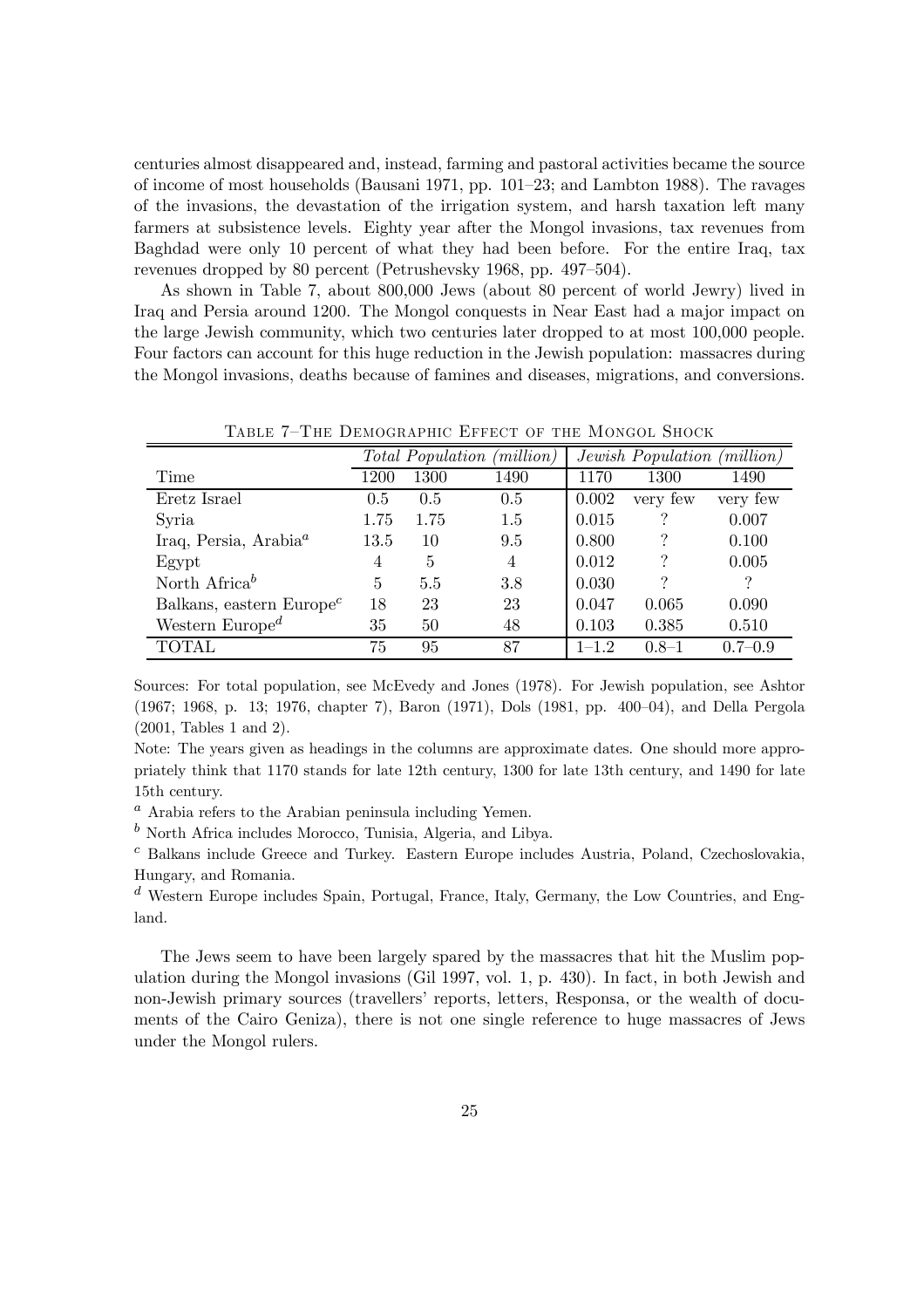Epidemics and famines certainly took a toll on the Jewish population as they did on the non-Jewish population (Ashtor 1959, pp. 66—68). However, there is no reason to think that the Jews suffered from famines and epidemic diseases more than the local Muslim population or other minorities.

During and after the Mongol invasions, many Jews fled to Egypt and Syria, which were ruled by the Mamluks. However, as Table 7 indicates, the Jewish communities in Egypt and Syria also dwindled and by the end of the fifteenth centuries, they were less than half the size they had been in the late twelfth century, and consisted mostly of poverty-stricken people.<sup>57</sup> This implies that the migrations of the Jews leaving Iraq and Persia to Egypt and Syria after the Mongol invasions could not have been massive, or else, the Jewish communities in Egypt and Syria would have been much larger after 1300.

Some Jews who left the Near East migrated to western Europe as the increase of the Jewish population there shows (Della Pergola 2001).<sup>58</sup> However, there is no mention of huge waves of Jewish migrations from the Near East to western Europe either in the numerous Jewish sources of the time (letters, travel itineraries, and Responsa), nor in the non-Jewish sources (tax records, censuses, and court records). One has to remember that Jewish migrations to western Christian Europe were regulated by kings, bishops, or local rulers, and the Jews could not freely move there unless they were invited to settle and obtained charters and special privileges (see Section 8).

When considering the (small) death toll from massacres by the Mongols, the death toll from famines and epidemics (similar to the one in the non-Jewish population), and migrations, there is still a large share of the decrease in the Jewish community in Iraq and Persia after 1250 that is left unexplained. Baron (1952, vol. 17, p. 183) and Ashtor (1959, pp. 65—66) maintain that conversions and assimilation of many Jews to Islam was a major factor which explains both the large reduction of the Jewish population in Iraq and Persia, and the shrinking Jewish communities in Egypt and Syria. Some conversions involved wealthy and prominent Jewish leaders, merchants, and doctors. However, there is a lot of evidence from the Responsa (for example of Abraham Maimuni) that many conversions occurred among low income Jewish households.

While the death toll from massacres, famines and epidemics after the Mongol shock was a feature that the Jewish population shared with the local population (although in different proportions), mass conversions (voluntary or forced) to Islam had occurred much earlier in the local population of Iraq, Persia, Egypt, and Syria (Bulliet 1979a, 1979b). Thus, the many conversions of low income Jews to Islam in the two centuries after the Mongol shock were not part of a general conversion process in the entire population.<sup>59</sup>

The conversions of low income Jews to Islam in the Near and Middle East and Egypt after the Mongol invasions are consistent with our thesis regarding conversions. Once Iraq and Persia after the Mongol conquests (and Egypt and Syria under the Mamluks) became again subsistence farming and pastoral economies, the Jews who could not migrate to

 $57$ See Baron (1952, vol. 17, pp. 160 and 219), and Ashtor (1959, p. 65; 1967; and 1968).

<sup>&</sup>lt;sup>58</sup>Given the high standards of living attained by the Jews in medieval western Europe, a substantial share of the increase in the Jewish population there was the outcome of higher fertility and lower mortality.

<sup>&</sup>lt;sup>59</sup>Notice that the Mongol rulers adopted Islam only 80 years after their conquest of Iran and Iraq.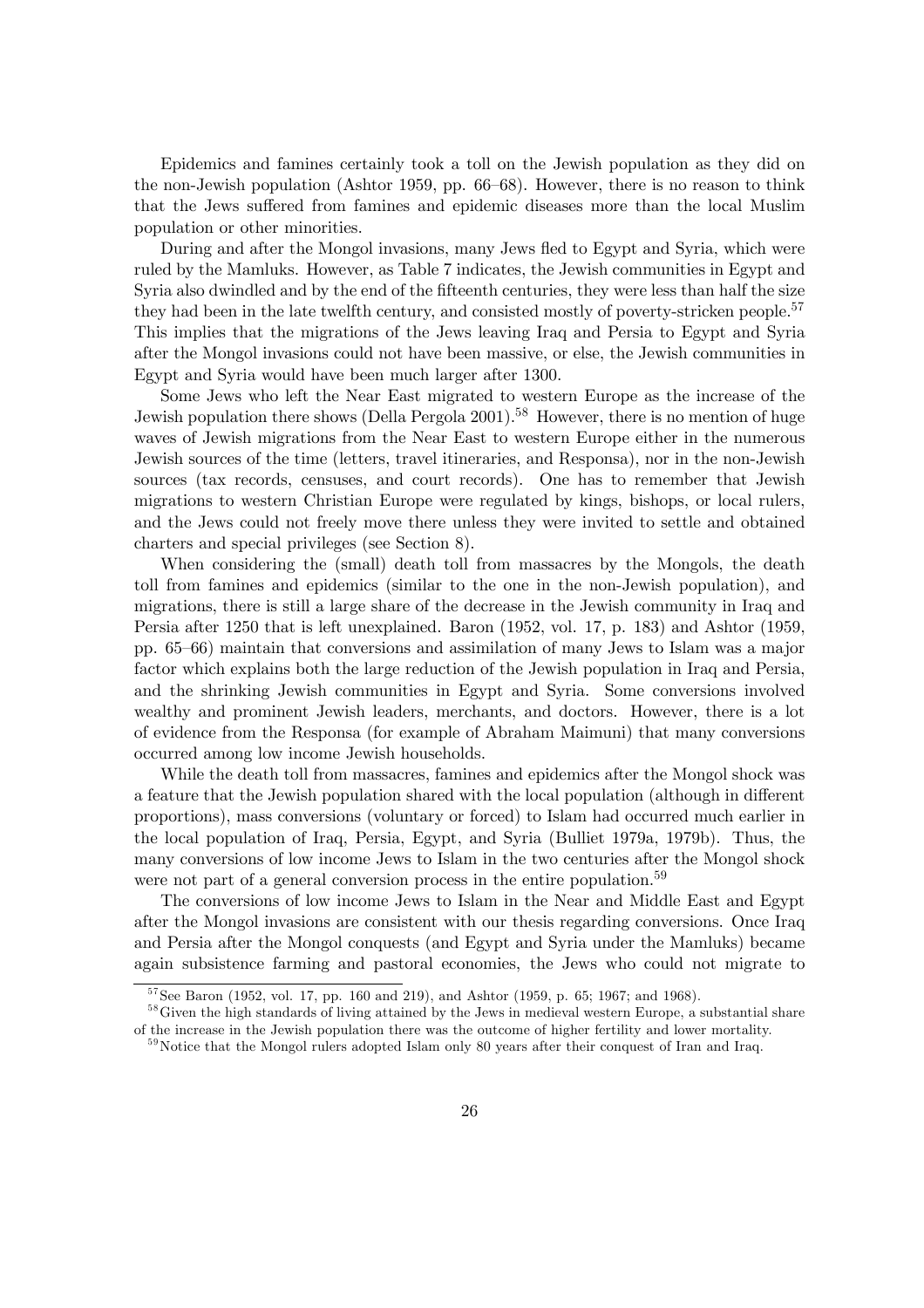western Europe, had to move back to being farmers and low income workers. The investment in children's education, as the Jewish religious norm required, became too costly in the poor farming economies of Iraq, Persia, Syria, and Egypt, and many Jews preferred to convert to Islam. Once converted, they had no longer to pay the poll tax and they were no longer required to invest in their children's religious education, which in a rural economy provided no economic returns.

#### 10 Concluding Remarks

It is a common and well-accepted view that the three main economic and demographic features of Jewish history–the selection into urban and skilled occupations, the reduction in the size of the Jewish population in various periods, and their Diaspora all over all the world–were the outcome of restrictions, prohibitions, persecutions, and expulsions.

In this paper we built a simple model and then presented historical evidence that supports an alternative argument: these three main economic and demographic patterns in Jewish history were the joint, long-term, and endogenous outcomes of an exogenous change in the first-second century C.E. This change transformed Judaism into a religion focused on literacy and education and radically altered the religious beliefs and social norm, which defined membership in the Jewish community.

A change in the religious norm at the beginning of the first millennium, which made every male Jewish child learn Hebrew for purely religious purposes, brought long-term economic returns in the form of general education, long-distance communication, and contract-writing among Jews all over the world. The Jews moved voluntarily to new locations since they had the skills that enabled them to engage in those occupations with high returns to their human capital. They became a minority in all the places where they settled as their comparative advantage was limited to few skilled occupations.

It might be that individuals with low cognitive skills were pushed out of Judaism once the religion made literacy and education the main requirement for belonging to the Jewish community. Under the assumption that cognitive skills are inherited, one can use our argument to explain the higher than average cognitive abilities of Ashkenazi Jews as reported in the very recent study of Cochran, Hardy, and Harpending (2005).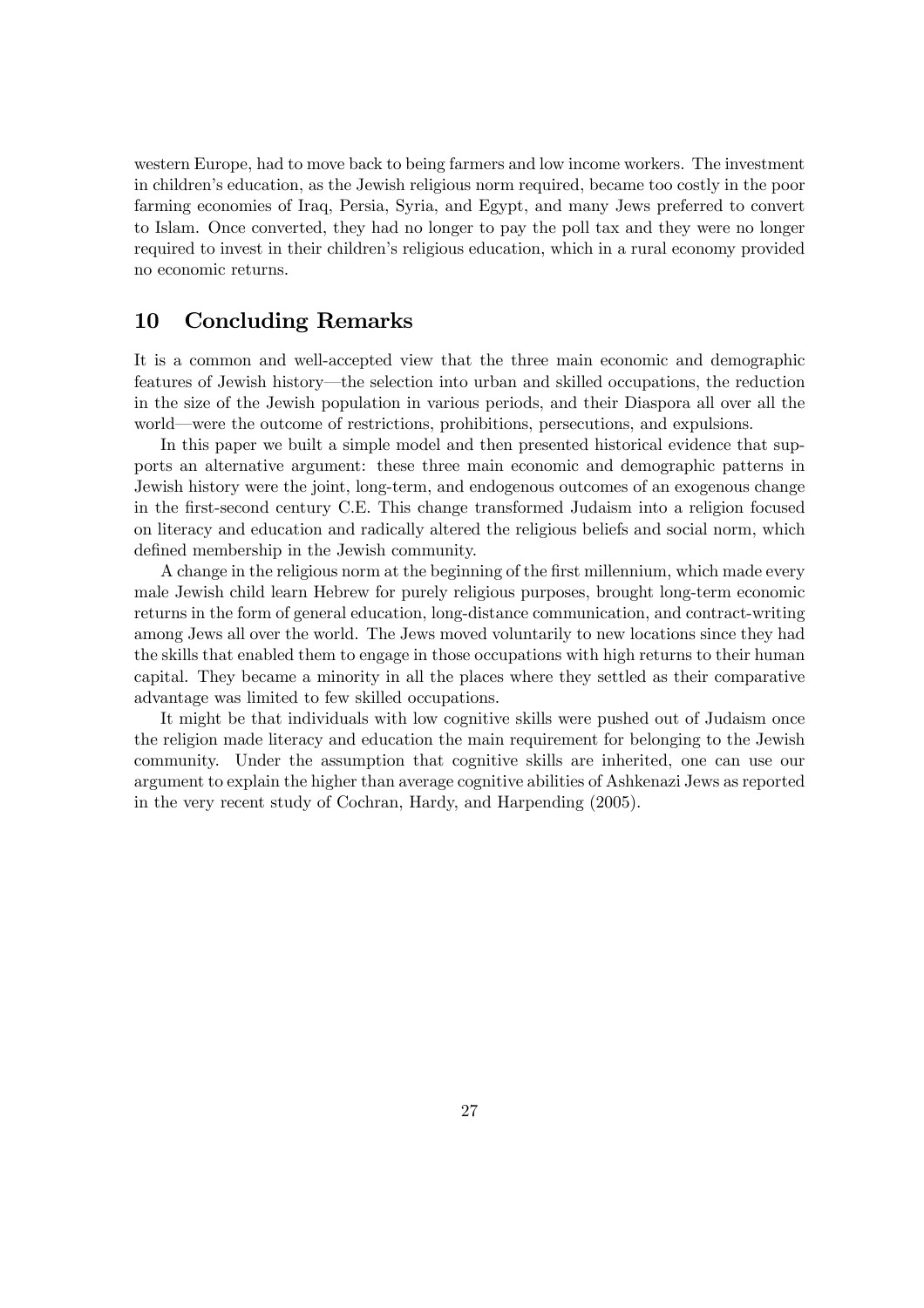#### References

- [1] Acemoglu, Daron, Simon Johnson, and James A. Robinson. "The Colonial Origins of Comparative Development: An Empirical Investigation." American Economic Review 91, no. 5 (Dec. 2001): 1369—1401.
- [2] –––. "Reversal of Fortune: Geography and Institutions in the Making of the Modern World Income Distribution." Quarterly Journal of Economics 117 (Nov. 2002): 1231—94.
- [3] –––. "The Rise of Europe: Atlantic Trade, Institutional Change, and Economic Growth." The American Economic Review 95, no. 3 (June 2005): 546—79.
- [4] Agus, Irving A. Urban Civilization in Pre-Crusade Europe. A Study of Organized Town-Life in Northwestern Europe During the Tenth and Eleventh Centuries Based on the Responsa Literature. 2 vols. Leiden: E. J. Brill, 1965.
- [5] Alon, Gedaliah. The Jews in their Land in the Talmudic Age (70—640 C.E.). Vol. II. Jerusalem: Magnes Press, Hebrew University, 1984.
- [6] Amador de los Rios, José. Historia Social Politica y Religiosa de los Judios de España y Portugal. Madrid: Aguilar, 1960.
- [7] Assaf, Simha. Mekorot le-Toldot ha-Khinuch be-Yisrael (Sources for the History of the People of Yisrael). 4 vols. Tel Aviv: Devir, 1925—1942.
- [8] Ashtor, Eliyahu. "Prolegomena to the Medieval History of Oriental Jewry." Jewish Quarterly Review 50 (1959): 55—68.
- [9] –––. "The Number of Jews in Medieval Egypt." Journal of Jewish Studies XVIII (1967): 9—42.
- [10] –––. "The Number of Jews in Medieval Egypt." Journal of Jewish Studies XIX (1968): 1—22.
- [11] –––. A Social and Economic History of the Near East. Berkeley: University of California Press, 1976.
- [12] Avi-Yonah, M. The Jews of Palestine. A Political History from the Bar Kokhba War to the Arab Conquest. Oxford: Basil Blackwell, 1976.
- [13] Baer, Yitzhak. A History of the Jews in Christian Spain. Vol. 1 Philadelphia: Jewish Publication Society of America, 1961.
- [14] Baron, Salo Wittmayer. A Social and Religious History of the Jews, 1st edition. 3 vols. New York: Columbia University Press, 1937.
- [15] ———. A Social and Religious History of the Jews. 2nd edition. 18 vols. New York: Columbia University Press, 1952.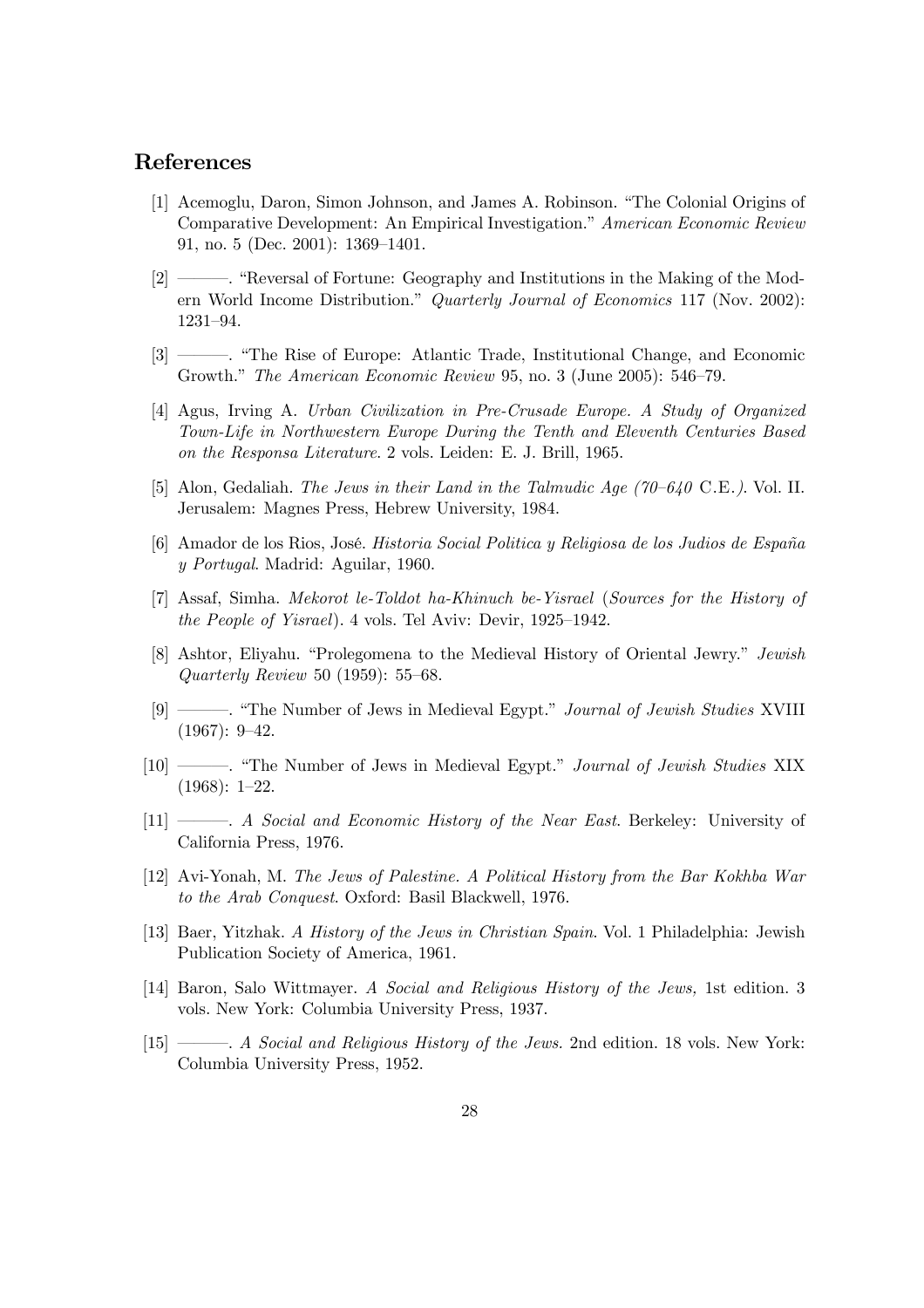- [16] –––. "Population." In Encyclopedia Judaica, vol. 13, pp. 866-903. New York: MacMillan, 1971.
- [17] Barro, Robert J., and Rachel M. McCleary. "Religion and Economic Growth across Countries." American Sociological Review 68, no. 5 (October 2003): 760—81.
- [18] Bausani, Alessandro. The Persians, from the Earliest Days to the Twentieth Century. New York: St. Martin's Press, 1971.
- [19] Benjamin of Tudela (ca. 1170). Sefer Massa 'ot. [The Itinerary of Benjamin of Tudela, edited by M.N. Adler]. London, 1907.
- [20] Ben-Sasson, Haim Hillel. "The Middle Ages." In A History of the Jewish People," edited by Haim Hillel Ben-Sasson, pp. 393—723. Cambridge, Mass.: Harvard University Press, 1976.
- [21] Berman, Eli. "Sect, Subsidy and Sacrifice: An Economist's View of Ultra-Orthodox Jews." Quarterly Journal of Economics 115 (August 2000): 905—53.
- [22] –––. "Hamas, Taliban and the Jewish Underground: An Economists View of Radical Religious Militias." Manuscript. University of California, San Diego (September 2003).
- [23] Blumenkranz, Bernhard. "Germany, 843—1096." In The Dark Ages: Jews in Christian Europe, 711—1096, edited by Cecil Roth and I. H. Levine, pp. 162—74. New Brunswick: Rutgers University Press, 1966.
- [24] Bonné-Tamir, B., J. G. Bodmer, W.F. Bodmer, P. Pickbourne, C. Brautbar, E. Gazit, S. Nevo, and R. Zamir. "HLA Polymorphism in Israel. An Overall Analysis." Tissue Antigens 11 (1978): 235—50.
- [25] Botticini, Maristella, and Zvi Eckstein. "Jewish Occupational Selection: Education, Restrictions, or Minorities?" Journal of Economic History 65, no. 4 (December 2005): 922–48. Available at http://www.tau.ac.il/~eckstein
- [26] Bulliet, Richard W. Conversion to Islam in the Medieval Period: An Essay in Quantitative History. Cambridge: Harvard University Press, 1979a.
- [27] –––. "Conversion to Islam and the Emergence of a Muslim Society in Iran." In Conversion to Islam, edited by Nehemia Levtzion, pp. 30—51. New York: Holmes & Meier, 1979b.
- [28] Cantera Burgos, Francisco. "Christian Spain." In The Dark Ages: Jews in Christian Europe, 711—1096, edited by Cecil Roth and I. H. Levine, pp. 357—81. New Brunswick: Rutgers University Press, 1966.
- [29] Carlton, Dennis W., and Avi Weiss. "The Economics of Religion, Jewish Survival, and Jewish Attitudes toward Competition in Torah Education." Journal of Legal Studies XXX, no. 1 (Jan. 2001): 253—75.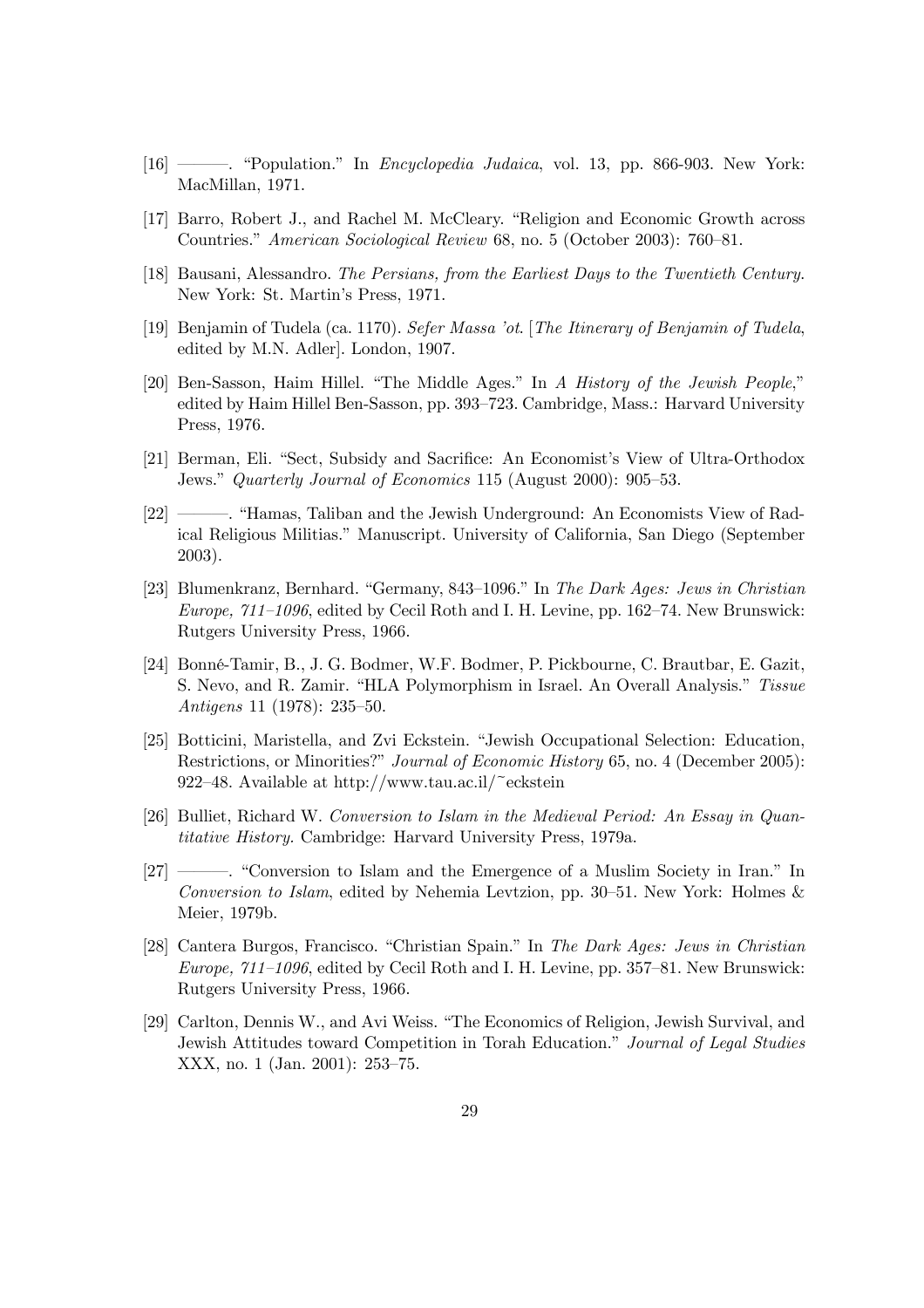- [30] Chiswick, Barry R. "Differences in Education and Earnings Across Racial and Ethnic Groups: Tastes, Discrimination, and Investment in Child Quality." Quarterly Journal of Economics 103 (1988): 571—97.
- [31] Chiswick, Carmel Ullman. "The Economics of Jewish Continuity." Contemporary Jewry 20 (1999): 30—56.
- [32] Clark, Colin. *Population Growth and Land Use*. London: Macmillan, 1968.
- [33] Cochran, Gregory, Jason Hardy, and Henry Harpending. "Natural History of Ashkenazi Intelligence." Journal of Biosocial Science (June 2005): 1—35.
- [34] Cohen, Gerson D. "Rabbinic Judaism." In "Judaism," Encyclopedia Britannica, 2002.
- [35] Cohen, Shaye J. D. The Beginnings of Jewishness: Boundaries, Varieties, Uncertainties. Berkeley: University of California Press, 1999.
- [36] De Long, J. Bradford, and Andrei Shleifer. "Princes or Merchants? City Growth before the Industrial Revolution" Journal of Law and Economics 36 (October 1993): 671—702.
- [37] DellaPergola, Sergio. "Some Fundamentals of Jewish Demographic History." In Papers in Jewish Demography 1997, Jewish Population Studies 29, edited by Sergio DellaPergola and Judith Even, pp. 11—33. Jerusalem: Hebrew University Press, 2001.
- [38] Dols, Michael. "The General Mortalityof the Black Death in the Mamluk Empire." In The Islamic Middle East, 700-1900. Studies in Economic and Social History, edited by Abraham L. Udovitch, pp. 397—428. Princeton, N.J.: Darwin Press, 1981.
- [39] Elman, P. "The Economic Causes of the Expulsion of the Jews in 1290." Economic History Review 7, no. 2 (1937): 145—54.
- [40] Feldman, Louis H. "Hellenistic Judaism." In "Judaism," Encyclopedia Britannica, 2002.
- [41] Gafni, Isaiah. "Synagogues in Babylonia in the Talmudic Period." In Ancient Synagogues; Historical Analysis and Archaeological Discovery, edited by Dan Urman and Paul V. M. Flesher. Vol. 1, pp. 221—31. Leiden: E.J. Brill, 1995.
- [42] Galor, Oded, and Omer Moav. "Natural Selection and the Origin of Economic Growth." Quarterly Journal of Economics 117 (Nov. 2002): 1133—91.
- [43] Gil, Moshe. A History of Palestine, 634—1099. Cambridge: Cambridge University Press, 1992.
- [44] ––––. In the Kingdom of Ishmael. Studies in Jewish History in Islamic Lands in the Early Middle Ages. 4 vols. Tel Aviv: Tel Aviv University Press, 1997 (in Hebrew).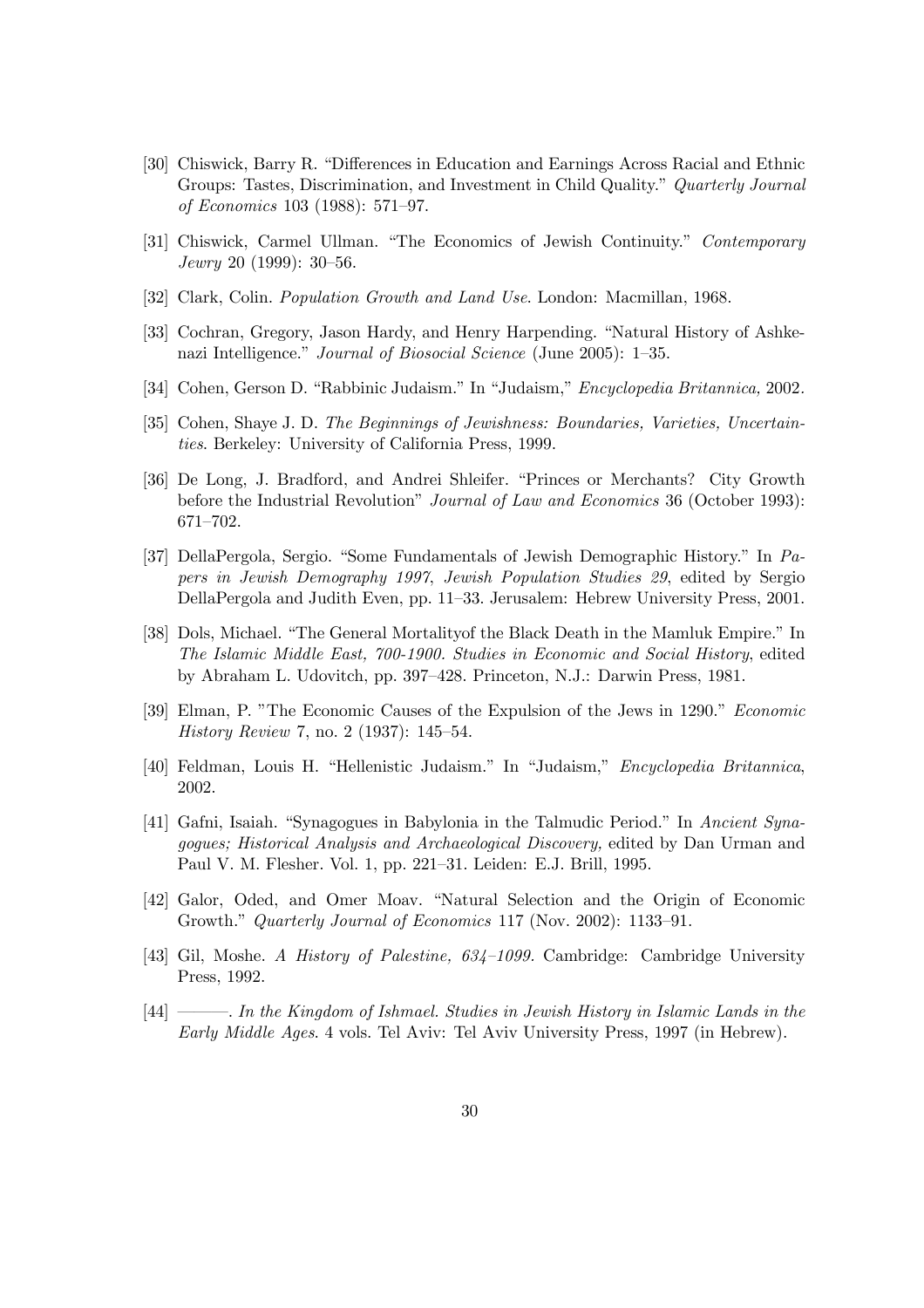- [45] Glaeser, Edward L., and Bruce I. Sacerdote. "Education and Religion." Manuscript, Harvard University (February 2002).
- [46] Goitein, Schlomo D. Jewish Education in Muslim Countries. Based on Records from the Cairo Geniza. Jerusalem: Hebrew University Press, 1962 (in Hebrew).
- [47] –––. A Mediterranean Society. The Jewish Communities of the Arab World as Portrayed in the Documents of the Cairo Geniza. 5 vols. Los Angeles: University of California Press, 1967—1988.
- [48] Grayzel, Solomon. The Church and the Jews in the XIIIth Century. A Study of their Relations during the years 1198-1254, Based on the Papal Letters and the Conciliar Decrees of the Period. New York: Hermon Press, 1966.
- [49] Greif, Avner. "Reputation and Coalitions in Medieval Trade: Evidence on the Maghribi Traders." Journal of Economic History 49, no. 4 (Dec. 1989): 857—82.
- [50] –––. "Contract Enforceability and Economic Institutions in Early Trade: the Maghribi Traders' Coalition." American Economic Review 83, no. 3 (June 1993): 525—48.
- [51] –––. "Cultural Beliefs, and the Organization of Society: A Historical and Theoretical Reflection on Collectivist and Individualist Societies." Journal of Political Economy 102, no. 5 (Oct. 1994): 912—50.
- [52] Grossman, Avraham. "Relations between Spanish and Ashkenazi Jewry in the Middle Ages." In The Sephardi Legacy, edited by H. Beinart, vol.1, pp. 220–39. Jerusalem: Magnes Press, 1992.
- [53] –––. "The Yeshivot in Babylonia, Germany and France from the Ninth to the Eleventh Centuries." In Education and History, edited by Immanuel Etkes, pp. 79— 99. Jerusalem: The Zalman Shazar Center, 1999 (Hebrew).
- [54] Guiso, Luigi, Paola Sapienza, and Luigi Zingales. "People's Opium? Religion and Economic Attitudes." Journal of Monetary Economics 50, no. 1 (2003): 225—82.
- [55] –––. "Does Culture Affect Economic Outcomes?" Journal of Economic Perspectives (forthcoming).
- [56] Hachlili, Rachel, ed. Ancient Synagogues in Israel: Third-Seventh Century C.E. Oxford: B.A.R., 1989.
- [57] Hamel, Gildas. Poverty and Charity in Roman Palestine, First Three Centuries C.E. Berkeley: University of California Press, 1990.
- [58] Hammer, M. F., A. J. Redd, E. T. Wood, M. R. Bonner, H. Jarjanazi, T. Karafet, S. Santachiara-Benerecetti, A. Oppenheim, M.A. Jobling, T. Jenkins, H. Ostrer, and B. Bonné-Tamir. "Jewish and Middle Eastern non-Jewish Populations Share a Common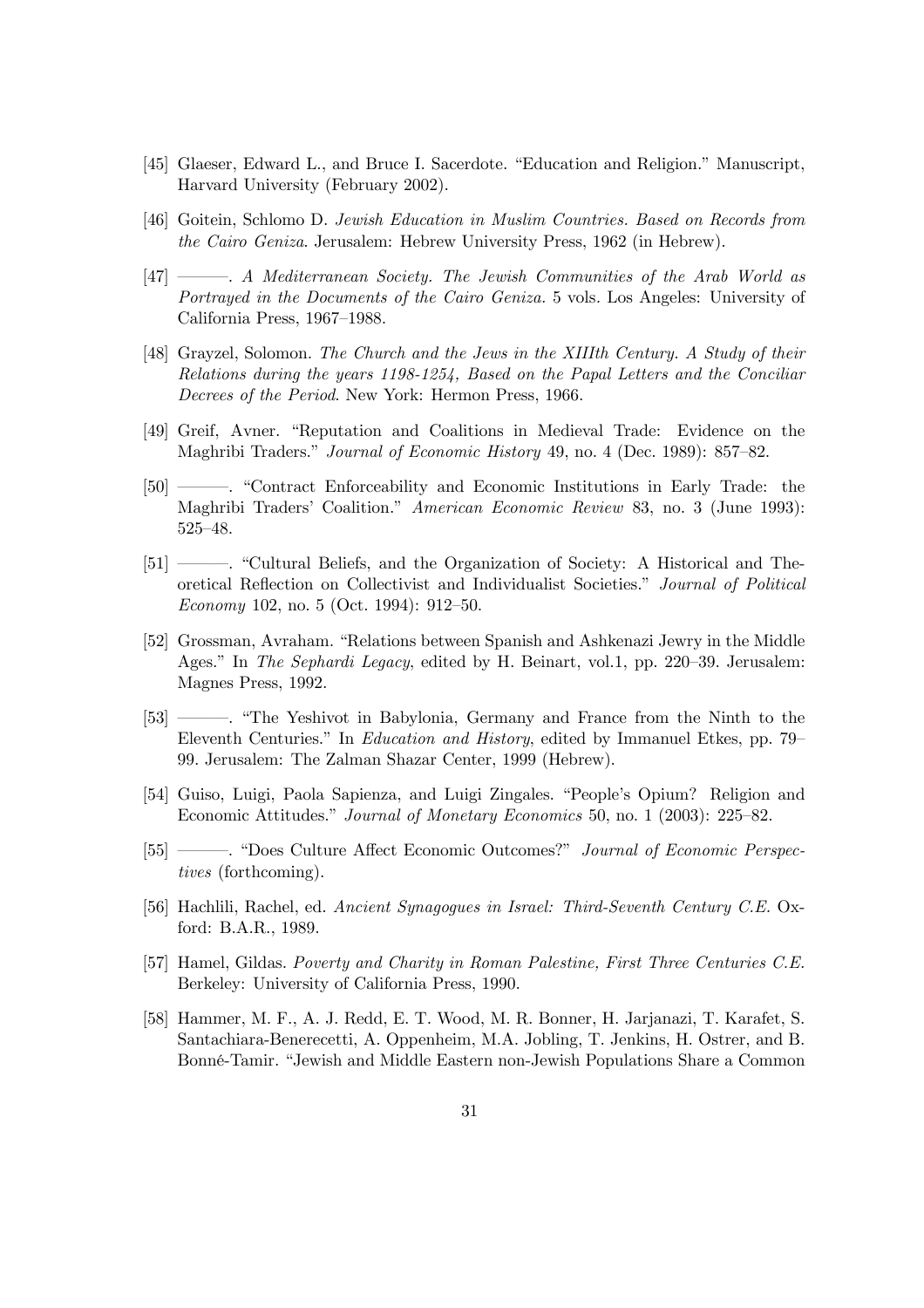Pool of Y-Chromosome Biallelic Haplotypes." Proceedings of the National Academy of Sciences (2000): 1—6.

- [59] Harnack, Adolf von. The Mission and Expansion of Christianity in the First Three Centuries. London: Williams and Norgate; New York, G.P. Putnam's sons, 1908.
- [60] Herr, Mosheh David, and Aharon Oppenheimer. "Social-Economic and Cultural-Religious History from the Destruction of the Second Temple to the Division of the Empire (70-395 C.E.)." In The History of Eretz Yisrael. The Roman-Byzantine Period, The Mishna and Talmud Period, and the Byzantine Rule  $(70-640)$ , edited by Mosheh David Herr, pp. 107—229. Jerusalem: Keter Publishing, 1990 (in Hebrew).
- [61] Iannaccone, Laurence R. "Sacrifices and Stigma: Reducing the Free-Riding in Cults, Communes and Other Collectives." Journal of Political Economy 100, no. 2 (Apr. 1992): 271—91.
- [62] ––––. "Introduction to the Economics of Religion." Journal of Economic Literature 36, no. 3 (1998): 1465—95.
- [63] Issawi, Charles. "The Area and Population of the Arab Empire: an Essay in Speculation." In The Islamic Middle East, 700-1900. Studies in Economic and Social History, edited by Abraham L. Udovitch, pp. 375-96. Princeton, N.J.: Darwin Press, 1981.
- [64] Kremer, Michael. "Population Growth and Technological Change: One Million B.C. to 1990." Quarterly Journal of Economics 108, no. 4 (Aug. 1993): 681—716.
- [65] Kuran, Timur. "Islam and Underdevelopment: An Old Puzzle Revisited." Journal of Institutional and Theoretical Economics 153 (March 1997): 41-71.
- [66] –––. "The Islamic Commercial Crisis: Institutional Roots of Economic Underdevelopment in the Middle East." Journal of Economic History 63, no. 2 (June 2003): 414-46.
- [67] –––. "Why the Middle East Is Economically Underdeveloped: Historical Mechanisms of Institutional Stagnation." Journal of Economic Perspectives 18 (2004): 71- 90.
- [68] Lambton, Ann K. S. Continuity and Change in Medieval Persia. Aspects of Administrative, Economic, and Social History, 11th—14th Century. Albany, N.Y.: Bibliotheca Persica, 1988.
- [69] Lapidus, Ira M. "Arab Settlement and Economic Development of Iraq and Iran in the Age of the Umayyad and the Early Abbasid Caliphs." In The Islamic Middle East, 700-1900. Studies in Economic and Social History, edited by Abraham L. Udovitch, pp. 177—208. Princeton, N.J.: Darwin Press, 1981.
- [70] Levine, Lee I., ed. Ancient Synagogues Revealed. Detroit: Wayne State University Press, 1982.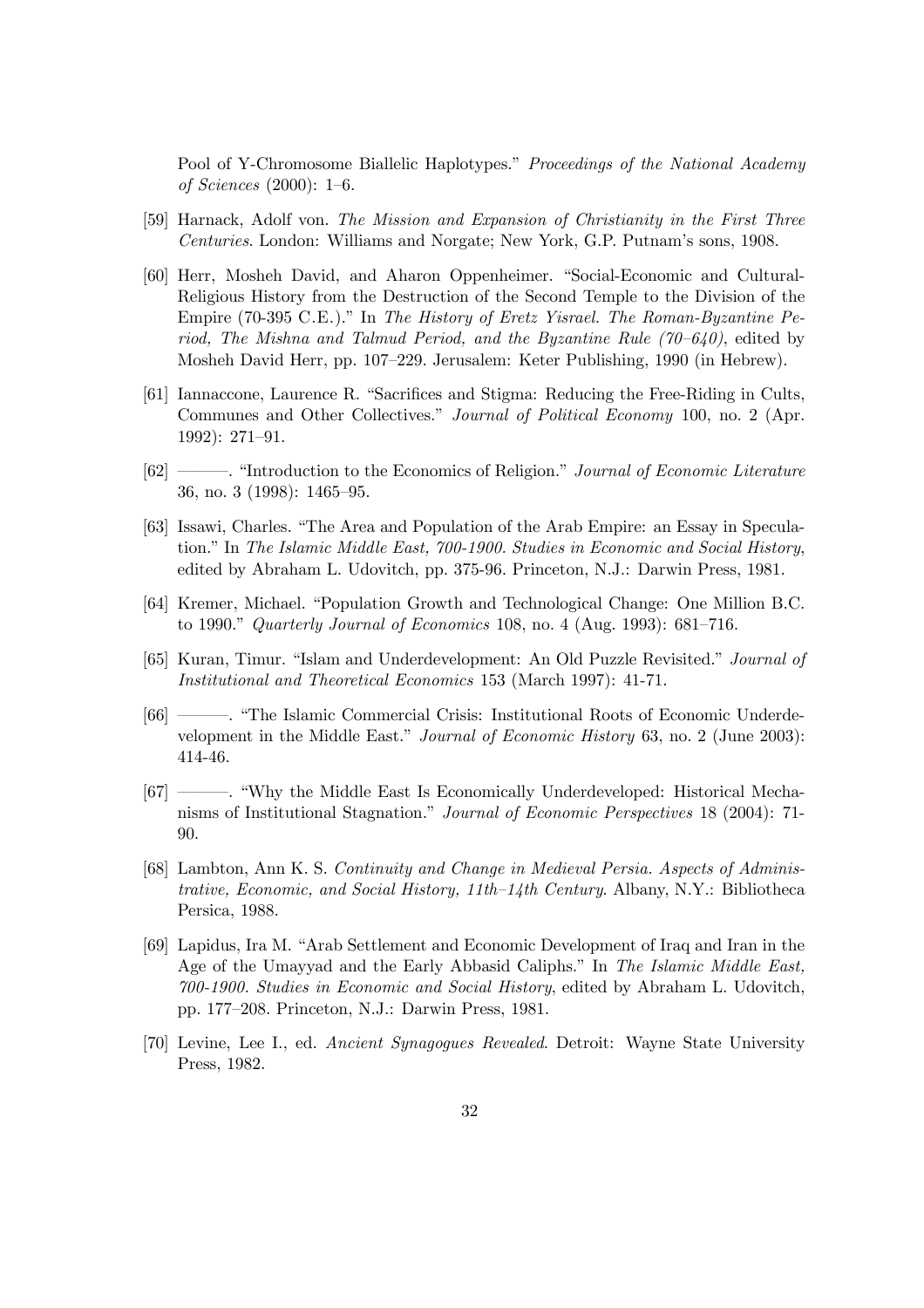- [71] Levine, Lee I. "The Hellenistic-Roman Diaspora, 70-235 C.E. The Archaeological Evidence." In The Cambridge History of Judaism, vol. 3, 991-1024. Cambridge: Cambridge University Press, 1999.
- [72] –––. The Ancient Synagogue: The First Thousand Years. New Haven: Yale University Press, 2000.
- [73] Lewis, Bernard. The Jews of Islam. Princeton, N.J.: Princeton University Press, 1984.
- [74] Limor, Ora. Jews and Christians in Western Europe. 2 vols. Tel Aviv: The Open University Press, 1993.
- [75] Marcus, Jacob. The Jew in the Medieval World: A Sourcebook, 315-1791. Cincinnati: The Sinai Press, 1938.
- [76] Mansi, Joannes Dominicus. Sacrorum conciliorum nova et amplissima collectio. Vol. 22. Graz: Akademische Druck, 1961.
- [77] Marrou, Henri I. A History of Education in Antiquity. Madison, WI: University of Wisconsin Press, 1982.
- [78] McEvedy, Colin, and Richard Jones. Atlas of World Population History. New York: Penguin, 1978.
- [79] Mokyr, Joel. The Gifts of Athena: Historical Origins of the Knowledge Economy. Princeton, N.J.: Princeton University Press, 2002.
- [80] Montgomery, James A. The Samaritans. The Earliest Jewish Sect: Their History, Theology, and Literature. New York: Ktav Publishing House, 1968.
- [81] Musallam, Basim. "Birth Control and Middle Eastern History: Evidence and Hypotheses." In The Islamic Middle East, 700-1900. Studies in Economic and Social History, edited by Abraham L. Udovitch, pp. 429-69. Princeton, N.J.: Darwin Press, 1981.
- [82] Nakosteen, Mehdi Khan. History of Islamic Origins of Western Education, A.D. 800- 1350. Boulder: University of Colorado Press, 1964.
- [83] Neusner, Jacob. A History of the Jews in Babylonia. 5 vols. Leiden: E. J. Brill, 1965—1970.
- [84] ––––. The Economics of the Mishna. Atlanta: Scholars Press, 1998.
- [85] Neusner, Jacob (ed.). Judaism and Christianity in the First Century. New York: Garland, 1990.
- [86] North, Douglas. Institutions, Institutional Change, and Economic Performance. Cambridge: Cambridge University Press, 1990.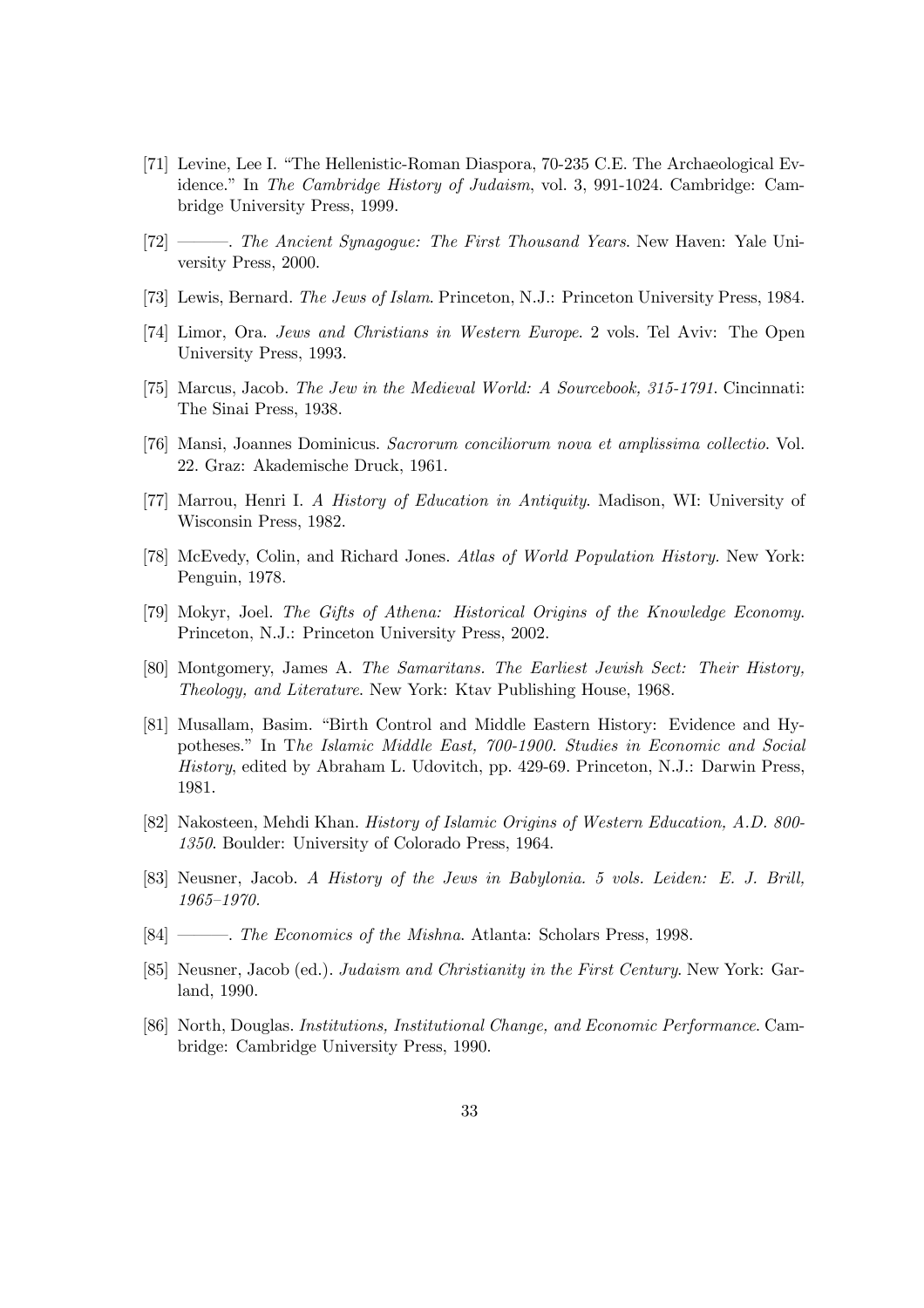- [87] Oppenheimer, Aharon. The am ha-aretz: A Study in the Social History of the Jewish People in the Hellenistic-Roman Period. Leiden: E. J. Brill, 1977.
- [88] ––––. "Babylonian Synagogues with Historical Associations." In Ancient Synagogues; Historical Analysis and Archaeological Discovery, edited by Dan Urman and Paul V. M. Flesher. Vol. 1, pp. 40—48. Leiden: E.J. Brill, 1995.
- [89] Pakter, Walter. Medieval Canon Law and the Jews. Ebelsbach: Verlag Rolf Gremer, 1988.
- [90] Parkes, James W. The Jew in the Medieval Community: A Study of his Political and Economic Situation. London: Soncino Press, 1938.
- [91] Petrushevsky, I. P. "The Socio-Economic Condition of Iran Under the Il-Khans." In The Cambridge History of Iran. Vol. 5, pp. 483—537. Cambridge: Cambridge University Press, 1968.
- [92] Raphael, Chaim. The Road from Babylon. The Story of Sephardi and Oriental Jews. New York: Harper and Row Publisher, 1985.
- [93] Rapoport, Hillel, and Avi Weiss. "In-Group Cooperation in a Hostile Environment. An Economic Perspective on Some Aspects of Jewish Life in (Pre-Modern) Diaspora." In The Economics of Judaism and Jewish Human Capital, edited by Carmel Chiswick and Tikva Lecker. Ramat-Gan: Bar-Ilan University Press, forthcoming.
- [94] Reis, Jaime. "Economic Growth, Human Capital Formation, and Consumption in Western Europe Before 1800." In Robert C. Allen, Tommy Bengtsson, and Martin Dribe (eds). Living Standards in the Past. New Perspectives on Well-Being in Asia and Europe. Oxford: Oxford University Press, 2004.
- [95] Roth, Cecil. "Economic Life and Population Movements." In The Dark Ages: Jews in *Christian Europe,*  $711-1096$ *,* edited by Cecil Roth and I. H. Levine, pp. 13–48. New Brunswick: Rutgers University Press, 1966.
- [96] Safrai, Shmuel. "The Era of the Mishna and Talmud." In A History of the Jewish People," edited by Haim Hillel Ben-Sasson, 307—82. Cambridge, Mass.: Harvard University Press, 1976a.
- [97] ———. "Education and the Study of the Torah." In The Jewish People in the First Century: Historical Geography, Political History, Social, Cultural, and Religious Life and Institutions, edited by Shmuel Safrai and Menahem Stern, Vol. II, 945—70. Assen: Van Gorcum, 1976b.
- [98] Safrai, Zeev. "Financing Synagogue Construction in the Period of the Mishna and the Talmud." In Synagogues in Antiquity, edited by Aharon Oppenheimer, Aryeh Kasher, and Uriel Rappaport, pp. 77—96. Jerusalem: Yad Yitzhak Ben-Tzvi Publishers, 1987.
- [99] –––. The Economy of Roman Palestine. London and New York: Routledge, 1994.